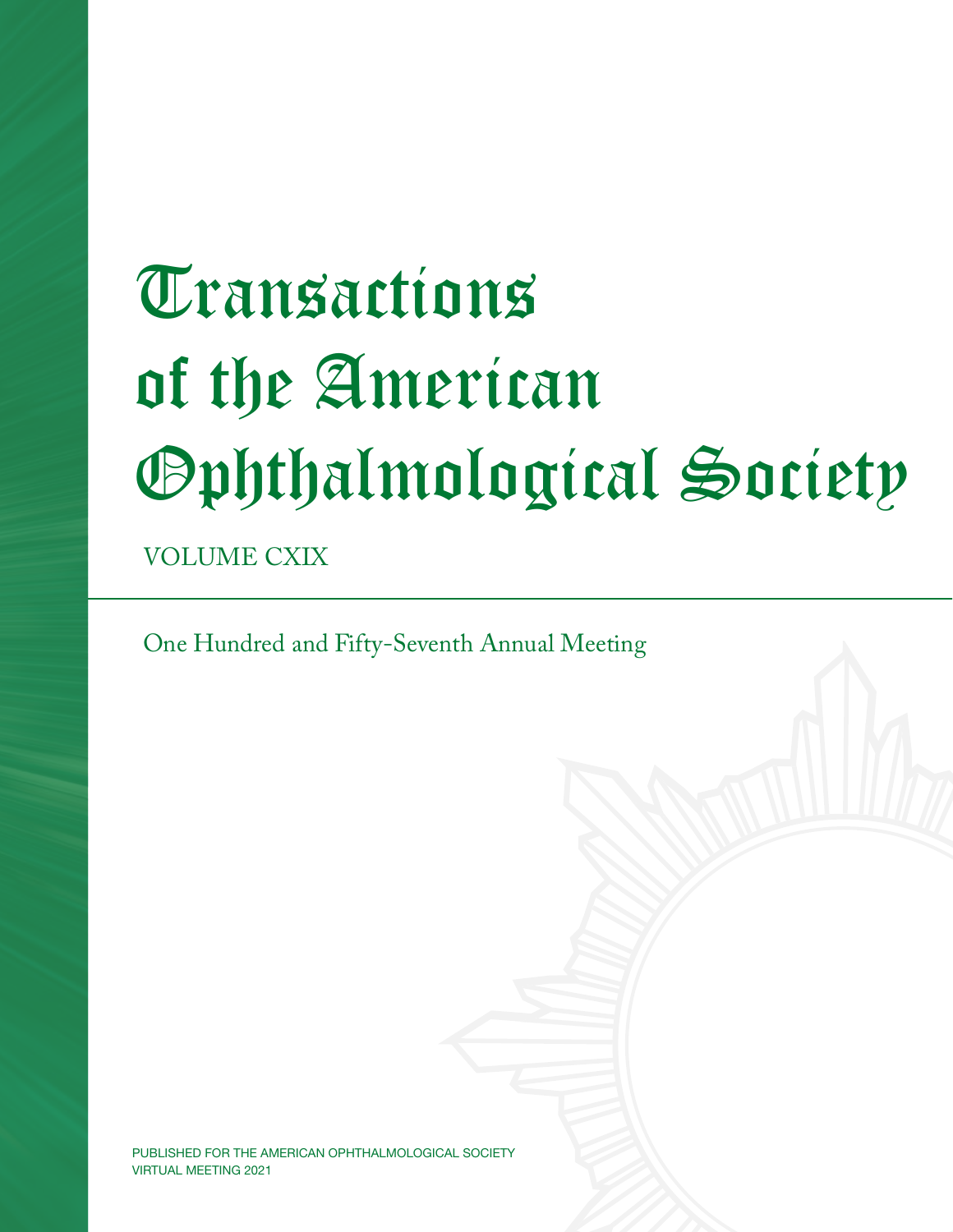## TABLE OF CONTENTS

| Report from the Representative to the Council of the American Academy of Ophthalmology  29 |  |
|--------------------------------------------------------------------------------------------|--|
|                                                                                            |  |
|                                                                                            |  |
| Report from the Representative to the International Joint Commission on                    |  |
| Report from the Representative to the Pan-American Association of Ophthalmology/           |  |
|                                                                                            |  |
|                                                                                            |  |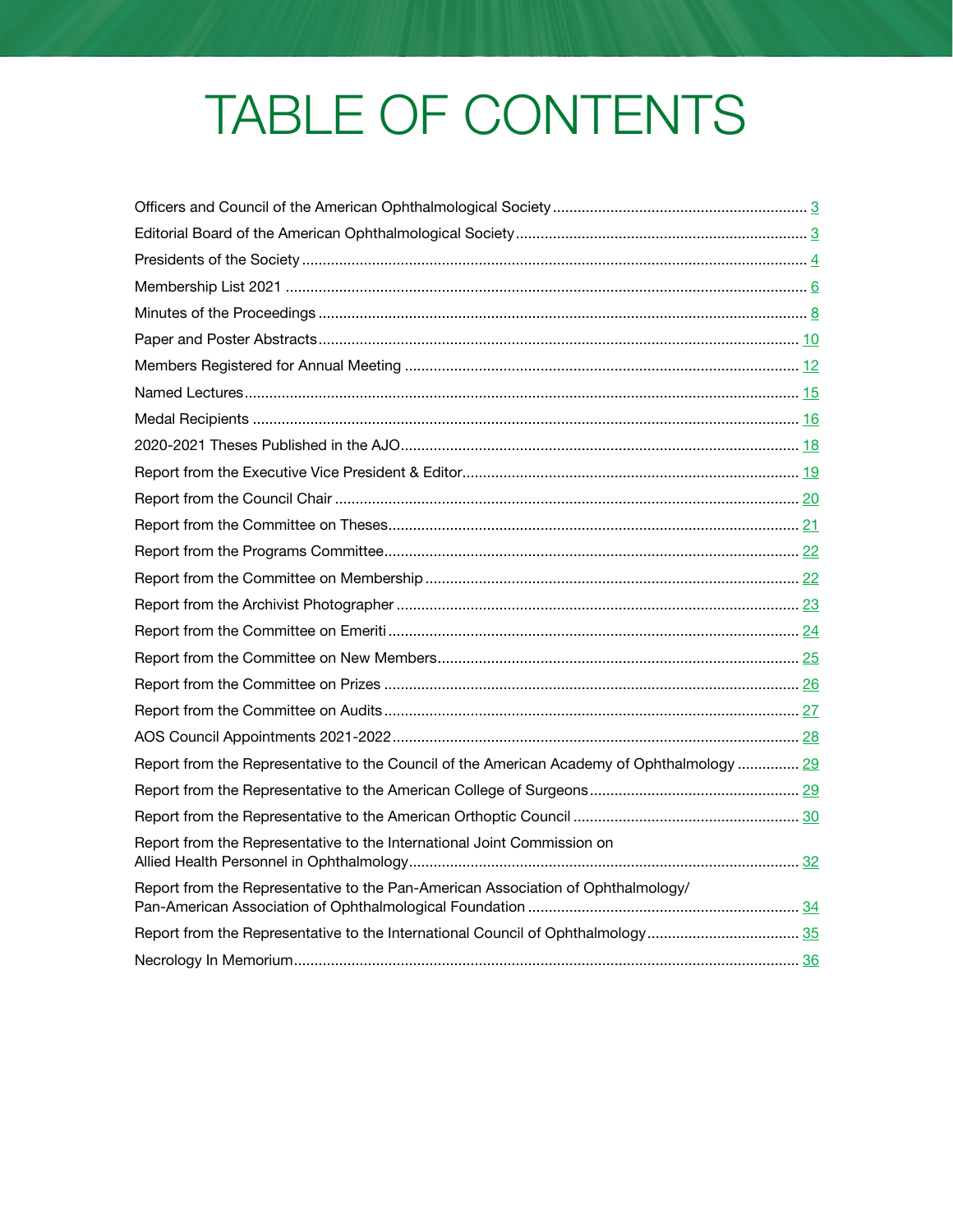## <span id="page-2-0"></span>OFFICERS AND COUNCIL OF THE AMERICAN OPHTHALMOLOGICAL **SOCIETY**

ELECTED AT THE ANNUAL MEETING

May 21-23, 2021

### PRESIDENT

DR. ANNE L. COLEMAN, Santa Monica, California

EXECUTIVE VICE PRESIDENT AND EDITOR OF THE **TRANSACTIONS** 

DR. HANS E. GROSSNIKLAUS, Atlanta, Georgia

### **COUNCIL**

- DR. JULIA A. HALLER, Philadelphia, Pennsylvania
- DR. WILLIAM F. MIELER, Chicago, Illinois
- DR. PRESTON H. BLOMQUIST, Dallas, Texas
- DR. STEPHEN D. MCLEOD, San Francisco, California
- DR. DAVID K. WALLACE, Indianapolis, Indiana



AOS 2020-2021 President Dr. Woodford S. Van Meter

## EDITORIAL BOARD OF THE AMERICAN OPHTHALMOLOGICAL **SOCIFTY**

ELIAS I. TRABOULSI CHAIR, COMMITTEE ON THESES

MARTINE J. JAGER MEMBER, COMMITTEE ON THESES STEVEN H. TSANG MEMBER, COMMITTEE ON THESES

HANS E. GROSSNIKLAUS EXECUTIVE VICE PRESIDENT AND EDITOR, TAOS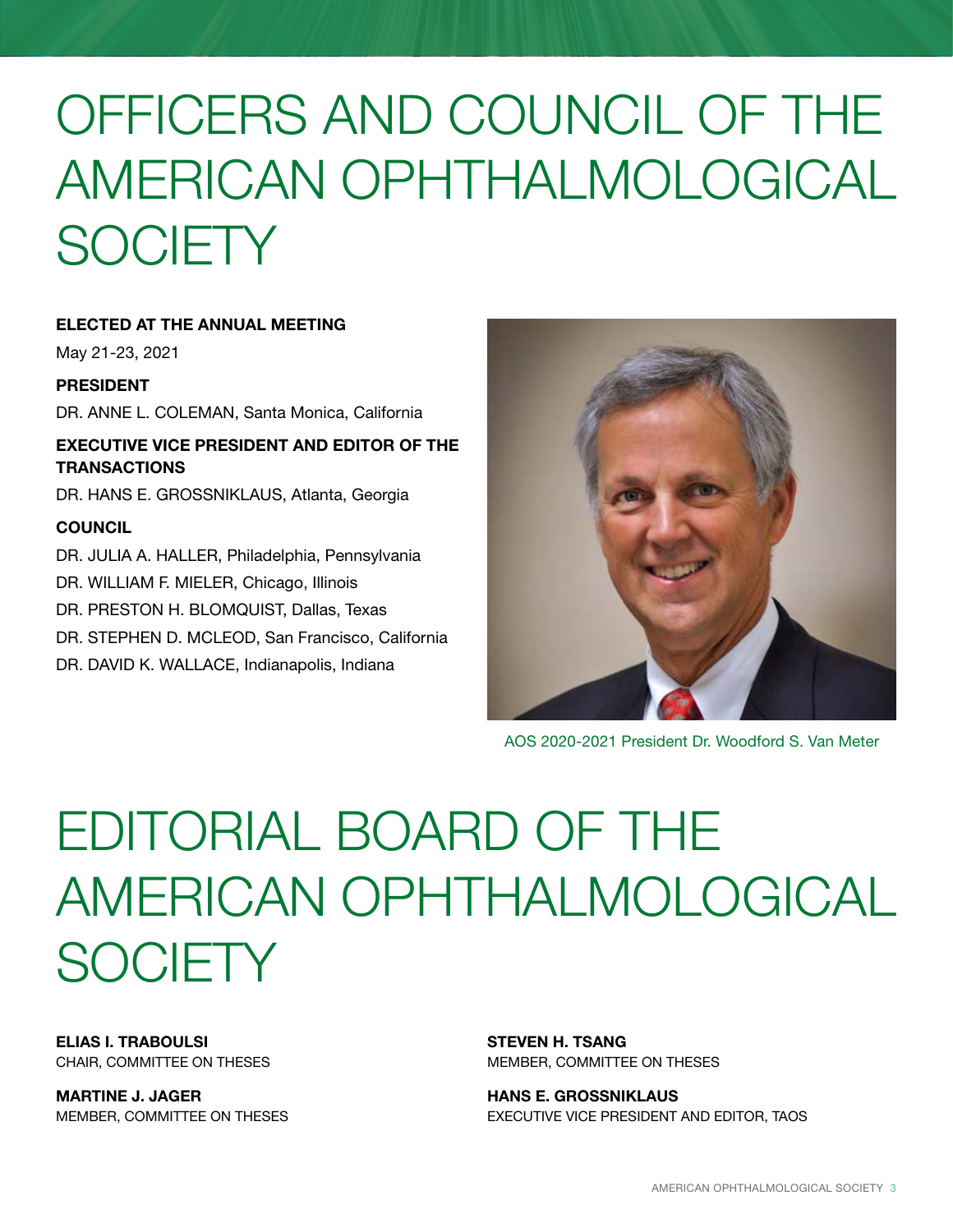### PRESIDENTS OF THE SOCIETY

<span id="page-3-0"></span>1864-1868 ... DR. EDWARD DELAFIELD, New York, NY 1869-1873 ... DR. HENRY W. WILLIAMS, Boston, MA 1874-1878 ... DR. C. R. AGNEW, New York, NY 1879-1884 ... DR. HENRY D. NOYES, New York, NY 1885-1889 ... DR. WILLIAM F. NORRIS, Philadelphia, PA 1890-1893 ... DR. HASKET DERBY, Boston, MA 1894-1898 ... DR. GEORGE C. HARLAN, Philadelphia, PA 1899-1902 ... DR. O. F. WADSWORTH, Boston, MA 1903-1905 ... DR. CHARLES S. BULL, New York, NY 1906 ............. DR. ARTHUR MATHEWSON, Washington, DC 1907 ............. DR. CHARLES J. KIPP, Newark, NJ 1908 ............. DR. SAMUEL D. RISLEY, Philadelphia, PA 1909 ............. DR. S. B. ST JOHN, Hartford, CT 1910 ............. DR. SAMUEL THEOBALD, Baltimore, MD 1911 ............. DR. EMIL GRUENING, New York, NY 1912 ............. DR. EDWARD JACKSON, Denver, CO 1913 ............. DR. MYLES STANDISH, Boston, MA 1914 ............. DR. ROBERT SATTLER, Cincinnati, OH 1915 ............. DR. M. H. POST, St Louis, MO 1916 ............. DR. GEORGE E. DE SCHWEINITZ, Philadelphia, PA 1917 ............. DR. PETER A. CALLAN, New York, NY 1918 ............. DR. WILLIAM H. WILDER, Chicago, IL 1919 ............. DR. LUCIEN HOWE, Buffalo, NY 1920 ............. DR. HIRAM WOODS, Baltimore, MD 1921 ............. DR. JOHN E. WEEKS, New York, NY 1922 ............. DR. WILLIAM M. SWEET, Philadelphia, PA 1923 ............. DR. WILLIAM H. WILMER, Washington, DC 1924 ............. DR. ALEXANDER DUANE, New York, NY 1925 ............. DR. CASSIUS D. WESTCOTT, Chicago, IL 1926 ............. DR. DAVID HARROWER, Worcester, MA 1927 ............. DR. WILLIAM ZENTMAYER, Philadelphia, PA 1928 ............. DR. WALTER E. LAMBERT, New York, NY 1929 ............. DR. WALTER R. PARKER, Detroit, MI 1930 ............. DR. WILLIAM CAMPBELL POSEY, Philadelphia, PA 1931 ............. DR. ARNOLD KNAPP, New York, NY 1932 ............. DR. EDWARD C. ELLETT, Memphis, TN 1933 ............. DR. THOMAS B. HOLLOWAY, Philadelphia, PA 1934 ............. DR. W. GORDON M. BYERS, Montreal, Canada 1935 ............. DR. WALTER B. LANCASTER, Boston, MA 1936 ............. DR. LOUIS S. GREENE, Washington, DC 1937 ............. DR. HARRY FRIEDENWALD, Baltimore, MD 1938 ............. DR. F. H. VERHOEFF, Boston, MA 1939 ............. DR. FREDERICK T. TOOKE, Montreal, Canada 1940 ............. DR. E. V. L. BROWN, Chicago, IL

| 1941  DR. F. PHINIZY CALHOUN, Atlanta, GA        |
|--------------------------------------------------|
| 1942  DR. ALLEN GREENWOOD, Boston, MA            |
| 1943  DR. HUNTER H. MCGUIRE, Winchester, VA      |
| 1944  DR. JOHN GREEN, St Louis, MO               |
| 1945  DR. S. JUDD BEACH, Portland, ME            |
| 1946  DR. EUGENE M. BLAKE, New Haven, CT         |
| 1947  DR. JOHN W. BURKE, Washington, DC          |
| 1948  DR. HENRY C. HADEN, Houston, TX            |
| 1949  DR. BERNARD SAMUELS, New York, NY          |
| 1950  DR PARKER HEATH, Boston, MA                |
| 1951  DR. JOHN H. DUNNINGTON, New York, NY       |
| 1952  DR. LAWRENCE T. POST, St Louis, MO         |
| 1953  DR. CONRAD BERENS, New York, NY            |
| 1954  DR. WILLIAM L. BENEDICT, Rochester, MN     |
| 1955  DR. EVERETT L. GOAR, Houston, TX           |
| 1956  DR. ALAN C. WOODS, Baltimore, MD           |
| 1957  DR. FREDERICK C. CORDES, San Francisco, CA |
| 1958  DR. WALTER S. ATKINSON, Watertown, NY      |
| 1959  DR. DERRICK VAIL, Chicago, IL              |
| 1960  DR. ALGERNON B. REESE, New York, NY        |
| 1961  DR. EDWIN B. DUNPHY, Boston, MA            |
| 1962  DR. FRANCIS HEED ADLER, Philadelphia, PA   |
| 1963  DR. PAUL A. CHANDLER, Boston, MA           |
| 1964  DR. MAYNARD C. WHEELER, New York, NY       |
| 1965  DR. FRANK B. WALSH, Baltimore, MD          |
| 1966  DR. WILFRED E. FRY, Philadelphia, PA       |
| 1967  DR. PHILLIP M. LEWIS, Memphis, TN          |
| 1968  DR. GORDON C. BRUCE, New York, NY          |
| 1969  DR. JAMES N. GREEAR, Reno, NV              |

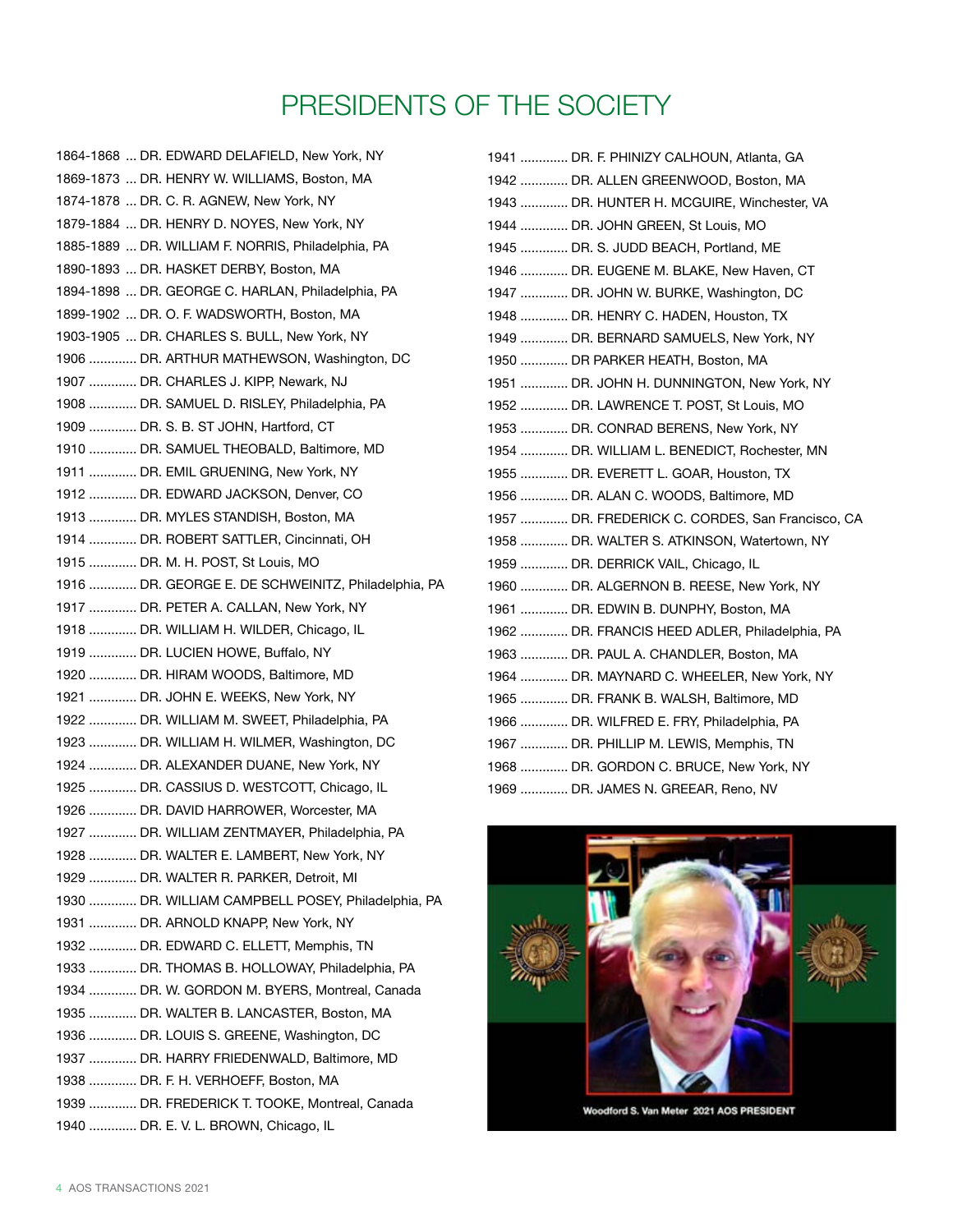| 1970  DR. C. WILBUR RUCKER, Rochester, MN         |
|---------------------------------------------------|
| 1971  DR. DOHRMANN K. PISCHEL, San Francisco, CA  |
| 1972  DR. TRYGVE GUNDERSEN, Boston, MA            |
| 1973  DR. ARTHUR GERARD DEVOE, New York, NY       |
| 1974  DR. WILLIAM P. MCGUIRE, Winchester, VA      |
| 1975  DR. M. ELLIOTT RANDOLPH, Baltimore, MA      |
| 1976  DR. JOSEPH A. C. WADSWORTH, Durham, NC      |
| 1977  DR. DAVID O. HARRINGTON, San Francisco, CA  |
| 1978  DR. SAMUEL D. MCPHERSON, JR., Durham, NC    |
| 1979  DR. F. PHINIZY CALHOUN, JR., Atlanta, GA    |
| 1980  DR. JOHN WOODWORTH HENDERSON, Ann Arbor, MI |
| 1981  DR. WILLIAM F. HUGHES, Chicago, IL          |
| 1982  DR. ROBERT W. HOLLENHORST, Rochester, MN    |
| 1983  DR. CLEMENT MCCULLOCH, Toronto, Canada      |
| 1984  DR. ROBERT N. SHAFFER, San Francisco, CA    |
| 1985  DR. DUPONT GUERRY III, Richmond, VA         |
| 1986  DR. A. EDWARD MAUMENEE, Baltimore, MD       |
| 1987  DR. FRANK W. NEWELL, Chicago, IL            |
| 1988  DR. EDWARD W. D. NORTON, Miami, FL          |
| 1989  DR. DAVID SHOCH, Chicago, IL                |
| 1990  DR. ROBERT E. KENNEDY, Rochester, NY        |
| 1991  DR. FREDERICK C. BLODI, lowa City, IA       |
| 1992  DR. THOMAS P. KEARNS, Rochester, MN         |
| 1993  DR. BRADLEY R. STRAATSMA, Los Angeles, CA   |
| 1994  DR. ROBERT B. WELCH, Annapolis, MD          |
| 1995  DR. BRUCE E. SPIVEY, Chicago, IL            |
| 1996  DR. STANLEY TRUHLSEN, Omaha, NE             |
| 1997  DR. WILLIAM H. SPENCER, San Francisco, CA   |
| 1998  DR. W. RICHARD GREEN, Baltimore, MD         |
| 1999  DR. WILLIAM S. TASMAN, Wyndmoor, PA         |
| 2000  DR. W. BANKS ANDERSON, JR., Durham, NC      |
| 2001  DR. PAUL R. LICHTER, Ann Arbor, MI          |
| 2002  DR. ROBERT C. DREWS, Clayton, MO            |
| 2003  DR. MARILYN T. MILLER, Chicago, IL          |

| 2004  DR. FRONCIE A. GUTMAN, Cleveland, OH        |
|---------------------------------------------------|
| 2005  DR. J. BROOKS CRAWFORD, San Francisco, CA   |
| 2006  DR. DANIEL M. ALBERT, Madison, WI           |
| 2007  DR. JOHN G. CLARKSON, Miami, FL             |
| 2008  DR. DAN B. JONES, Houston, TX               |
| 2009  DR. SUSAN H. DAY, San Francisco, CA         |
| 2010  DR. CHARLES P. WILKINSON, Baltimore, MD     |
| 2011  DR. LEE M. JAMPOL, Chicago, IL              |
| 2012  DR. DOUGLAS D. KOCH, Houston, TX            |
| 2013  DR. RICHARD K. PARRISH, II, Miami, FL       |
| 2014  DR. HANS E. GROSSNIKLAUS, Atlanta, GA       |
| 2015  DR. RICHARD P. MILLS, Seattle, WA           |
| 2016  DR. MARILYN B. METS, Chicago, IL            |
| 2017  DR. GEORGE B. BARTLEY, Jacksonville, FL     |
| 2018  DR. DAVID J. WILSON, Portland, OR           |
| 2019  DR. M. EDWARD WILSON, JR., Mt. Pleasant, SC |
| 2020  DR. EMILY Y. CHEW, Bethesda, MD             |
| 2021 DR. WOODFORD S. VAN METER, Lexington, KY     |
| 2022 DR. ANNE L. COLEMAN, Santa Monica, CA        |

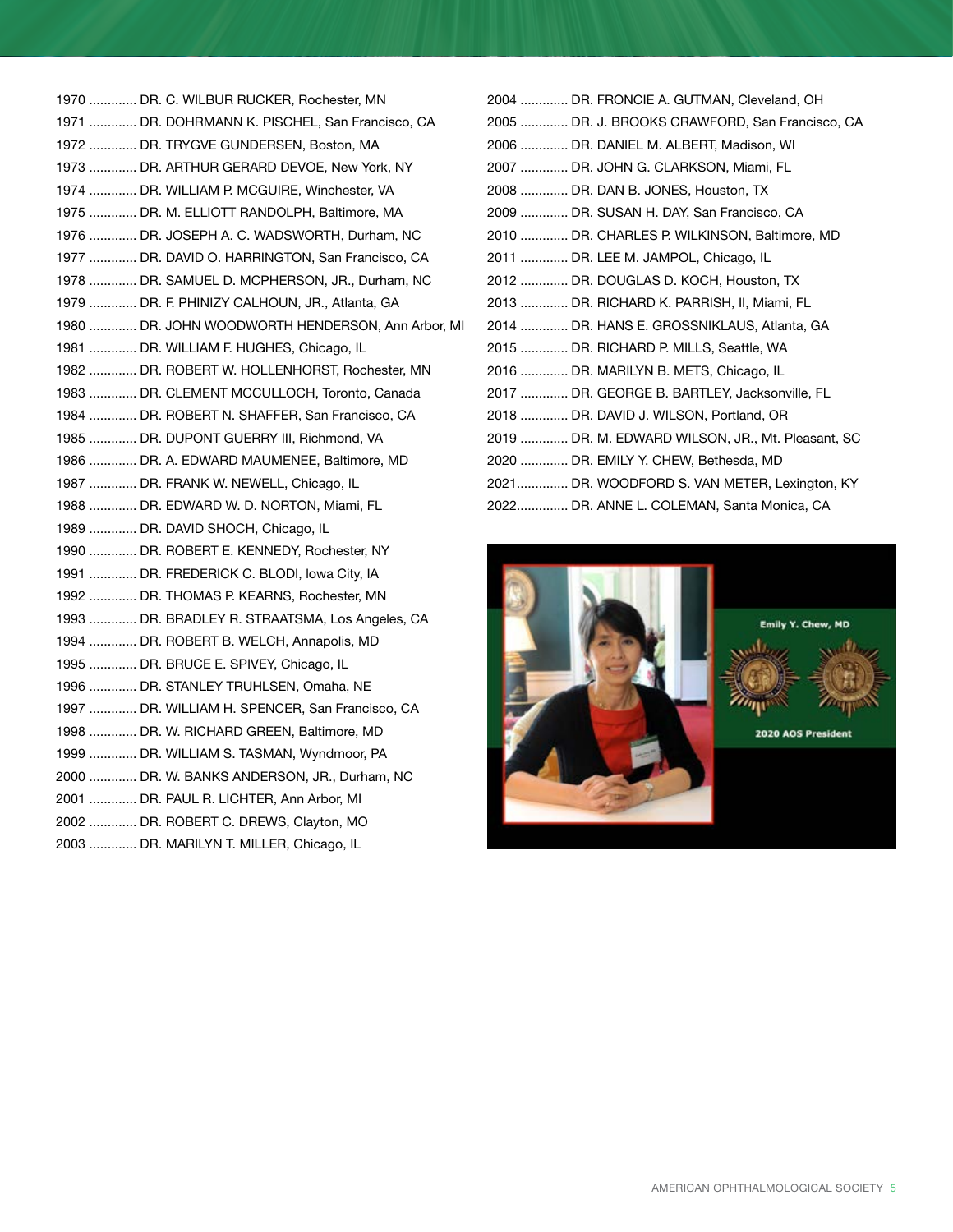## <span id="page-5-0"></span>**MEMBERS**

### ACTIVE MEMBERS 2021

*Abbott, Richard (2003) Adelman, Ron (2011) Akpek, Esen (2015) Alfonso, Eduardo (2008) Alio, Jorge (2019) Archer, Steven (2007) Arevalo, J. Fernando (2019) Arnold, Anthony (2013) Asbell, Penny (1999) Azar, Dmitri (2006) Bakri, Sophie (2013) Bartley, George (1994) Bateman, J. Bronwyn (1992) Baudouin, Christophe (2012) Berrocal, Audina (2021) Bilyk, Jurij (2017) Black, Bradley (2006) Blomquist, Preston (2006) Bobrow, James (1998) Brodsky, Michael (2007) Brown, Gary (1999) Browning, David (2010) Buckley, Edward (2007) Busin, Massimo (2014) Budenz, Donald (2008) Cameron, J. Douglas (2014) Cantor, Louis (2001) Caprioli, Joseph (1994) Chan, Chi-Chao (2003) Chan, Clement (2014) Chan, Paul (2015) Char, Devron (1988) Chen, Teresa (2009) Chew, Emily (2005) Chiang, Michael (2013) Chodosh, James (2006) Chow, Alan (2010) Cioffi, George (2005) Clark, Robert (2018) Coats, David (2005) Cohen, Elisabeth (2009) Coleman, Anne (2007) Collins, Mary (2019) Correa, Zelia (2019) Dana, Reza (2007) Danias, John (2015) Davis, Janet (2012) Day, Susan (1995)*

*Donahue, Sean (2005) Douglas, Raymond (2014) Dua, Harminder (2014) Dupps Jr., William (2016) Durrie, Daniel (2006) Eagle Jr., Ralph (1988) Edward, Deepak Paul (2011) Elman, Michael (1996) Elner, Susan (2002) Elner, Victor (2002) Esmaeli, Bita (2012) Fawzi, Amani (2019) Ferris, Frederick (1996) Fingert, John (2016) Fish, Gary (2008) Flaxel, Christina (2013) Fountain, Tamara (2014) Francis, Peter (2011) Fraunfelder, Frederick (2008) Freitag, Suzanne (2020) Friedman, Alan (1984) Galor, Anat (2017) Gamm, David (2019) Gardner, Thomas (1995) Garway-Heath, David (2017) Gedde, Steven (2021) Gelender, Henry (2006) Goldbaum, Michael (2005) Goldberg, Jeffrey (2021) Goldberg, Robert (2011) Golnik, Karl (2013) Good, William (2001) Gottsch, John (1996) Gragoudas, Evangelos (1998) Grand, M. Gilbert (2003) Gross, Ronald (1999) Grossniklaus, Hans (1998) Gupta, Neeru (2019) Hainsworth, Dean (2020) Haller, Julia (1996) Han, Dennis (2004) Hanneken, Anne (2017) Harbour, James (2019) Hartnett, Mary (2010) Hersh, Peter (2005) Holland, Gary (2007) Horton, Jonathan (1997) Huang, Andrew (2007)*

*Huang, David (2013) Hubbard, G. Baker (2021) Humayun, Mark (2001) Jabs, Douglas (1995) Jager, Martine (2016) Jampel, Henry (2001) Jeng, Bennie (2018) Johnson, Mark (2005) Jonas, Jost (2014) Kaiser, Peter (2009) Karp, Carol (2019) Katz, L. Jay (2013) Kaushal, Shalesh (2006) Kempen, John (2019) Kerr, Natalie (2011) Khan, Arif (2015) Kikkawa, Don (2010) Kim, Ivana (2016) Kim, Judy (2012) Kinoshita, Shigeru (2012) Kinyoun, James (2008) Koch, Douglas (1996) Kokame, Gregg (2014) Krueger, Ronald (2012) Kuppermann, Baruch (2014) Lai, Timothy (2015) Lawrence, Mary (2004) Leffler, Christopher (2021) Levin, Alex (2014) Levin, Leonard (2007) Lietman, Thomas (2020) Lim, Jennifer (2018) Lim, Michelle (2020) Lin, Shan (2016) Lisch, Walter (2016) Ludwig, Irene (1999) Lueder, Gregg (2012) Macsai, Marion (2008) Manche, Edward (2011) Mannis, Mark (2000) Mansberger, Steven (2013) McCannel, Colin (2017) McCulley, James (1990) McCulley, Timothy J. (2013) McDonald, Marguerite (2005) McLeod, Stephen (2006) Merriam, John (1996) Mian, Shazhad (2015)*

*Mieler, William (1997) Miller, Joan (2008) Miller, Joseph (2010) Milman, Tatyana (2019) Mindel, Joel (1986) Morrison, John (2006) Netland, Peter (2009) Newman, Steven (2007) Nguyen, Quan (2016) Nischal, Kanwal (2016) Nork, T. Michael (2000) Nouri-Mahdavi, Kouros (2019) O'Brien, Joan (2018) Olsen, Timothy (2008) Parke II, David (2007) Parrish II, Richard (1996) Parsa, Cameron (2013) Parver, Leonard (2000) Pasquale, Louis (2013) Paysse, Evelyn (2004) Pepose, Jay (2011) Pulido, Jose (1996) Puro, Donald (2002) Ramulu, Pradeep (2021) Rapuano, Christopher (2003) Reynolds, James (2007) Rocha, Karolinne (2020) Rosen, Richard (2019) Sadda, Srinivas (2020) Sadun, Alfredo (1998) Sahel, José-Alain (2021) Sarraf, David (2014) Schanzlin, David (1999) Schein, Oliver (2000) Schmidt-Erfurth, Ursula (2020) Schubert, Hermann (2005) Schuman, Joel (2008) Schwab, Ivan (1999) Schwartz, Daniel (2003) Sears, Jonathan (2013) Sebag, Jerry (2005) Seddon, Johanna (2019) Sen, Nida (2017) Sherwood, Mark (2006) Shields, Carol (2000) Shtein, Roni (2016) Siatkowski, R. Michael (2011) Siegfried, Carla (2019)*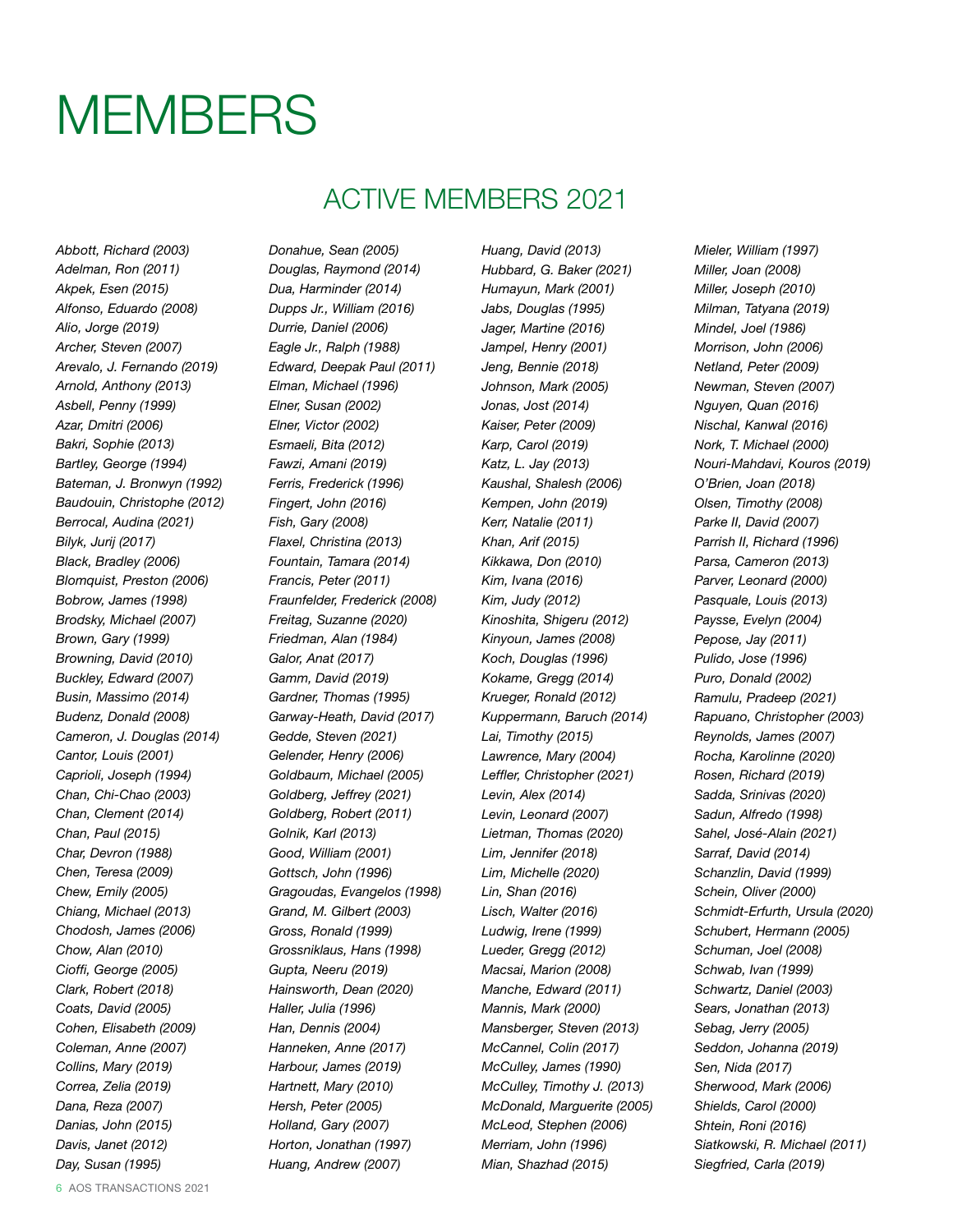*Silkiss, Rona (2016) Simon, John (2007) Slakter, Jason (2015) Small, Kent (1998) Smith, Justine (2018) Sobrin, Lucia (2021) Souied, Eric (2020) Spaide, Richard (2019) Spencer, Rand (2006) Stager Jr., David (2013) Stamper, Robert (1984) Stein, Joshua (2013) Stewart, Michael (2019)* *Stone, Edwin (2003) Stout, Timothy (2006) Suh, Donny (2021) Tao, Jeremiah (2021) Terry, Mark (2007) Thompson, John (2003) Topouzis, Fotis (2019) Traboulsi, Elias (2004) Traverso, Carlo (2017) Tsai, James (2008) Tsang, Stephen (2014) Tse, David (2005) Tyschen, R. Lawrence (2007)* *Vajaranant, Thasarat (2019) Van Gelder, Russell (2021) Van Kuijk, Fredericus (2017) Van Meter, Woodford (1996) Volpe, Nicholas (2015) Wallace, David (2007) Walton, David (1979) Waring, IV, George (2021) Weakley Jr., David (1999) Weinreb, Robert (2001) Weisenthal, Robert (2021) Weiss, Jayne (2007) Wiggs, Janey (2014)* 

*Wilson, David (2002) Wilson, M. Roy (2002) Wilson, Steven (2002) Wilson Jr., M. Edward (2004) Wladis, Edward (2019) Wong, Tien (2019) Yannuzzi, Lawrence (1986) Young, Terri (2004) Zacks, David (2009) Zarbin, Marco (2003)*

### EMERITUS MEMBERS 2021

*Aaberg, Thomas (1986) Albert, Daniel (1979) Anderson, Douglas (1981) Anderson Jr., W. Banks (1968) Asbury, Taylor (1966) Augsburger, James (1988) Baum, Jules (1982) Berler, David (1989) Biglan, Albert (1990) Blair, Norman (2000) Bourne, William (1983) Bronson, Nathaniel (1972) Bullock, John (1983) Burton, Thomas (1982) Carr, Ronald (1974) Caldwell, Delmar (1997) Clarkson, John (1992) Coleman, D. Jackson (1986) Cooper, William (1985) Crawford, J. Brooks (1980) Darrell, Richard (1981) Dayton, Glenn (1977) Donshik, Peter (1994) Ellis, Phillip (1971) Erie, Jay (2003) Farris, R. Linsy (1985) Federman, Jay (1982) Feldon, Steven (2004) Feman, Stephen (1994) Flach, Allan (1998) Flanagan, Joseph (1980) Forbes, Max (1974) Forster, Richard (1992) Foster, C. Stephen (1986) France, Thomas (1984) Frank, Robert (1998) Fraunfelder, Frederick (1976)*

*Gaasterland, Douglas (1986) Glew, William (1979) Godfrey, William (1987) Goldberg, Morton (1978) Gutman, Froncie (1979) Guyton, David (1986) Hagler, William (1980) Harris, Gerald (1993) Heckenlively, John (1987) Helveston, Eugene (1980) Holland, Edward (1996) Hull, David (1990) Hyndiuk, Robert (1981) Iliff, W. Jackson (1985) Ing, Malcolm (1981) Irvine, Alexander (1980) Jampol, Lee (1987) Jarrett, William (1981) Jones, Dan (1980) Kass, Michael (1989) Kaufman, Paul (1990) Kelley, James (1983) Kenyon, Kenneth (1985) Klein, Barbara (1993) Knox, David (1973) Kreiger, Allan (1991) Laibson, Peter (1976) Lakhanpal, Vinod (1993) Landers III, Maurice (1978) Laties, Alan (1974) Lawwill, Theodore (1982) Lemp, Michael (1989) L'Esperance Jr., Francis (1968) Lewis, Richard Alan (1989) Lichter, Paul (1976) Liesegang, Thomas (1988) Lindstrom, Richard (1990)*

*Little, Hunter (1976) Liu, Donald (2005) Manchester, Jr., P. Thomas (1970) Maumenee, Irene (1981) Mazow, Malcolm (1987) McMeel, J. Wallace (1971) Meredith, Travis (1993) Mets, Marilyn (1999) Metz, Henry (1983) Meyer, Roger (1986) Meyers, Sanford (1994) Miller, Marilyn (1991) Minckler, Donald (1986) Miranda, Manuel (1979) Mitchell, Paul (1998) Nelson, J. Daniel (1995) Nirankari, Verinder (1992) O'Neill, John (1998) Payne, John (1980) Pollard, Zane (1997) Raab, Edward (1982) Rao, Narsing (1990) Ravin, James (2008) Rich, Larry (1999) Richards, Richard (1966) Ritch, Robert (1994) Robb, Richard (1974) Robertson, Dennis (1978) Robin, Alan (1989) Rogers, Gary (2003) Runge, Paul (2000) Schaefer, Daniel (2007) Schocket, Stanley (1986) Schultz, Richard (1971) Scott, Alan (1981) Sears, Marvin (1973) Sergott, Robert (1991)*

*Shields, Jerry (1981) Shields, M. Bruce (1983) Sieving, Paul (1993) Sommer, Alfred (1983) Spaeth, George (1975) Spivey, Bruce (1976) Srinivasan, B. Dobli (1982) Stager Sr., David (1996) Stark, Walter (1980) Straatsma, Bradley (1968) Sugar, Alan (1989) Summers, C. Gail (1996) Taylor, Daniel (1972) Taylor, Hugh (1989) Thompson, H. Stanley (1977) Townsend, William (1991) Truhlsen, Stanley (1965) Tso, Mark (1987) Van Buskirk, E. Michael (1988) Van Newkirk, Mylan (1997) Veronneau-Troutman, Suzanne (1978) Vine, Andrew (2000) Waller, Robert (1982) Waltman, Stephen (1984) Watzke, Robert (1968) Wilensky, Jacob (1991) Wilhelmus, Kirk (2000) Wilkinson, Charles (1981) Wilson, R. Sloan (1983) Wong, Vernon (1972) Wood, Thomas (1984) Woog, John (2007) Yanoff, Myron (1975) Yeatts, R. Patrick (2005) Younge, Brian (1984)*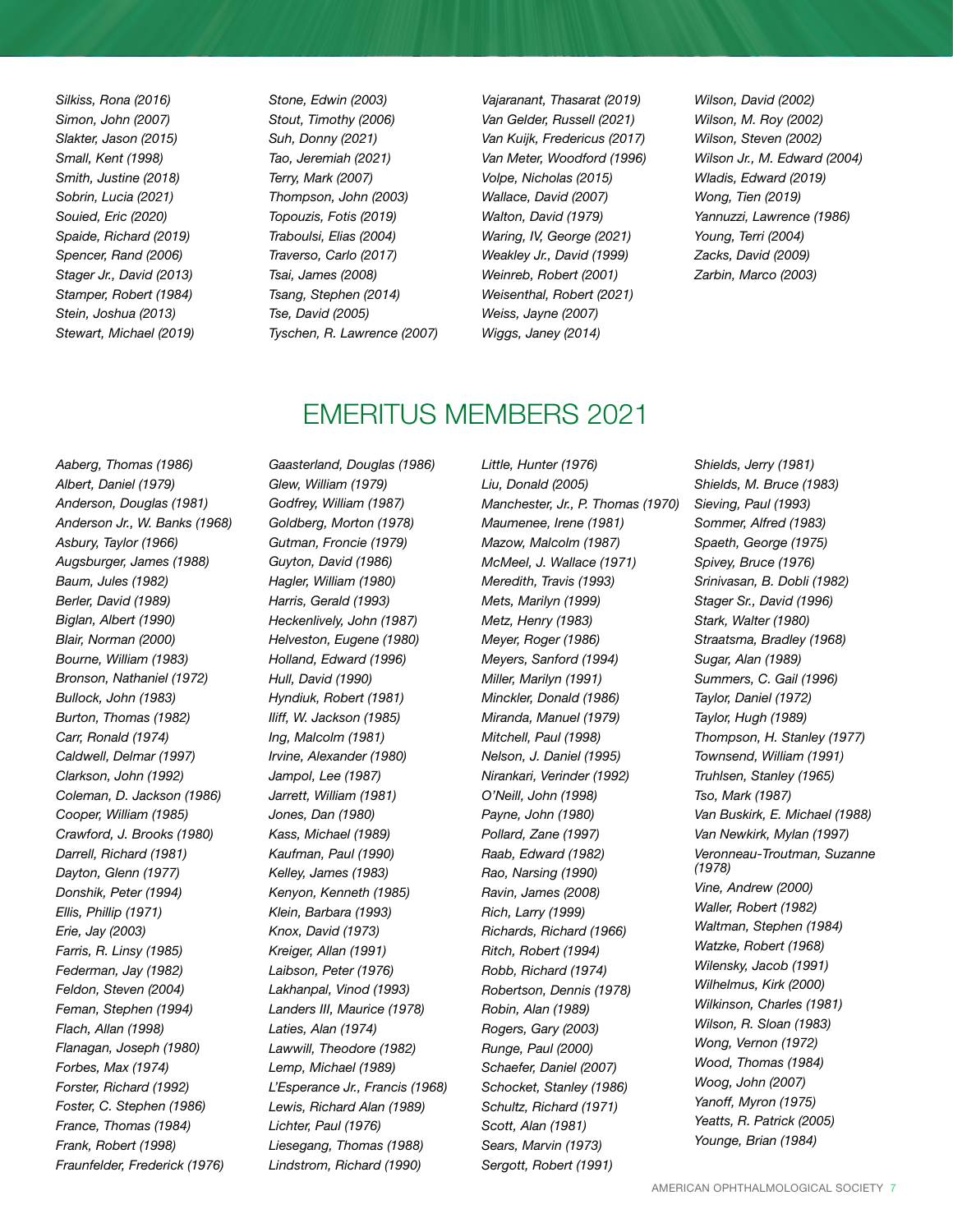## <span id="page-7-0"></span>MINUTES OF THE PROCEEDINGS

### ONE HUNDRED AND FIFTY-SEVENTH ANNUAL MEETING MAY 21-23, 2021

### THE ONE HUNDRED AND FIFTY-SEVENTH ANNUAL MEETING OF THE AMERICAN OPHTHALMOLOGICAL SOCIETY (AOS) WAS HELD VIRTUALLY.

On May 21, 2021, Friday, President Woodford S. Van Meter, MD called the opening session to order. The program began with the following Friday sessions.

### MARILYN T. MILLER LECTURE:

COVID-19 in 2021: Lessons Learned and Remaining Challenges *Anthony Fauci, MD*

### KNAPP SYMPOSIUM: COVID-19: WHAT WE THOUGHT WE KNEW, WHAT WE LEARNED, AND FUTURE **STRATEGIES**

- 1. Introduction *Jayne S. Weiss, MD*
- 2. Global Clinical Ophthalmology and COVID-19 What We Can Learn from Australia and New Zealand – *Hugh R. Taylor, AC, MD, FRAC*
- 3. Managing an Ophthalmology Department/Ophthalmology Practice During a Pandemic – *Stephen D. McLeod, MD*
- 4. The Post COVID Virtual World Telemedicine, CME, and Certification – *Michael F. Chiang, MD*
- 5. Eye Findings in COVID-19 *Anat Galor, MD, MSPH*



Inaugural Marilyn T. Miller Lecturer, Dr. Anthony S. Fauci

### SCIENTIFIC PAPER SESSION I: FRIDAY, MAY 21, 2021

- 1. Likelihood of Germline Mutation with Solitary Unilateral Retinoblastoma Based on Patient Age at Presentation  *Carol Shields, Philip Dockery, Megan Ruben, Antonio Yaghy, Jerry Shields*
- 2. Evaluation and Application of a Deep Learning-Based Quantitative Severity Scale for Retinopathy of Prematurity  *Michael Chiang, Jayashree Kalpathy-Cramer, Sang Jin Kim, Stanford Taylor, Kishnan Gupta, R.V. Paul Chan, J. Peter Campbell*
- 3. Retinal Hemorrhage Patterns: A New Paradigm  *Alex Levin, Gil Binenbaum, Brian Forbes*
- 4. In Vitro Antibiotic Resistance Among Bacterial Isolates Collected from the Aqueous and Vitreous Humor in the ARMOR Study  *Penny A. Asbell, Christine M. Sanfilippo, Heleen H. DeCory*

### SCIENTIFIC PAPER SESSION II: FRIDAY, MAY 21, 2021

1. Role of Topical 5-Fluorouracil in Demodex-Associated **Blepharitis** 

 *Joanne Ho, Despoina Theotoka, Sarah Wall, Anat Galor, Anny Cheng, Carol Karp*

2. Validation of the Newly Proposed WHO Classification System for Conjunctival Melanocytic Intraepithelial Lesions: A Comparison with the 'C-Min' and 'PAM' Classification Schemes

 *Tatyana Milman, Maya Eiger-Moscovich, Roger Henry, Robert Folberg, Sarah Coupland, Hans Grossniklaus, Hardeep Mudhar, Charles Eberhart, Steffen Heegaard, Claudia Aud-Hädrich, Carol Shields, Ralph Eagle*

- 3. Classifying Corneal Epithelial Irregularities as Primary Deformation Versus Secondary Modulation on OCT Maps  *David Huang, Elias Pavlatos, Yan Li*
- *4. Revisited Corneal Anatomy: Stromal Peeling of Penetrating Keratoplasty Grafts through a Newly Identified Natural Surgical Plane of Separation*

#### *Angeli Christy Yu, Massimo Busin*

*5. Age Matters! Comparing Clinical Trial Outcomes of Cataract Surgery at Surgery Ages 1-7 Months (IATS & TAPS), to Outcomes at 7-24 Months (TAPS) and 2-7 Years (STORM Database)*

 *M. Edward Wilson, Rupal Trivedi, Carolina Adams, Anastasia Alex*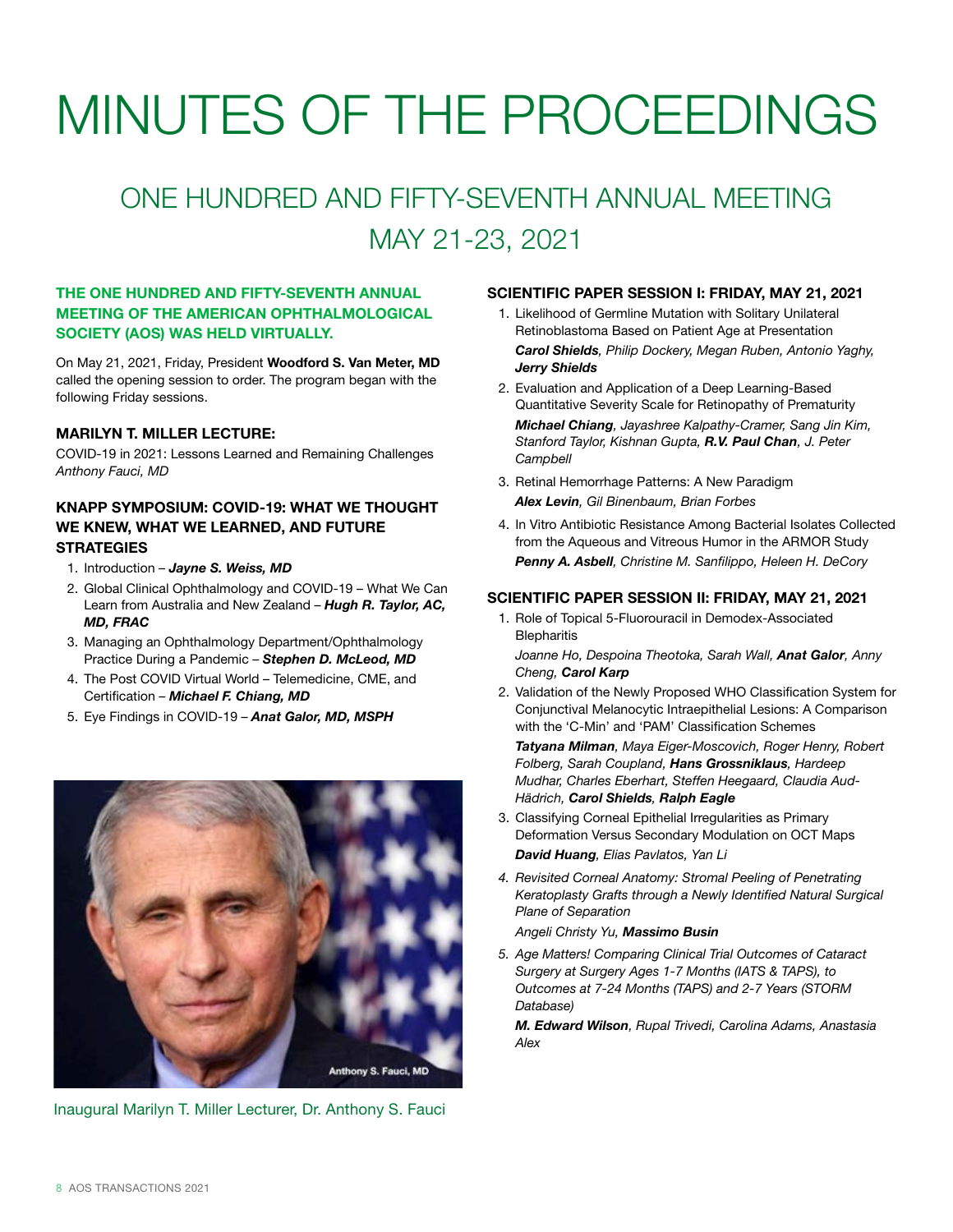

EXECUTIVE SESSION: SATURDAY, MAY 22, 2021

### SATURDAY SYMPOSIUM: I WISH I HADN'T DONE THAT, I WISH I HADN'T THOUGHT THAT, OR I WISH I HAD THOUGHT THAT!

- 1. Introduction *Edward G. Buckley, MD*
- 2. NEURO *Steven Newman, MD*
- 3. RETINA *William F. Mieler, MD*
- 4. GLAUCOMA *Peter A. Netland, MD, PhD*
- 5. PEDIATRICS *Sean P. Donahue, MD, PhD*
- 6. CORNEA *Douglas Koch, MD*
- 7. PLASTICS *George B. Bartley, MD*

### SCIENTIFIC PAPER SESSION III: SATURDAY, MAY 22, 2021

1. Relationship of Hydroxychloroquine Retinopathy Progression to Stage at Cessation of Therapy

#### *David Browning, Rhett Koonce*

2. Pentosan Polysulfate Maculopathy: Prevalence, Spectrum of Disease, and Choroidal Imaging Analysis Based on Prospective **Screening** 

#### *David Sarraf*

3. Rare and Common Genetic Variants and Behavioral Modifiable Factors are Associated with Earlier Age of Progression to Advanced Stages of AMD in a Prospective Analysis

#### *Johanna Seddon*

4. Mechanism of Fibrosis in Experimental Model of Age-Related Macular Degeneration

 *M. Elizabeth Hartnett, Haibo Wong, Aniket Ramshekar, Eric Kunz* 

5. Automated Cell Density Mapping of Macular Surface Macrophages in Retinal Vasculopathies Using Clinical OCT  *Richard B. Rosen, Oscar Otero, Maria V. Castanos Toral, Davis Zhou, Rishard Weitz, Justin Migacz, Toco Chui*



Drs. Bartley, Buckley, and Stewart **Dr. Bradley Black on Guitar - Artistic Soiree** 

### SEVENTH ANNUAL ARTISTIC SOIREE, MAY 22, 2021

### AOS MEDAL PRESENTATION, MAY 22, 2021

### SCIENTIFIC PAPER SESSION IV: SUNDAY, MAY 23, 2021

- 1. Bilirubin-Induced Visuocortical Damage: Evidence of a Spectrum of Corticovisual Impairment  *William Good, Chuan Hou, Anthony Norcia, Vinnod Bhutani, Cynthia Montiel, Ronald Wong, Terri Slagel*
- 2. Earlier Detection of Glaucoma Progression Using Optic Nerve Volume Scans with Three-Dimensional Spectral-Domain Optical Coherence Tomography

 *Kitiya Ratanawongphaibul, Edem Tsikata, Michele Zemplenyi, Hang Lee, Milica Margeta, Courtney Ondeck, Janice Kim, Billy Pan, Paul Petrakos, Anne Coleman, Fei Yu, Johannes DeBoer, Teresa Chen*

3. Determining the Tractional Forces on Vitreoretinal Interference in Abusive Head Trauma Using Computer Simulation and Animal Models

#### *Donny Suh*

4. Results of an Experimental Model of Traumatic Optic Neuropathy

#### *Timothy McCulley, Eric Singman*

- 5. Reoperations for Complications within 90 Days after Gel Stent Implantation or Trabeculectomy  *Carlo A. Cutolo, Carlo Catti, Michele Lester, Chiara Bonzano, Chiara Pizzorno, Carlo Traverso*
- 6. Visual Fields II: Pericentral Defects are Not Disease Specific  *Steven Newman*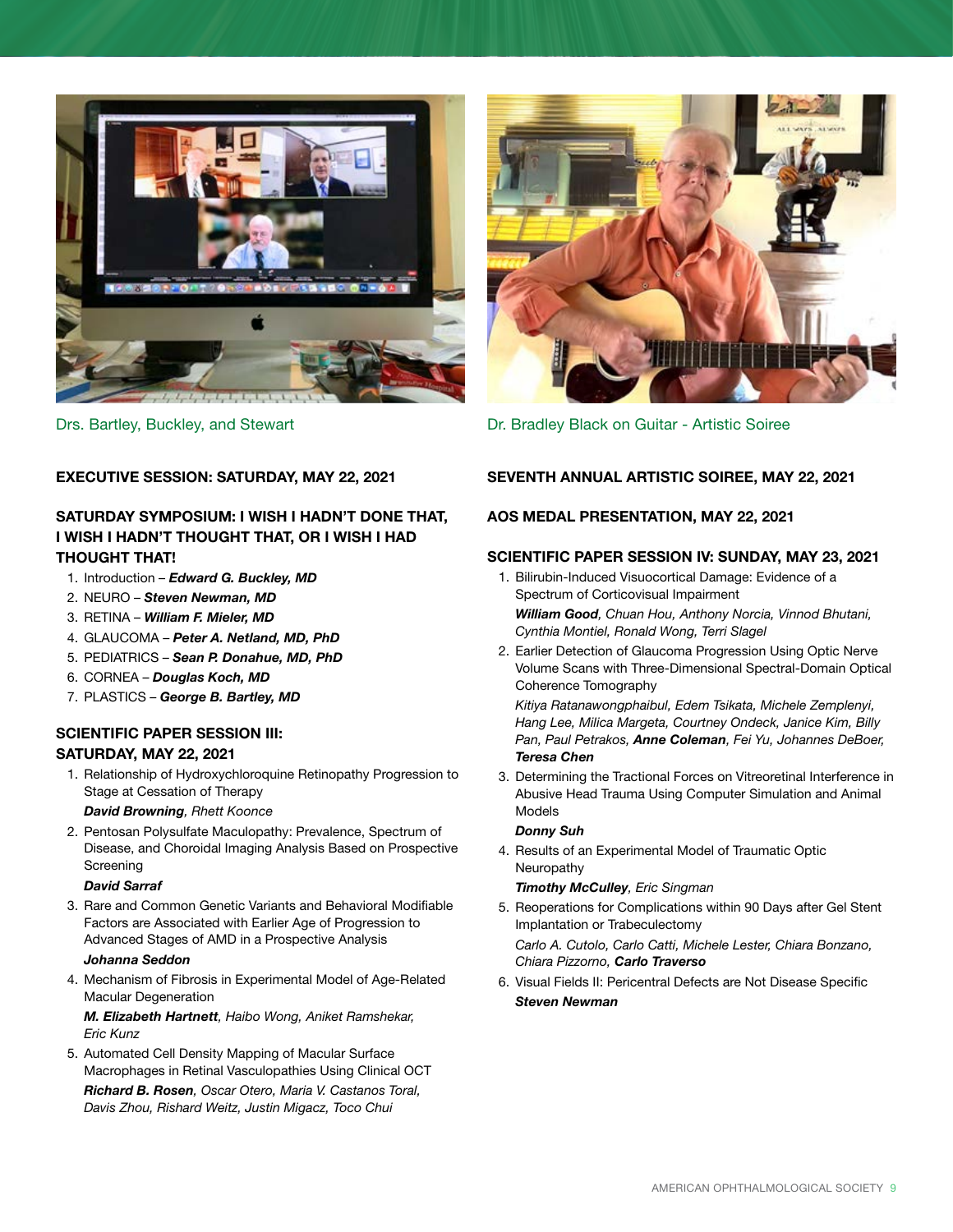## <span id="page-9-0"></span>PAPER AND POSTER ABSTRACTS

### PAPER ABSTRACTS

#### [LIKELIHOOD OF GERMLINE MUTATION WITH SOLITARY](http://aosonline.org/assets/Annual-Meeting/Program-Books/AOS21-Program-Book-FINAL-REV.pdf#page=17)  [UNILATERAL RETINOBLASTOMA BASED ON PATIENT AGE AT](http://aosonline.org/assets/Annual-Meeting/Program-Books/AOS21-Program-Book-FINAL-REV.pdf#page=17)  **[PRESENTATION](http://aosonline.org/assets/Annual-Meeting/Program-Books/AOS21-Program-Book-FINAL-REV.pdf#page=17)**

Carol Shields, Philip Dockery, Megan Ruben, Antonio Yaghy, Jerry Shields

#### [EVALUATION AND APPLICATION OF A DEEP LEARNING-](http://aosonline.org/assets/Annual-Meeting/Program-Books/AOS21-Program-Book-FINAL-REV.pdf#page=18)[BASED QUANTITATIVE SEVERITY SCALE FOR RETINOPATHY](http://aosonline.org/assets/Annual-Meeting/Program-Books/AOS21-Program-Book-FINAL-REV.pdf#page=18)  [OF PREMATURITY](http://aosonline.org/assets/Annual-Meeting/Program-Books/AOS21-Program-Book-FINAL-REV.pdf#page=18)

Michael Chiang, Jayashree Kalpathy-Cramer, Sang Jin Kim, Stanford Taylor, Kishnan Gupta, R.V. Paul Chan, J. Peter Campbell

#### [RETINAL HEMORRHAGE PATTERNS: A NEW PARADIGM](http://aosonline.org/assets/Annual-Meeting/Program-Books/AOS21-Program-Book-FINAL-REV.pdf#page=19)

Alex Levin, Gil Binenbaum, Brian Forbes

IN VITRO ANTIBIOTIC RESISTANCE AMONG BACTERIAL [ISOLATES COLLECTED FROM THE AQUEOUS AND VITREOUS](http://aosonline.org/assets/Annual-Meeting/Program-Books/AOS21-Program-Book-FINAL-REV.pdf#page=20)  [HUMOR IN THE ARMOR STUDY](http://aosonline.org/assets/Annual-Meeting/Program-Books/AOS21-Program-Book-FINAL-REV.pdf#page=20)

Penny A. Asbell, Christine M. Sanfilippo, Heleen H. DeCory

### [ROLE OF TOPICAL 5-FLUOROURACIL IN DEMODEX-](http://aosonline.org/assets/Annual-Meeting/Program-Books/AOS21-Program-Book-FINAL-REV.pdf#page=21)[ASSOCIATED BLEPHARITIS](http://aosonline.org/assets/Annual-Meeting/Program-Books/AOS21-Program-Book-FINAL-REV.pdf#page=21)

Joanne Ho, Despoina Theotoka, Sarah Wall, Anat Galor, Anny Cheng, Carol Karp

[VALIDATION OF THE NEWLY PROPOSED WHO](http://aosonline.org/assets/Annual-Meeting/Program-Books/AOS21-Program-Book-FINAL-REV.pdf#page=22)  [CLASSIFICATION SYSTEM FOR CONJUNCTIVAL](http://aosonline.org/assets/Annual-Meeting/Program-Books/AOS21-Program-Book-FINAL-REV.pdf#page=22)  [MELANOCYTIC INTRAEPITHELIAL LESIONS: A COMPARISON](http://aosonline.org/assets/Annual-Meeting/Program-Books/AOS21-Program-Book-FINAL-REV.pdf#page=22)  [WITH THE 'C-MIN' AND 'PAM' CLASSIFICATION SCHEMES](http://aosonline.org/assets/Annual-Meeting/Program-Books/AOS21-Program-Book-FINAL-REV.pdf#page=22)

Tatyana Milman, Maya Eiger-Moscovich, Roger Henry, Robert Folberg, Sarah Coupland, Hans Grossniklaus, Hardeep Mudhar, Charles Eberhart, Steffen Heegaard, Claudia Aud-Hädrich, Carol Shields, Ralph Eagle

#### [CLASSIFYING CORNEAL EPITHELIAL IRREGULARITIES](http://aosonline.org/assets/Annual-Meeting/Program-Books/AOS21-Program-Book-FINAL-REV.pdf#page=23)  [AS PRIMARY DEFORMATION VERSUS SECONDARY](http://aosonline.org/assets/Annual-Meeting/Program-Books/AOS21-Program-Book-FINAL-REV.pdf#page=23)  [MODULATION ON OCT MAPS](http://aosonline.org/assets/Annual-Meeting/Program-Books/AOS21-Program-Book-FINAL-REV.pdf#page=23)

David Huang, Elias Pavlatos, Yan Li

#### [REVISITED CORNEAL ANATOMY: STROMAL PEELING OF](http://aosonline.org/assets/Annual-Meeting/Program-Books/AOS21-Program-Book-FINAL-REV.pdf#page=24)  PENETRATING KERATOPLASTY GRAFTS THROUGH A NEWLY [IDENTIFIED NATURAL SURGICAL PLANE OF SEPARATION](http://aosonline.org/assets/Annual-Meeting/Program-Books/AOS21-Program-Book-FINAL-REV.pdf#page=24) Angeli Christy Yu, Massimo Busin

[AGE MATTERS! COMPARING CLINICAL TRIAL OUTCOMES OF](http://aosonline.org/assets/Annual-Meeting/Program-Books/AOS21-Program-Book-FINAL-REV.pdf#page=25)  [CATARACT SURGERY AT SURGERY AGES 1-7 MONTHS \(IATS](http://aosonline.org/assets/Annual-Meeting/Program-Books/AOS21-Program-Book-FINAL-REV.pdf#page=25)  [& TAPS\), TO OUTCOMES AT 7-24 MONTHS \(TAPS\) AND 2-7](http://aosonline.org/assets/Annual-Meeting/Program-Books/AOS21-Program-Book-FINAL-REV.pdf#page=25)  [YEARS \(STORM DATABASE\)](http://aosonline.org/assets/Annual-Meeting/Program-Books/AOS21-Program-Book-FINAL-REV.pdf#page=25)

M. Edward Wilson, Rupal Trivedi, Carolina Adams, Anastasia Alex

[RELATIONSHIP OF HYDROXYCHLOROQUINE RETINOPATHY](http://aosonline.org/assets/Annual-Meeting/Program-Books/AOS21-Program-Book-FINAL-REV.pdf#page=26)  [PROGRESSION TO STAGE AT CESSATION OF THERAPY](http://aosonline.org/assets/Annual-Meeting/Program-Books/AOS21-Program-Book-FINAL-REV.pdf#page=26) David Browning, Rhett Koonce

[PENTOSAN POLYSULFATE MACULOPATHY: PREVALENCE,](http://aosonline.org/assets/Annual-Meeting/Program-Books/AOS21-Program-Book-FINAL-REV.pdf#page=27)  [SPECTRUM OF DISEASE, AND CHOROIDAL IMAGING](http://aosonline.org/assets/Annual-Meeting/Program-Books/AOS21-Program-Book-FINAL-REV.pdf#page=27)  [ANALYSIS BASED ON PROSPECTIVE SCREENING](http://aosonline.org/assets/Annual-Meeting/Program-Books/AOS21-Program-Book-FINAL-REV.pdf#page=27)

### David Sarraf

[RARE AND COMMON GENETIC VARIANTS AND BEHAVIORAL](http://aosonline.org/assets/Annual-Meeting/Program-Books/AOS21-Program-Book-FINAL-REV.pdf#page=28)  [MODIFIABLE FACTORS ARE ASSOCIATED WITH EARLIER](http://aosonline.org/assets/Annual-Meeting/Program-Books/AOS21-Program-Book-FINAL-REV.pdf#page=28)  AGE OF PROGRESSION TO ADVANCED STAGES OF AMD IN A [PROSPECTIVE ANALYSIS](http://aosonline.org/assets/Annual-Meeting/Program-Books/AOS21-Program-Book-FINAL-REV.pdf#page=28)

Johanna Seddon

#### [MECHANISM OF FIBROSIS IN EXPERIMENTAL MODEL OF](http://aosonline.org/assets/Annual-Meeting/Program-Books/AOS21-Program-Book-FINAL-REV.pdf#page=29)  [AGE-RELATED MACULAR DEGENERATION](http://aosonline.org/assets/Annual-Meeting/Program-Books/AOS21-Program-Book-FINAL-REV.pdf#page=29)

M. Elizabeth Hartnett, Haibo Wang, Aniket Ramshekar, Eric Kunz

#### [AUTOMATED CELL DENSITY MAPPING OF MACULAR](http://aosonline.org/assets/Annual-Meeting/Program-Books/AOS21-Program-Book-FINAL-REV.pdf#page=30)  [SURFACE MACROPHAGES IN RETINAL VASCULOPATHIES](http://aosonline.org/assets/Annual-Meeting/Program-Books/AOS21-Program-Book-FINAL-REV.pdf#page=30)  [USING CLINICAL OCT](http://aosonline.org/assets/Annual-Meeting/Program-Books/AOS21-Program-Book-FINAL-REV.pdf#page=30)

Richard B. Rosen, Oscar Otero, Maria V. Castanos Toral, Davis Zhou, Rishard Weitz, Justin Migacz, Toco Cui

#### [BILIRUBIN-INDUCED VISUOCORTICAL DAMAGE: EVIDENCE](http://aosonline.org/assets/Annual-Meeting/Program-Books/AOS21-Program-Book-FINAL-REV.pdf#page=31)  [OF A SPECTRUM OF CORTICOVISUAL IMPAIRMENT](http://aosonline.org/assets/Annual-Meeting/Program-Books/AOS21-Program-Book-FINAL-REV.pdf#page=31)

William Good, Chuan Hou, Anthony Norcia, Vinnod Bhutani, Cynthia Montiel, Ronald Wong, Terri Slagel

### [EARLIER DETECTION OF GLAUCOMA PROGRESSION USING](http://aosonline.org/assets/Annual-Meeting/Program-Books/AOS21-Program-Book-FINAL-REV.pdf#page=32)  [OPTIC NERVE VOLUME SCANS WITH THREE-DIMENSIONAL](http://aosonline.org/assets/Annual-Meeting/Program-Books/AOS21-Program-Book-FINAL-REV.pdf#page=32)  [SPECTRAL-DOMAIN OPTICAL COHERENCE TOMOGRAPHY](http://aosonline.org/assets/Annual-Meeting/Program-Books/AOS21-Program-Book-FINAL-REV.pdf#page=32)

Kitiya Ratanawongphaibul, Edem Tsikata, Michele Zemplenyi, Hang Lee, Milica Margeta, Courtney Ondeck, Janice Kim, Billy Pan, Paul Petrakos, Anne Coleman, Fei Yu, Johannes DeBoer, Theresa Chen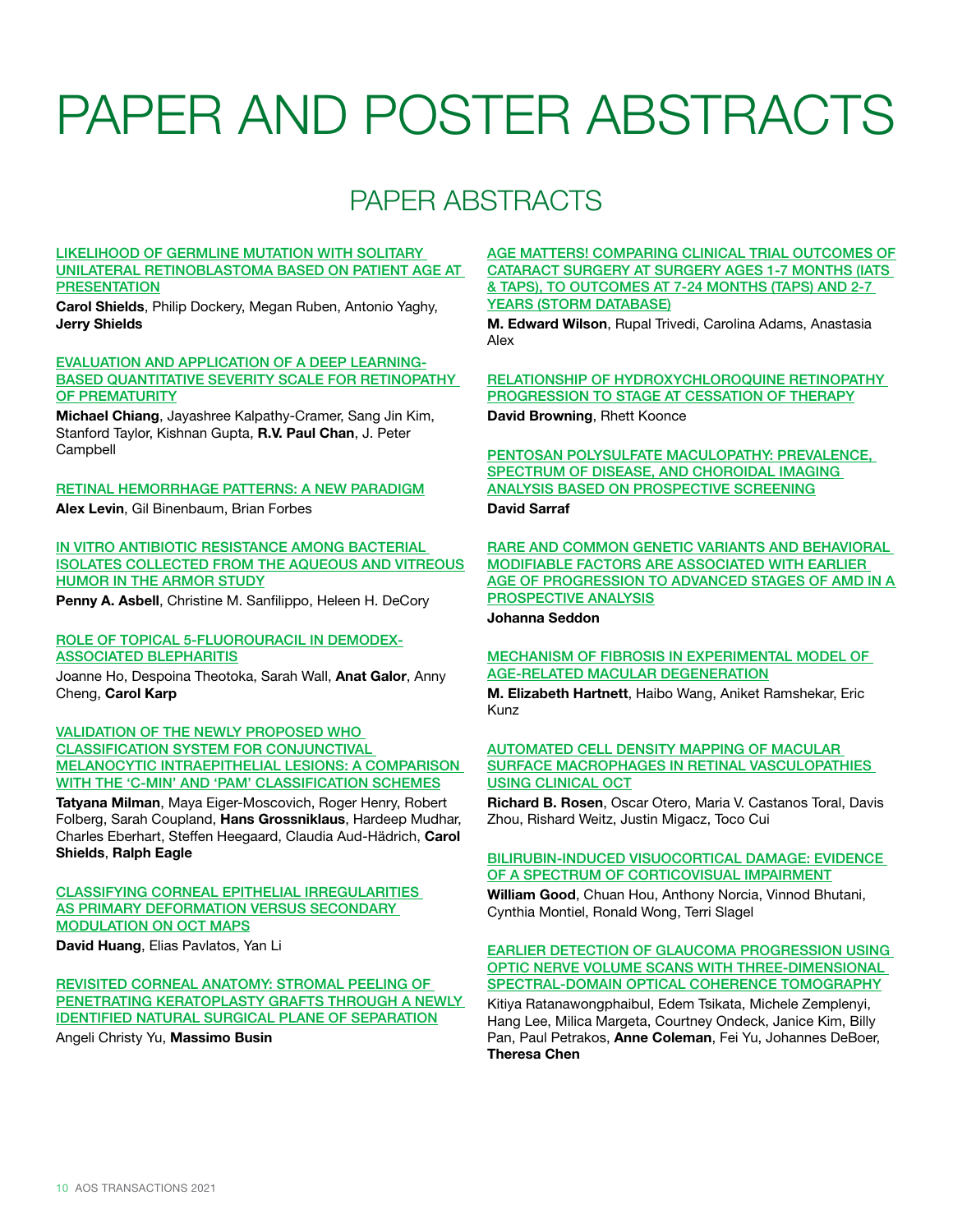### [DETERMINING THE TRACTIONAL FORCES ON](http://aosonline.org/assets/Annual-Meeting/Program-Books/AOS21-Program-Book-FINAL-REV.pdf#page=33)  [VITREORETINAL INTERFACE IN ABUSIVE HEAD TRAUMA](http://aosonline.org/assets/Annual-Meeting/Program-Books/AOS21-Program-Book-FINAL-REV.pdf#page=33)  [USING COMPUTER SIMULATION AND ANIMAL MODELS](http://aosonline.org/assets/Annual-Meeting/Program-Books/AOS21-Program-Book-FINAL-REV.pdf#page=33)

Donny Suh

[RESULTS OF AN EXPERIMENTAL MODEL OF TRAUMATIC](http://aosonline.org/assets/Annual-Meeting/Program-Books/AOS21-Program-Book-FINAL-REV.pdf#page=34)  [OPTIC NEUROPATHY](http://aosonline.org/assets/Annual-Meeting/Program-Books/AOS21-Program-Book-FINAL-REV.pdf#page=34) **Timothy McCulley, Eric Singman** 

### [REOPERATIONS FOR COMPLICATIONS WITHIN 90 DAYS](http://aosonline.org/assets/Annual-Meeting/Program-Books/AOS21-Program-Book-FINAL-REV.pdf#page=35)  [AFTER GEL STENT IMPLANTATION OR TRABECULECTOMY](http://aosonline.org/assets/Annual-Meeting/Program-Books/AOS21-Program-Book-FINAL-REV.pdf#page=35)

Carlo A. Cutolo, Carlo Catti, Michele Lester, Chiara Bonzano, Chiara Pizzorno, Carlo Traverso

### [VISUAL FIELDS II: PERICENTRAL DEFECTS ARE NOT](http://aosonline.org/assets/Annual-Meeting/Program-Books/AOS21-Program-Book-FINAL-REV.pdf#page=36)  [DISEASE SPECIFIC](http://aosonline.org/assets/Annual-Meeting/Program-Books/AOS21-Program-Book-FINAL-REV.pdf#page=36)

Steven Newman

### POSTER ABSTRACTS

### [OPHTHALMIC MANIFESTATIONS OF COVID-19](http://aosonline.org/assets/Annual-Meeting/Program-Books/AOS21-Program-Book-FINAL-REV.pdf#page=38)

Ron Adelman

#### [HISTOLOGIC PHENOTYPE ALTERATIONS IN RECURRENT](http://aosonline.org/assets/Annual-Meeting/Program-Books/AOS21-Program-Book-FINAL-REV.pdf#page=39)  [ORBITOFACIAL NEUROFIBROMAS: A CLINICO-PATHOLOGIC](http://aosonline.org/assets/Annual-Meeting/Program-Books/AOS21-Program-Book-FINAL-REV.pdf#page=39)  **[STUDY](http://aosonline.org/assets/Annual-Meeting/Program-Books/AOS21-Program-Book-FINAL-REV.pdf#page=39)**

Mohammad Alabduljabbar, Diego Strianese, Osama Al-Sheikh, Hind Alkatan, Hailah Al-Hussain, Azza Maktabi, Rajiv Khandekar, Malak Abedalthagafi, Deepak Edward

### [CORNEAL MECHANICAL SENSITIVITY IN INDIVIDUALS](http://aosonline.org/assets/Annual-Meeting/Program-Books/AOS21-Program-Book-FINAL-REV.pdf#page=40)  [WITH CHRONIC PAIN USING A MODIFIED BELMONTE](http://aosonline.org/assets/Annual-Meeting/Program-Books/AOS21-Program-Book-FINAL-REV.pdf#page=40)  [AESTHESIOMETER](http://aosonline.org/assets/Annual-Meeting/Program-Books/AOS21-Program-Book-FINAL-REV.pdf#page=40)

Brandon Baksh, Caroline Lieux, Anat Galor

### [QUANTITATIVE CONFLICT OF INTEREST IN THE CHOICE OF](http://aosonline.org/assets/Annual-Meeting/Program-Books/AOS21-Program-Book-FINAL-REV.pdf#page=41)  [ANTI-VEGF AGENTS](http://aosonline.org/assets/Annual-Meeting/Program-Books/AOS21-Program-Book-FINAL-REV.pdf#page=41) David Browning, Paul Greenberg

[VITRECTOMY FOR SEVERE DIABETIC COMPLICATIONS: A](http://aosonline.org/assets/Annual-Meeting/Program-Books/AOS21-Program-Book-FINAL-REV.pdf#page=42)  [POOLED ANALYSIS OF RANDOMIZED CONTROLLED TRIALS](http://aosonline.org/assets/Annual-Meeting/Program-Books/AOS21-Program-Book-FINAL-REV.pdf#page=42)  [UTILIZING MODERN TECHNIQUES AND EQUIPMENT](http://aosonline.org/assets/Annual-Meeting/Program-Books/AOS21-Program-Book-FINAL-REV.pdf#page=42) David Browning, Ryan Rush

[DR. DAVID W. SIME: THE WORLD'S FASTEST HUMAN](http://aosonline.org/assets/Annual-Meeting/Program-Books/AOS21-Program-Book-FINAL-REV.pdf#page=43) John D. Bullock

### [EPIPREMNUM AUREUM KERATOPATHY: CASE REPORT AND](http://aosonline.org/assets/Annual-Meeting/Program-Books/AOS21-Program-Book-FINAL-REV.pdf#page=44)  [REVIEW OF THE LITERATURE](http://aosonline.org/assets/Annual-Meeting/Program-Books/AOS21-Program-Book-FINAL-REV.pdf#page=44)

Adam Cohen, Despoina Theotoka, Anat Galor

### [A PHASE I, DOUBLE-MASKED, VEHICLE-CONTROLLED](http://aosonline.org/assets/Annual-Meeting/Program-Books/AOS21-Program-Book-FINAL-REV.pdf#page=45)  [STUDY TO ASSESS SAFETY, TOLERABILITY, AND](http://aosonline.org/assets/Annual-Meeting/Program-Books/AOS21-Program-Book-FINAL-REV.pdf#page=45)  [PHARMACOKINETICS OF ASCENDING DOSES OF](http://aosonline.org/assets/Annual-Meeting/Program-Books/AOS21-Program-Book-FINAL-REV.pdf#page=45)  [PALOVAROTENE OPHTHALMIC SOLUTION IN HEALTHY](http://aosonline.org/assets/Annual-Meeting/Program-Books/AOS21-Program-Book-FINAL-REV.pdf#page=45)  [ADULTS](http://aosonline.org/assets/Annual-Meeting/Program-Books/AOS21-Program-Book-FINAL-REV.pdf#page=45)

William J. Foster, Andrew L. Strahs, Kent W. Small, James M. Roach

#### [LONGITUDINAL FUNDUS CHANGES IN MYOPIA: THE BEIJING](http://aosonline.org/assets/Annual-Meeting/Program-Books/AOS21-Program-Book-FINAL-REV.pdf#page=46)  [EYE STUDY 2001/2011](http://aosonline.org/assets/Annual-Meeting/Program-Books/AOS21-Program-Book-FINAL-REV.pdf#page=46)

Jost B. Jonas, Qi Zhang, Yan Ni Yan, YaXing Wang, Rahul A. Jonas

#### [THE COVID-19 PANDEMIC, TELEMEDICINE, AND ACADEMIC](http://aosonline.org/assets/Annual-Meeting/Program-Books/AOS21-Program-Book-FINAL-REV.pdf#page=47)  **[OPHTHALMOLOGY](http://aosonline.org/assets/Annual-Meeting/Program-Books/AOS21-Program-Book-FINAL-REV.pdf#page=47)**

Benjamin Lee, Jayne S. Weiss, Maria Reinoso, Zhide Fang

### [BACK TO FUTURE: IDEAS THAT FORESHADOWED MODERN](http://aosonline.org/assets/Annual-Meeting/Program-Books/AOS21-Program-Book-FINAL-REV.pdf#page=48)  [SLIT LAMP EQUIPMENT WITH REGARD TO CORNEAL](http://aosonline.org/assets/Annual-Meeting/Program-Books/AOS21-Program-Book-FINAL-REV.pdf#page=48)  [DIAGNOSIS AND DOCUMENTATION](http://aosonline.org/assets/Annual-Meeting/Program-Books/AOS21-Program-Book-FINAL-REV.pdf#page=48)

Walter Lisch, Jayne S. Weiss

### [LAMELLAR NON-ATTACHMENTS OF THE MEDIAL RECTUS: A](http://aosonline.org/assets/Annual-Meeting/Program-Books/AOS21-Program-Book-FINAL-REV.pdf#page=49)  [NEW APPROACH](http://aosonline.org/assets/Annual-Meeting/Program-Books/AOS21-Program-Book-FINAL-REV.pdf#page=49)

Irene Ludwig, Christiaan Heersink

#### [GEOSPATIAL ANALYTICS AND EYE CARE PROVIDER](http://aosonline.org/assets/Annual-Meeting/Program-Books/AOS21-Program-Book-FINAL-REV.pdf#page=50)  [AVAILABILITY CAN PREDICT BLINDNESS WITHIN RURAL AND](http://aosonline.org/assets/Annual-Meeting/Program-Books/AOS21-Program-Book-FINAL-REV.pdf#page=50)  [URBAN COUNTIES](http://aosonline.org/assets/Annual-Meeting/Program-Books/AOS21-Program-Book-FINAL-REV.pdf#page=50)

Steven Mansberger, Facundo Sanchez, Stuart Gardiner, Jack Rees

#### [LONG-TERM TRIGEMINAL NERVE STIMULATION AS A](http://aosonline.org/assets/Annual-Meeting/Program-Books/AOS21-Program-Book-FINAL-REV.pdf#page=51)  [TREATMENT FOR OCULAR PAIN](http://aosonline.org/assets/Annual-Meeting/Program-Books/AOS21-Program-Book-FINAL-REV.pdf#page=51)

Divy Mehra, Simran Mangwani, Kelly Acuña, Jodi Hwang, Elizabeth Felix, Anat Galor

### [PEDIATRIC OPTIC DISC DRUSEN: A RETROSPECTIVE STUDY](http://aosonline.org/assets/Annual-Meeting/Program-Books/AOS21-Program-Book-FINAL-REV.pdf#page=52)  [OF 63 CHILDREN](http://aosonline.org/assets/Annual-Meeting/Program-Books/AOS21-Program-Book-FINAL-REV.pdf#page=52)

Barrett Thompson, G. Conner Nix, Lauren Ditta, Mary Ellen Hoehn, Natalie Kerr

#### [AAV GENE THERAPY RESCUES CELL DEATH IN A PATIENT-](http://aosonline.org/assets/Annual-Meeting/Program-Books/AOS21-Program-Book-FINAL-REV.pdf#page=53)[DERIVED RPE MODEL OF BIETTI CRYSTALLINE DYSTROPHY](http://aosonline.org/assets/Annual-Meeting/Program-Books/AOS21-Program-Book-FINAL-REV.pdf#page=53)

Yao Li, Chun-Wei Hsu, Yang Kong, Josephy Ryu, Sarah R. Levi, Zhechao Ruan, Yong-Shi Li, Janet R. Sparrow, Richard R. Yang, Stephen H. Tsang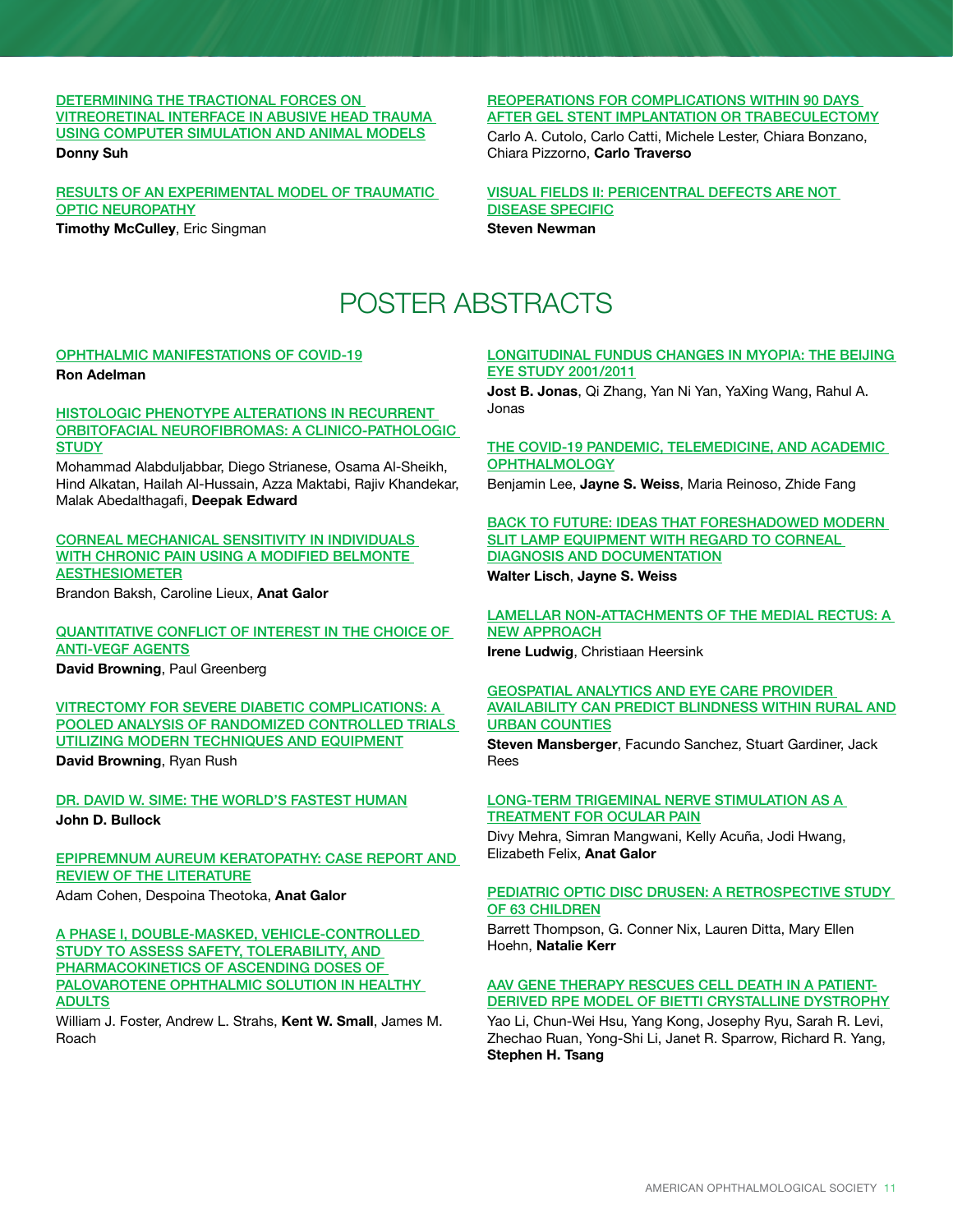## <span id="page-11-0"></span>REGISTERED MEMBERS OF THE ANNUAL MEETING

| Ron A. Adelman, MD, MPH, MBAActive Member       |  |
|-------------------------------------------------|--|
|                                                 |  |
|                                                 |  |
|                                                 |  |
|                                                 |  |
|                                                 |  |
|                                                 |  |
| J. Fernando Arevalo, MD, PhD, FACSActive Member |  |
|                                                 |  |
|                                                 |  |
|                                                 |  |
|                                                 |  |
|                                                 |  |
|                                                 |  |
|                                                 |  |
|                                                 |  |
|                                                 |  |
|                                                 |  |
|                                                 |  |
|                                                 |  |
|                                                 |  |
|                                                 |  |
|                                                 |  |
|                                                 |  |
|                                                 |  |
|                                                 |  |
| John D. Bullock, MD, MPH, MSc Active Member     |  |
|                                                 |  |
| J. Douglas Cameron, MD, MBA Active Member       |  |
|                                                 |  |
|                                                 |  |
|                                                 |  |
| Robison Vernon Paul Chan, MDActive Member       |  |
|                                                 |  |
|                                                 |  |
|                                                 |  |
|                                                 |  |
|                                                 |  |
|                                                 |  |
|                                                 |  |
|                                                 |  |
|                                                 |  |
|                                                 |  |

| William Joseph "BJ" Dupps Jr., MD, PhD Active Member |  |
|------------------------------------------------------|--|
|                                                      |  |
|                                                      |  |
|                                                      |  |
|                                                      |  |
|                                                      |  |
|                                                      |  |
|                                                      |  |
|                                                      |  |
|                                                      |  |
| Stephen S. Feman, MD, MPHEmeritus Member             |  |
|                                                      |  |
|                                                      |  |
|                                                      |  |
|                                                      |  |
|                                                      |  |
| William J. Foster, FRCSC, MD, PhDEmeritus Member     |  |
|                                                      |  |
|                                                      |  |
|                                                      |  |
|                                                      |  |
|                                                      |  |
|                                                      |  |
|                                                      |  |
|                                                      |  |
|                                                      |  |
|                                                      |  |
|                                                      |  |
| Robert A. Goldberg, MD, FACS Active Member           |  |
|                                                      |  |
|                                                      |  |
|                                                      |  |
|                                                      |  |
|                                                      |  |
|                                                      |  |
| Neeru Gupta, MD, PhD, MBA, FRCSC Active Member       |  |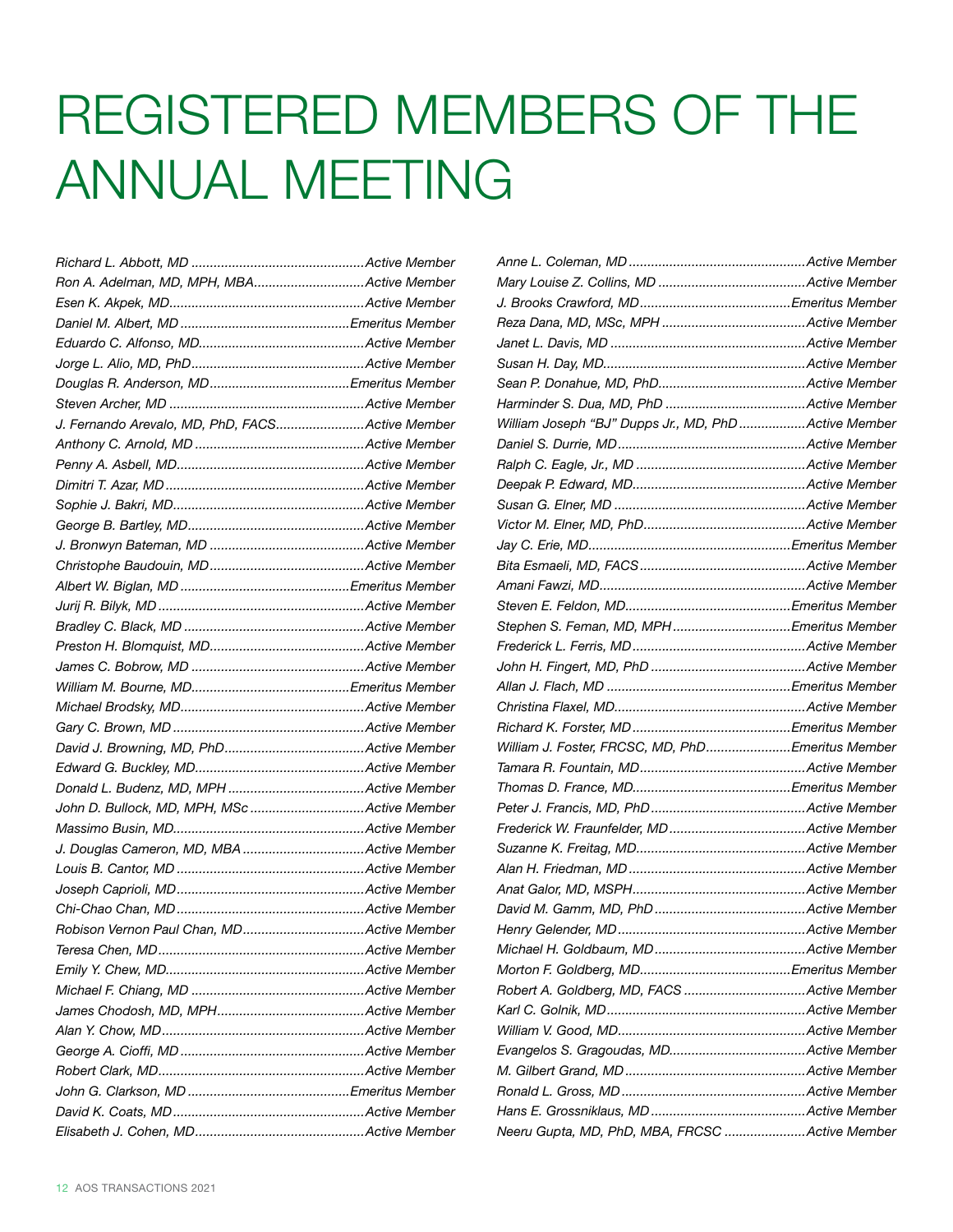| John H. Kempen, MD, MHS, MPH, PhDActive Member |  |
|------------------------------------------------|--|
|                                                |  |
|                                                |  |
|                                                |  |
|                                                |  |
|                                                |  |
|                                                |  |
|                                                |  |
|                                                |  |
|                                                |  |
|                                                |  |
|                                                |  |
|                                                |  |
|                                                |  |
|                                                |  |
|                                                |  |
|                                                |  |
| Alex V. Levin, FRCSC, MD, MHSC Active Member   |  |
| Leonard A. Levin, MD, PhD, FRCSCActive Member  |  |
|                                                |  |
|                                                |  |
|                                                |  |
|                                                |  |
|                                                |  |
|                                                |  |
|                                                |  |

| Kanwal Nischal, FRCOPHTH, MDActive Member  |  |
|--------------------------------------------|--|
|                                            |  |
|                                            |  |
|                                            |  |
| Kouros Nouri-Mahdavi, MD, MS Active Member |  |
|                                            |  |
|                                            |  |
|                                            |  |
|                                            |  |
|                                            |  |
|                                            |  |
|                                            |  |
|                                            |  |
|                                            |  |
|                                            |  |
|                                            |  |
|                                            |  |
|                                            |  |
|                                            |  |
|                                            |  |
|                                            |  |
|                                            |  |
|                                            |  |
|                                            |  |
|                                            |  |
|                                            |  |
|                                            |  |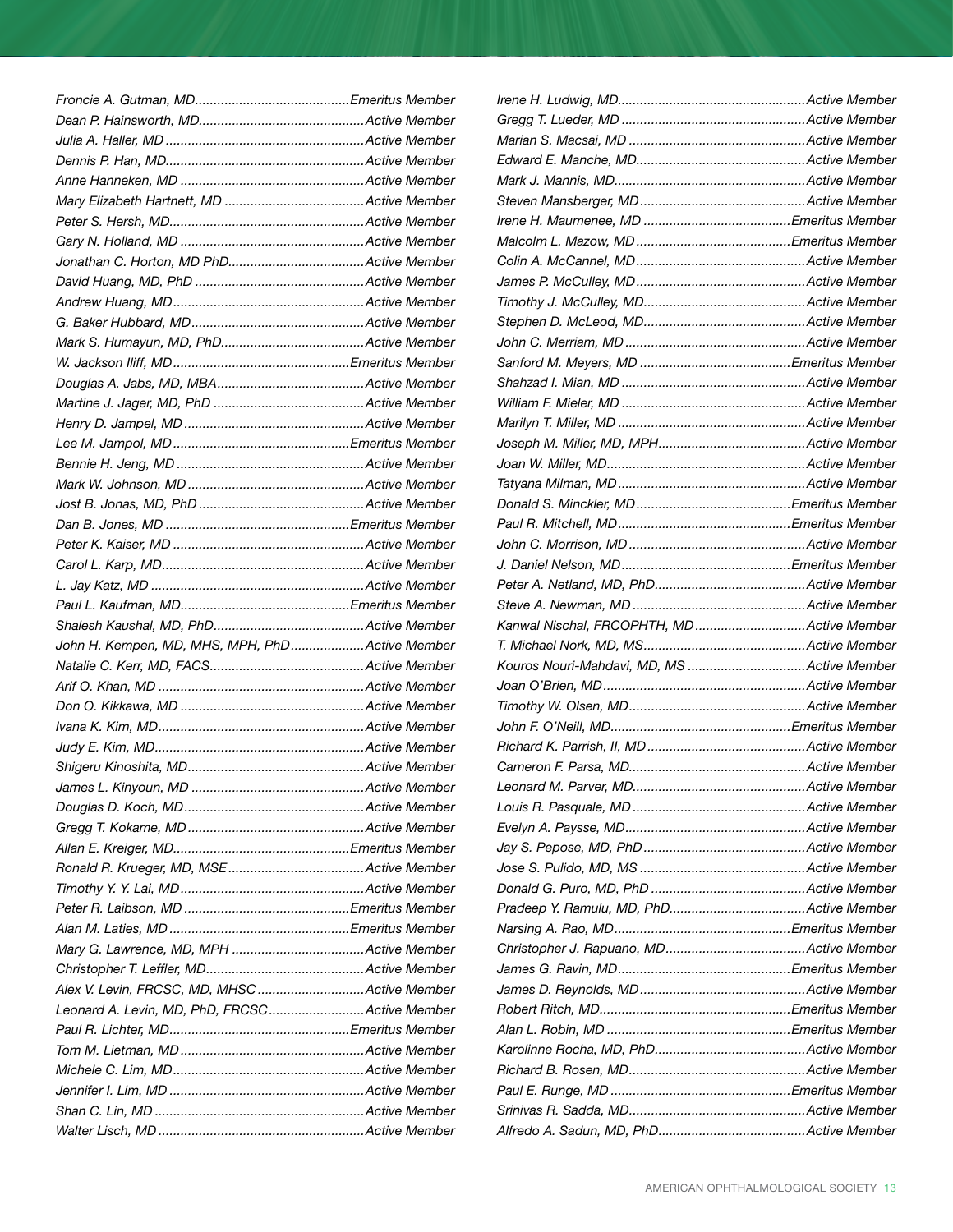| Daniel P. Schaefer, MD, FACSEmeritus Member   |  |
|-----------------------------------------------|--|
|                                               |  |
| Ursula Schmidt-Erfurth, MD, PhD Active Member |  |
|                                               |  |
|                                               |  |
|                                               |  |
|                                               |  |
|                                               |  |
|                                               |  |
|                                               |  |
|                                               |  |
|                                               |  |
|                                               |  |
|                                               |  |
|                                               |  |
|                                               |  |
|                                               |  |
|                                               |  |
|                                               |  |
|                                               |  |
|                                               |  |
|                                               |  |
|                                               |  |
|                                               |  |
|                                               |  |
|                                               |  |
|                                               |  |
|                                               |  |
|                                               |  |
|                                               |  |
|                                               |  |
|                                               |  |
|                                               |  |
| J. Timothy Stout, MD, PhD, MBAActive Member   |  |
|                                               |  |

| Hugh R. Taylor, AC, MD, FRACSEmeritus Member |  |
|----------------------------------------------|--|
|                                              |  |
|                                              |  |
|                                              |  |
|                                              |  |
|                                              |  |
|                                              |  |
|                                              |  |
|                                              |  |
|                                              |  |
|                                              |  |
|                                              |  |
|                                              |  |
|                                              |  |
|                                              |  |
|                                              |  |
|                                              |  |
|                                              |  |
|                                              |  |
|                                              |  |
|                                              |  |
| Kirk R. Wilhelmus, MD, PhDEmeritus Member    |  |
|                                              |  |
|                                              |  |
|                                              |  |
|                                              |  |
|                                              |  |
|                                              |  |
|                                              |  |
|                                              |  |
|                                              |  |
|                                              |  |
|                                              |  |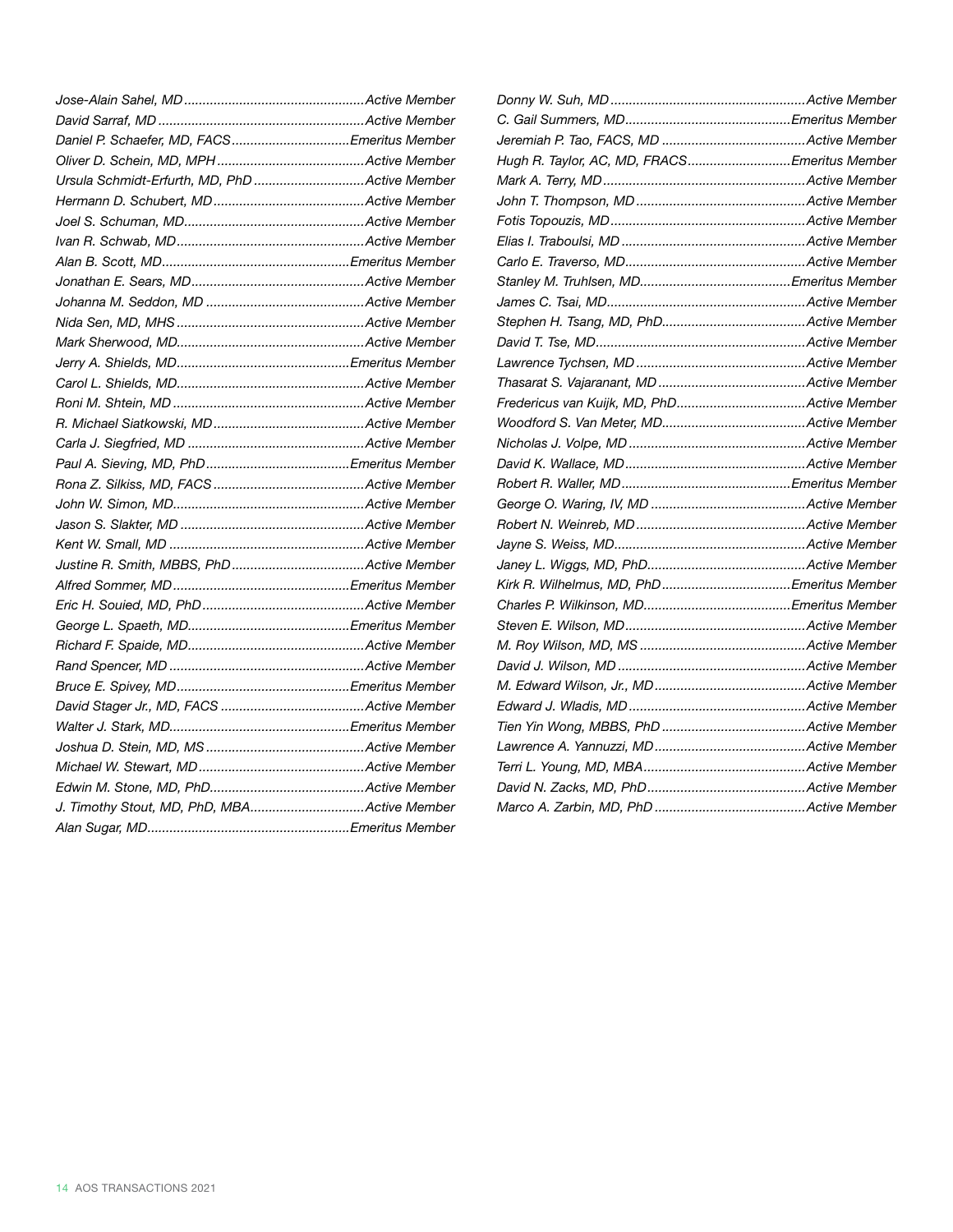## <span id="page-14-0"></span>NAMED LECTURES

### FREDERICK H. VERHOEFF LECTURERS

| 1961 | DR. ARTHUR J. BEDELL (Inaugural)               | 2003 | DR. THADDEUS P. DRYJA                                              |
|------|------------------------------------------------|------|--------------------------------------------------------------------|
| 1964 | SIR STEWART DUKE-EDLER                         |      | How Molecular Genetics is Lifting the Fog:                         |
| 1969 | DR. DAVID G. COGAN                             |      | The Etiology of Retinitis Pigmentosa                               |
| 1971 | DR. LORENZ E. ZIMMERMAN                        | 2010 | DR. ADRIAN GLASSER<br>Physiology of Accommodation and Pathogenesis |
| 1973 | DR. IRVING H. LEOPOLD                          |      | of Presbyopia                                                      |
| 1975 | DR. ARTHUR GERARD DEVOE                        | 2013 | DR. ALFRED SOMMER                                                  |
| 1977 | <b>PROF. JULES FRANCOIS</b>                    |      | Preventing Blindness & Child Mortality with Vitamin A:             |
| 1979 | DR. SAIICHI MISHIMA                            |      | An AOS Odyssey                                                     |
| 1983 | DR. RICHARD W. YOUNG                           | 2014 | DR. TIMOTHY STOUT                                                  |
| 1989 | DR. FREDERICK C. BLODI                         |      | The Rocky Road to Successful Human Gene Therapy                    |
| 1992 | DR. FRANCIS I. COLLINS                         | 2019 | DR. MICHAEL TRESE                                                  |
| 1993 | DR. JORAM PIATIGORSKY                          |      | A New Approach to VEGF Driven Retinal Vascular                     |
|      |                                                |      | Leakage in Inherited and Acquired Retinal Vascular                 |
| 1997 | DR. GEOFFREY ARDEN                             |      | Disease                                                            |
| 2002 | DR. PAUL SIEVING                               |      |                                                                    |
|      | How Many Photoreceptors Do We Need for Vision? |      |                                                                    |

### FREDRICK C. BLODI LECTURERS

| 2015 | DR. TIMOTHY W. OLSEN (Inaugural)                  | 2016 | DR. ELIAS I. TRABOULSI                                |
|------|---------------------------------------------------|------|-------------------------------------------------------|
|      | The Age-related Macular Degeneration Complex:     |      | Zonules and Molecules: The Underlying Pathophysiology |
|      | Linking Epidemiology and Histopathology Using the |      | of Ectopia Lentis                                     |
|      | Minnesota Grading System                          | 2017 | DR. JOSEPH CAPRIOLI                                   |
|      |                                                   |      | Retinal Ganglion Cell Rescue in Glaucoma              |

### MARILYN T. MILLER LECTURERS

2021 DR. ANTHONY FAUCI (Inaugural) *COVID-19 in 2021: Lessons Learned and Remaining Challenges*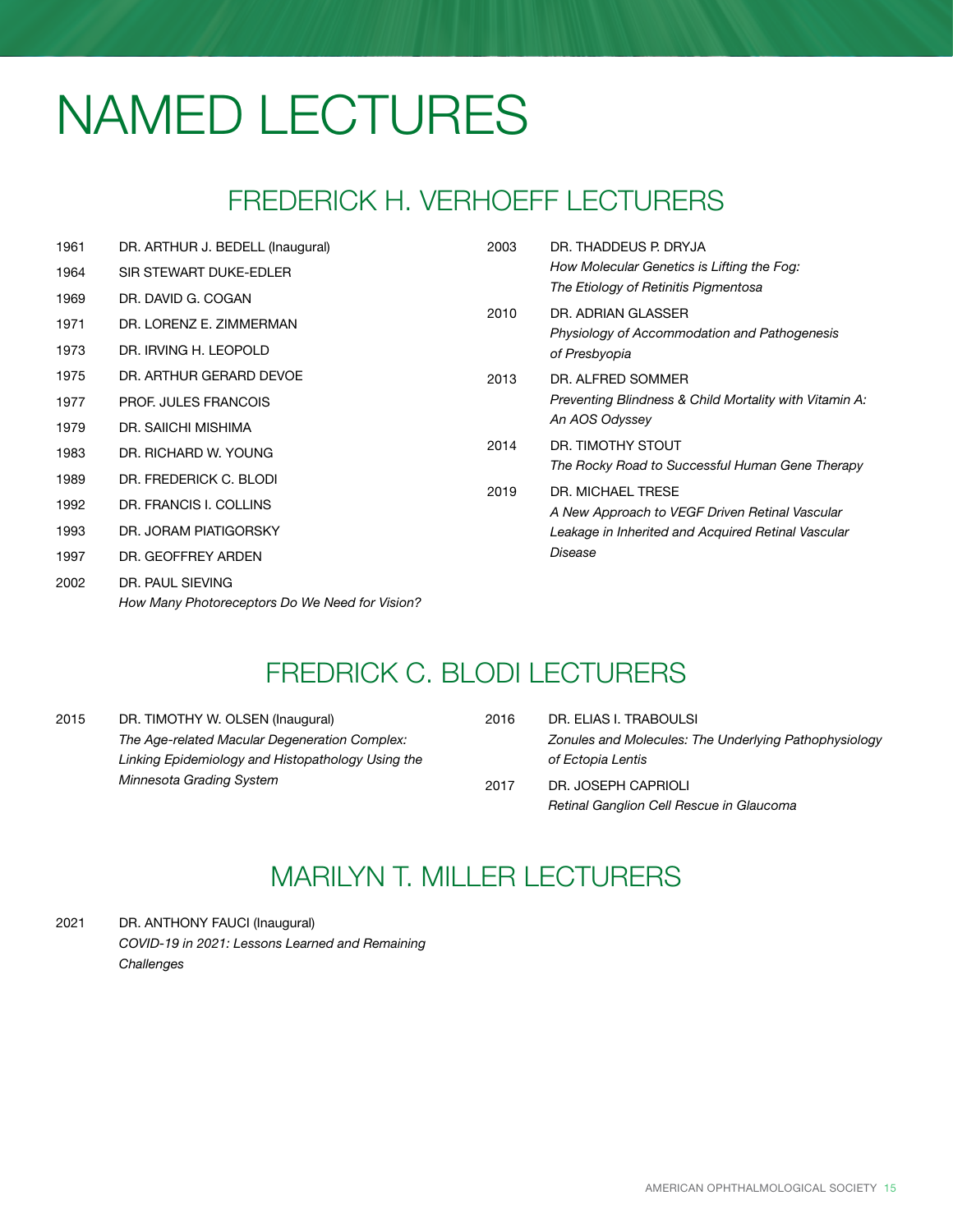## <span id="page-15-0"></span>MEDAL RECIPIENTS

### RECIPIENTS OF THE LUCIEN HOWE MEDAL

|                | 1922  DR. CARL KOLLER, New York, NY                 |
|----------------|-----------------------------------------------------|
|                | 1923  DR. ALEXANDER DUANE, New York, NY             |
|                | 1924  DR ERNEST FUCHS, Vienna, Austria              |
| 1925  NO AWARD |                                                     |
|                | 1926  DR. EDWARD JACKSON, Denver, CO                |
|                | 1927  MR. PRIESTLY SMITH, Birmingham, England       |
| 1928  NO AWARD |                                                     |
|                | 1929  DR. THEODOR AXENFELD, Freiburg, Germany       |
| 1930  NO AWARD |                                                     |
| 1931  NO AWARD |                                                     |
|                | 1932  DR. F. H. VERHOEFF, Boston, MA                |
| 1933  NO AWARD |                                                     |
|                | 1934  DR. GEORGE E. DE SCHWEINITZ, Philadelphia, PA |
| 1935  NO AWARD |                                                     |
|                | 1936  SIR JOHN HERBERT PARSONS, London, England     |
|                | 1937  DR. ARNOLD KNAPP, New York, NY                |
| 1938  NO AWARD |                                                     |
| 1939  NO AWARD |                                                     |
| 1940  NO AWARD |                                                     |
| 1941  NO AWARD |                                                     |
|                | 1942  DR. E. V. L. BROWN, Chicago, IL               |
| 1943  NO AWARD |                                                     |
| 1944  NO AWARD |                                                     |
|                | 1945  DR. WALTER B. LANCASTER, Boston, MA           |
|                | 1946  SIR STEWART DUKE-ELDER, London, England       |
|                | 1947  DR. LAWRENCE T. POST, St Louis, MO            |
|                | 1948  DR. WILLIAM ZENTMAYER, Philadelphia, PA       |
|                | 1949  DR. PHILLIPS THYGESON, San Jose, CA           |
|                | 1950  DR. ALGERNON B. REESE, New York, NY           |
|                | 1951 DR. JONAS S. FRIEDENWALD, Baltimore, MD        |
|                | 1952  DR. FRANCIS H. ADLER, Philadelphia, PA        |
|                | 1953  DR. ALAN C. WOODS, Baltimore, MD              |
|                | 1954  DR. JOHN H. DUNNINGTON, New York, NY          |
|                | 1955  DR. ARTHUR J. BEDELL, Albany, NY              |
|                | 1956  DR. BERNARD SAMUELS, New York, NY             |
|                | 1957  DR. GEORGIANA DVORAK-THEOBALD, Oak Park, IL   |
|                | 1958  DR. IDA C. MANN, Nedlands, Western Australia  |
|                | 1959 DR. LUDWIG VON SALLMANN, Bethesda, MD          |
|                | 1960 DR. DERRICK T. VAIL, Chicago, IL               |
|                |                                                     |

| 1961 DR. FREDERICK C. CORDES, San Francisco, CA  |
|--------------------------------------------------|
| 1962 DR. FRANK B. WALSH, Baltimore, MD           |
| 1963  DR. EDWIN B. DUNPHY, Boston, MA            |
| 1964  DR. WILLIAM L. BENEDICT, Rochester, MN     |
| 1965  DR. DAVID G. COGAN, Boston, MA             |
| 1966  DR. DOHRMANN K. PISCHEL, San Francisco, CA |
| 1967  DR. PAUL A. CHANDLER, Boston, MA           |
| 1968  DR. WALTER MORTON GRANT, Boston, MA        |
| 1969  DR. A. EDWARD MAUMENEE, Baltimore, MD      |
| 1970  DR. PETER C. KRONFELD, Chicago, IL         |
| 1971  DR. C. WILBUR RUCKER, Rochester, MN        |
| 1972  DR. WALTER S. ATKINSON, Watertown, NY      |
| 1973  DR. GORDON M. BRUCE, Fort Lee, NJ          |
| 1974  DR. IRVING H. LEOPOLD, New York, NY        |
| 1975  DR. MICHAEL J. HOGAN, San Francisco, CA    |
| 1976  DR. EDWARD W. D. NORTON, Miami, FL         |
| 1977  DR. KENNETH C. SWAN, Portland, OR          |
| 1978  DR. S. RODMAN IRVINE, Newport Beach, CA    |
| 1979  DR. FRANK W. NEWELL, Chicago, IL           |
| 1980  DR. FREDERICK C. BLODI, Iowa City, IA      |
| 1981  DR. DAVID O. HARRINGTON, San Francisco, CA |
| 1982  DR. ARTHUR GERARD DEVOE, New York, NY      |
| 1983  DR. J. DONALD M. GASS, Miami, FL           |
| 1984  DR. HAROLD G. SCHEIE, Philadelphia, PA     |
| 1985  DR. ROBERT N. SHAFFER, San Francisco, CA   |
| 1986  DR. ROBERT W. HOLLENHORST, Rochester, MN   |
| 1987  DR. DUPONT GUERRY III, Richmond, VA        |
| 1988  DR. THOMAS D. DUANE, Philadelphia, PA      |
| 1989  DR. MARSHALL M. PARKS, Washington, DC      |
| 1990  DR. DAVID SHOCH, Chicago, IL               |
| 1991  DR. ARNALL PATZ, Baltimore, MD             |
| 1992  DR. BRADLEY R. STRAATSMA, Los Angeles, CA  |
| 1993  DR. BRUCE E. SPIVEY, San Francisco, CA     |
| 1994  DR. THOMAS P. KEARNS, Rochester, MN        |
| 1995  DR. WILLIAM H. SPENCER, San Francisco, CA  |
| 1996  DR. ROBERT MACHEMER, Durham, NC            |
| 1997  DR. W. RICHARD GREEN, Baltimore, MD        |
| 1998  DR. ALAN B. SCOTT, San Francisco, CA       |
| 1999  DR. LORENZ E. ZIMMERMAN, Washington, DC    |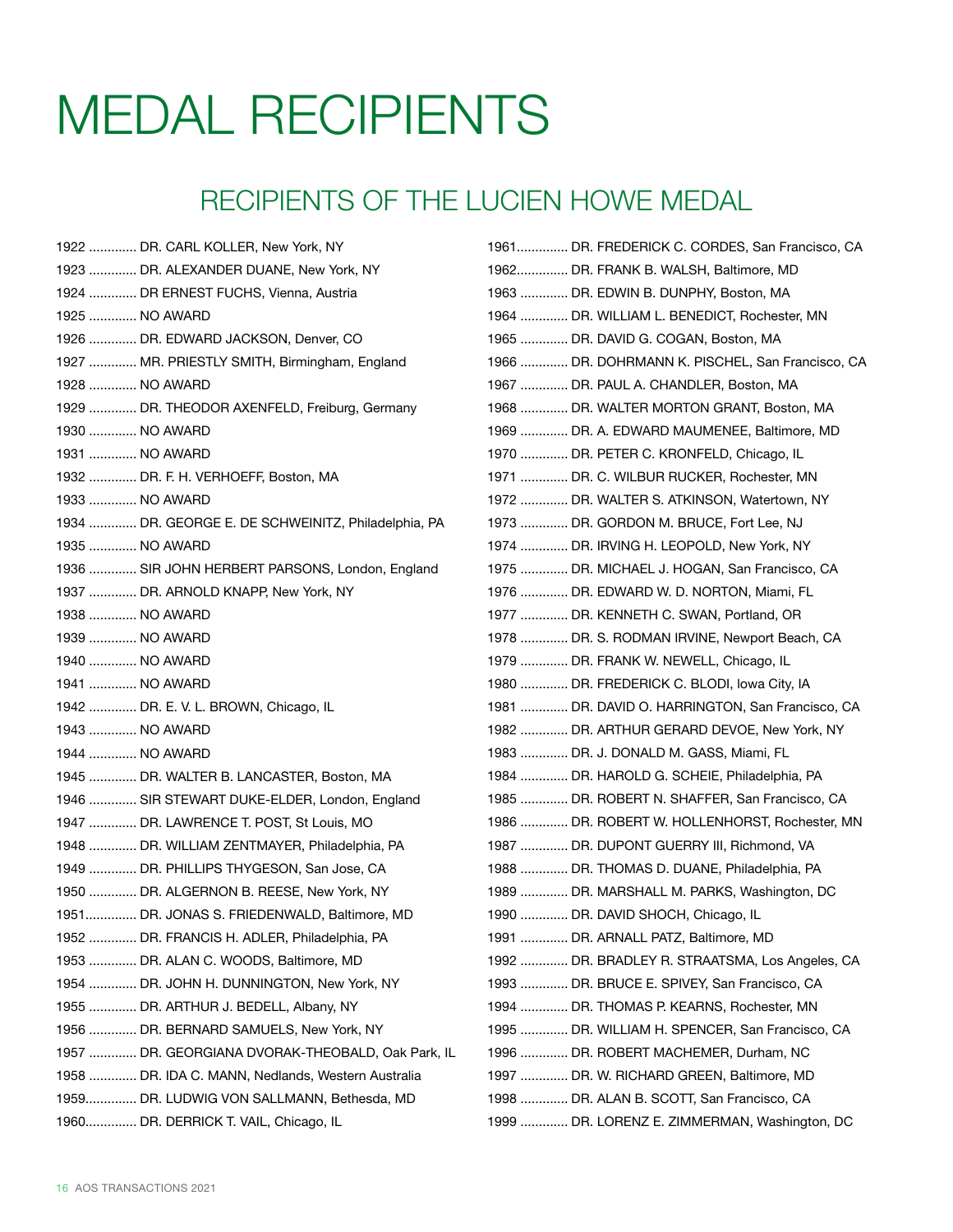| 2000  DR. WILLIAM S. TASMAN, Philadelphia, PA |
|-----------------------------------------------|
| 2001  DR. STANLEY M. TRUHLSEN, Omaha, NE      |
| 2002  DR. CROWELL BEARD, San Jose, CA         |
| 2003  DR. ALFRED SOMMER, Baltimore, MD        |
| 2004  DR. ARTHUR JAMPOLSKY, Belvedere, CA     |
| 2005  DR. STEPHEN J. RYAN, Los Angeles, CA    |
| 2006  DR. MATTHEW D. DAVIS, Madison, WI       |
| 2007  DR. DANIEL M. ALBERT, Madison, WI       |
| 2008  DR. PAUL R. LICHTER, Ann Arbor, MI      |
| 2009  DR. DENIS O'DAY, Nashville, TN          |

| 2010  DR. MARILYN T. MILLER, Chicago, IL     |
|----------------------------------------------|
| 2011  DR. ROBERT R. WALLER, Memphis, TN      |
| 2012  DR. HUGH R. TAYLOR, Carlton, Australia |
| 2013  DR. DAN B. JONES. Bellaire. TX         |
| 2014  DR. MORTON F. GOLDBERG, Baltimore, MD  |
| 2015  DR. JOHN G. CLARKSON, Miami, FL        |
| 2016  DR. SUSAN H. DAY, Chicago, IL          |
| 2017  DR. GEORGE L. SPAETH, Philadelphia, PA |
| 2018  DR. JOAN MILLER, Winchester, MA        |
| 2019  DR. JERRY A. SHIELDS, Philadelphia, PA |

### RECIPIENTS OF THE AOS MEDAL

2020.............. NO AWARD 2021.............. DR. PETER R. LAIBSON, Philadelphia, PA

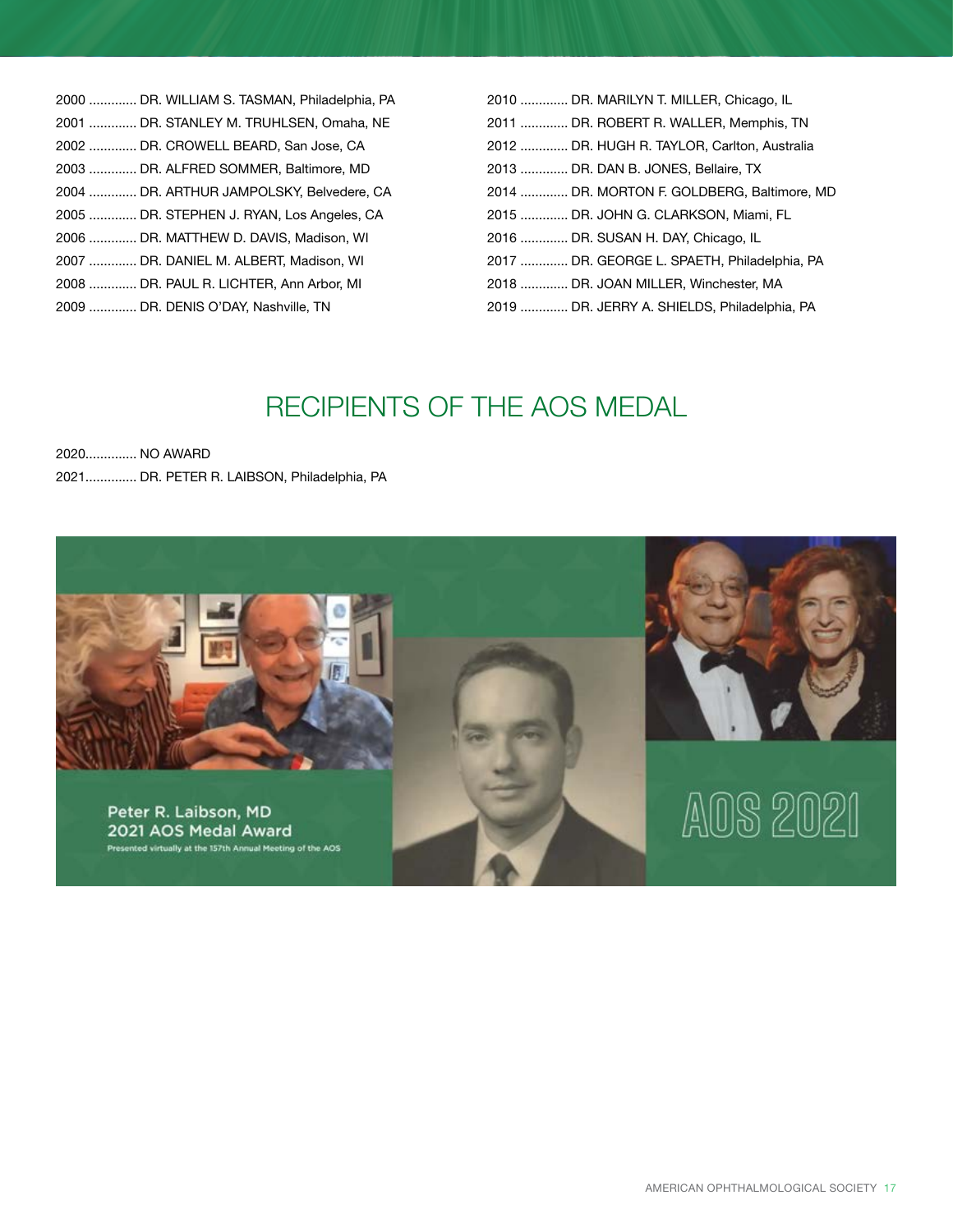## <span id="page-17-0"></span>2020-2021 THESES PUBLISHED IN THE AJO

#### Audina M. Berrocal, MD

[RETINOPATHY OF PREMATURITY: ADVANCES IN THE](https://www.ajo.com/article/S0002-9394(21)00383-4/fulltext)  [SCREENING AND TREATMENT OF RETINOPATHY OF](https://www.ajo.com/article/S0002-9394(21)00383-4/fulltext)  [PREMATURITY USING A SINGLE CENTER APPROACH](https://www.ajo.com/article/S0002-9394(21)00383-4/fulltext)

#### Steven J. Gedde, MD

[FACTORS INFLUENCING CAREER DECISIONS](https://www.ajo.com/article/S0002-9394(21)00333-0/fulltext)  [AND SATISFACTION AMONG NEWLY PRACTICING](https://www.ajo.com/article/S0002-9394(21)00333-0/fulltext)  [OPHTHALMOLOGISTS](https://www.ajo.com/article/S0002-9394(21)00333-0/fulltext)

### John H. Kempen, MD, MPH, MHS, PhD

[REMISSION OF NON-INFECTIOUS ANTERIOR SCLERITIS:](https://www.ajo.com/article/S0002-9394(19)30134-5/fulltext)  [INCIDENCE AND PREDICTIVE FACTORS](https://www.ajo.com/article/S0002-9394(19)30134-5/fulltext)

### Christopher T. Leffler, MD

[THE FIRST CATARACT SURGEONS IN THE BRITISH ISLES](https://www.ajo.com/article/S0002-9394(21)00122-7/fulltext)

#### Pradeep Y. Ramulu, MD, MHS, PhD

[ENVIRONMENTAL FEATURES CONTRIBUTING TO FALLS IN](https://www.ajo.com/article/S0002-9394(21)00221-X/fulltext)  [PERSONS WITH VISION IMPAIRMENT: THE ROLE OF HOME](https://www.ajo.com/article/S0002-9394(21)00221-X/fulltext)  [LIGHTING AND HOME HAZARDS](https://www.ajo.com/article/S0002-9394(21)00221-X/fulltext)

#### José-Alain Sahel, MD

**ASSESSING PHOTORECEPTOR STATUS IN RETINAL** [DYSTROPHIES: FROM HIGH-RESOLUTION IMAGING TO](https://www.ajo.com/article/S0002-9394(21)00212-9/fulltext)  [FUNCTIONAL VISION](https://www.ajo.com/article/S0002-9394(21)00212-9/fulltext)

#### Lucia Sobrin, MD, MPH

[GENE SET ENRICHMENT ANALYSES IDENTIFY PATHWAYS](https://www.ajo.com/article/S0002-9394(21)00336-6/fulltext)  [INVOLVED IN GENETIC RISK FOR DIABETIC RETINOPATHY](https://www.ajo.com/article/S0002-9394(21)00336-6/fulltext)

#### Jeremiah P. Tao, MD

[A DIGITAL MICROSCREEN FOR THE ENHANCED APPEARANCE](https://www.ajo.com/article/S0002-9394(21)00149-5/fulltext)  [OF OCULAR PROSTHETIC MOTILITY \(AN AMERICAN](https://www.ajo.com/article/S0002-9394(21)00149-5/fulltext)  [OPHTHALMOLOGICAL SOCIETY THESIS\)](https://www.ajo.com/article/S0002-9394(21)00149-5/fulltext)

#### Russell N. Van Gelder, MD

[MOLECULAR AND CLINICAL CHARACTERIZATION OF HUMAN](https://www.ajo.com/article/S0002-9394(21)00567-5/fulltext)  [ADENOVIRUS E4-ASSOCIATED CONJUNCTIVITIS](https://www.ajo.com/article/S0002-9394(21)00567-5/fulltext)

#### George O. Waring, IV, MD

[CORRELATION OF INTRAOPERATIVE OPTICAL COHERENCE](https://www.ajo.com/article/S0002-9394(20)30679-6/fulltext)  [TOMOGRAPHY OF CRYSTALLINE LENS DIAMETER,](https://www.ajo.com/article/S0002-9394(20)30679-6/fulltext)  [THICKNESS, AND VOLUME WITH BIOMETRY AND AGE](https://www.ajo.com/article/S0002-9394(20)30679-6/fulltext)

#### Robert W. Weisenthal, MD

[LONG-TERM OUTCOMES IN FELLOW EYES COMPARING](https://www.ajo.com/article/S0002-9394(21)00335-4/fulltext)  [DSAEK AND DMEK FOR TREATMENT OF FUCHS CORNEAL](https://www.ajo.com/article/S0002-9394(21)00335-4/fulltext)  [DYSTROPHY](https://www.ajo.com/article/S0002-9394(21)00335-4/fulltext)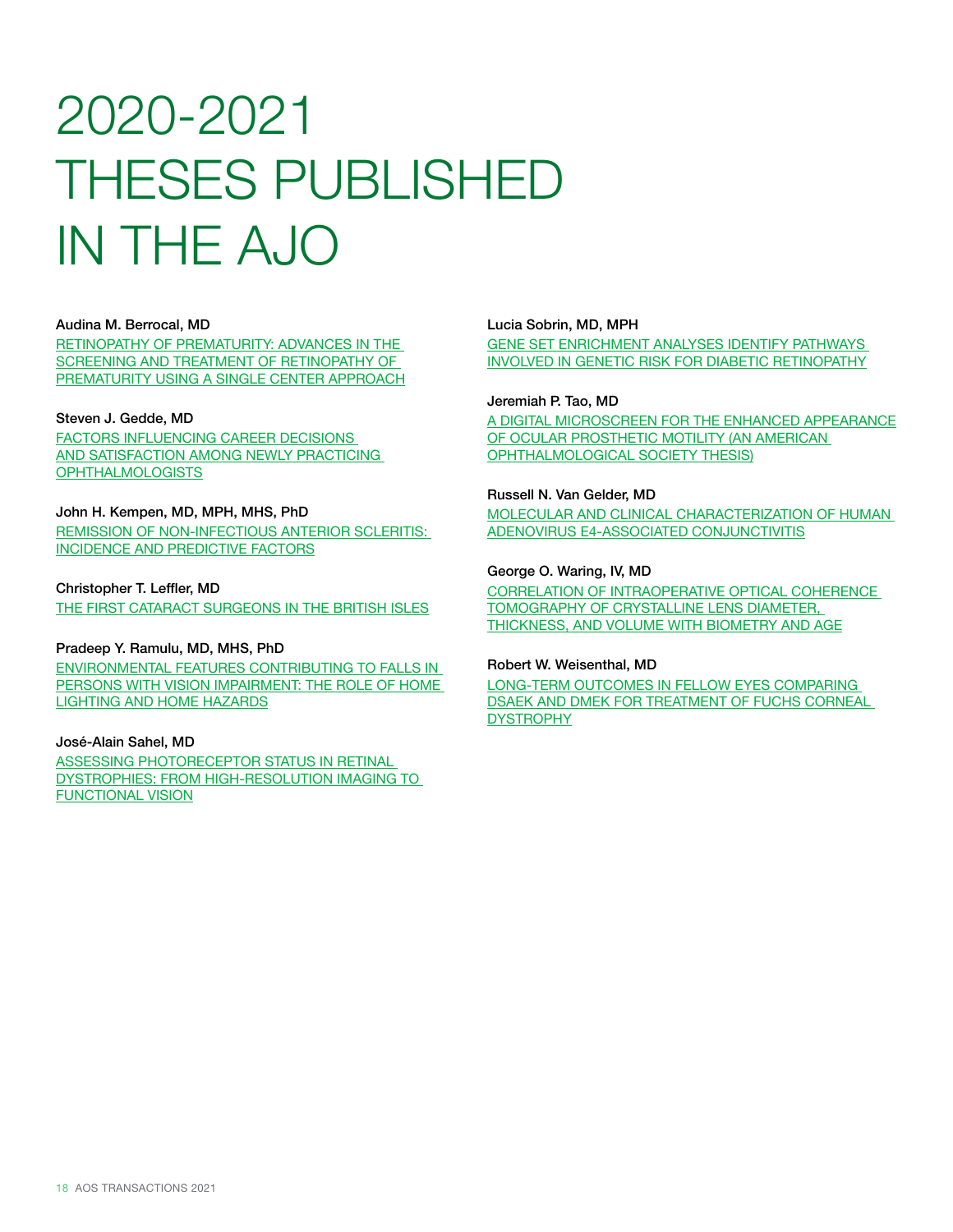## <span id="page-18-0"></span>REPORTS

### REPORT FROM THE EXECUTIVE VICE PRESIDENT & EDITOR

### HANS E. GROSSNIKLAUS, MD

As of July 31st, our total liabilities and fund balance was \$11,869,600. Our investments have done well, and we've had some decreased expenses over the past 2 years. Our Annual Meeting this year, which was entirely virtual, went very well. Our dues have been steady and have not increased since 2017. The AOS is financially sound.

At this year's AAO meeting, we again had an AOS/ABO Joint Symposium on "What We Need to Know from the Past Year's Literature." Speakers included Judy Kim, MD, Bennie Jeng, MD, Michele Lim, MD, David Wilson, MD, R. Michael Siatkowski, MD, Suzanne Freitag, MD, M. Edward Wilson, MD, and Wendy Smith, MD. The speakers highlighted the past year's literature in their various subspecialties. I wish to thank all of the speakers this year and past years for participating in this symposium, which has helped raise the profile of the AOS.

The AOS contributes to the Heed Foundation Annual Retreat, as well as the Minority Ophthalmology Mentoring (MOM) Program. We are considering a donation to the AAO Truhlsen-Marmor Museum of the Eye, and a task force has been set up to evaluate a possible contribution. We look forward to our Annual Meeting in person at the Broadmoor Hotel in Colorado Springs on Thursday, May 19 through Saturday, May 21. We will have an excellent Knapp Symposium on the "New Normal of Genetics of Ophthalmology," organized by Peter Netland, MD and a Second Symposium organized by Julia Haller, MD. There will be fun athletic events, including golf, tennis, and fly fishing.

Our membership continues to grow as we now have 241 active members and 143 emeritus members. There have now been nearly 50 theses published in the AJO since 2018. Having the AOS theses published in the AJO has been a big success. I wish to thank the thesis committee, chaired by Martine Jager MD, PhD, for their excellent work.

As you know, I will be stepping down as EVP after the meeting at the Broadmoor. This is full circle for me, as my first meeting as EVP was at the Broadmoor. We interviewed excellent candidates for the EVP position. Dr. David Wilson accepted the position, and I am confident that the AOS will continue to thrive under his leadership. I thank the Council, committees, and staff, in particular Amber Mendez. It has been a pleasure to work with all of you.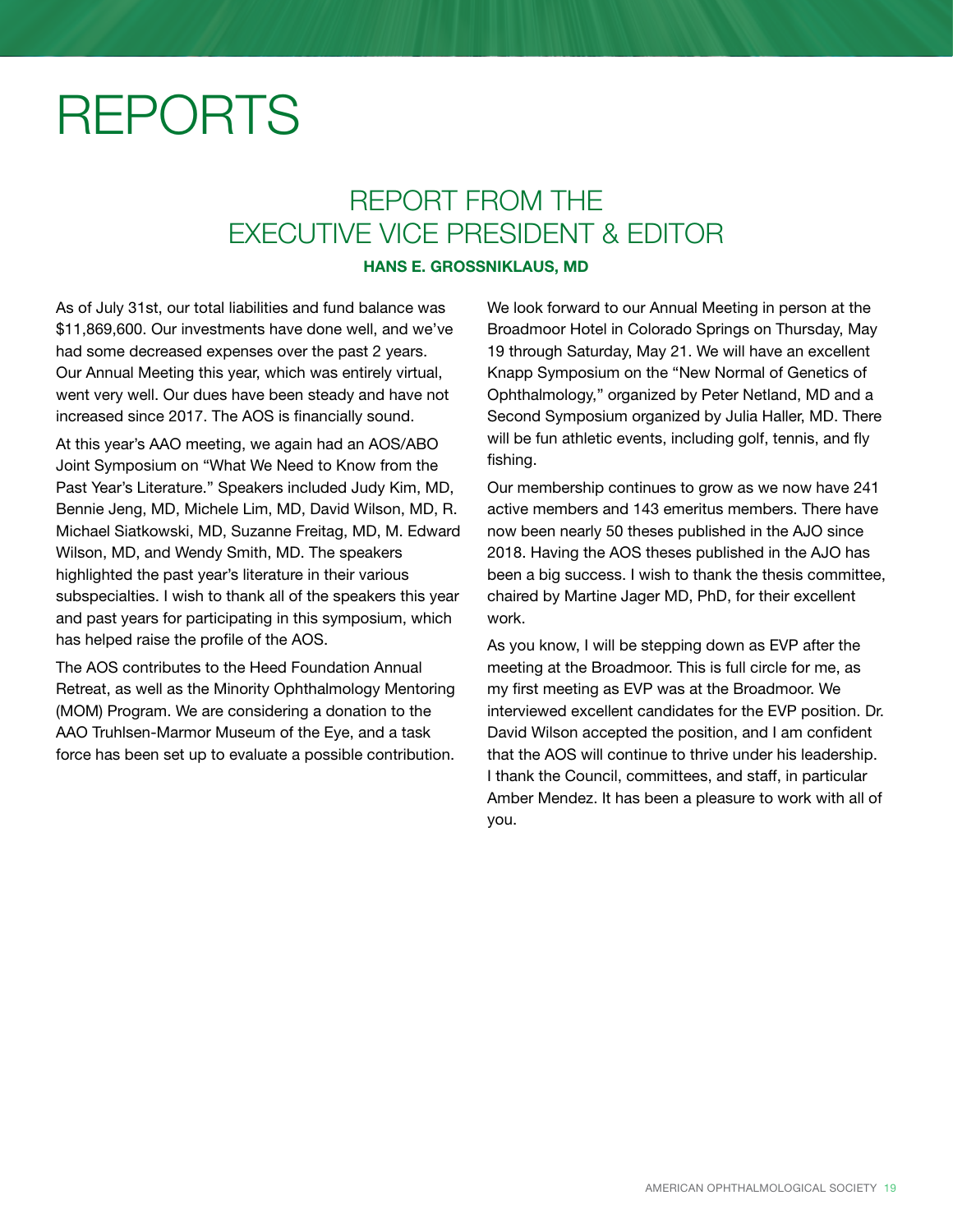### REPORT FROM THE COUNCIL CHAIR

### JULIA A. HALLER, MD

<span id="page-19-0"></span>Wearing masks, social distancing, quarantining, testing, and vaccinating are all words that have taken on new meaning during the last year. Our world has changed, probably forever. Our fragile existence has been highlighted and one of the dangers of our global environment has been brought front and center. We clearly must behave as one people to protect us all. COVID-19 and its effects will be with us for some time. Amidst all of the turmoil your AOS Council has been hard at work. Bill Mieler, Julia Haller, Preston Blomquist and Stephen McLeod served as AOS Council members this year. I have transitioned off the Council and Julia Haller is the new Council Chair. We welcomed David Wallace as the new Council member along with Anne Coleman as the new President. They have been engaged in leading your organization during this unprecedented time. Hans Grossniklaus served as both Executive Vice President and Editor for TAOS.

### MEETING 2021

Last year when we cancelled the 2020 meeting at Torrey Pines most of us anticipated that things would be more "normal" by the 2021 meeting. Unfortunately, it appears that was too optimistic and the Spring AOS meeting was held virtually. The good news is that we are all becoming quite facile with these remote platforms, so the meeting was interesting and informative.

Jayne Weiss and the program committee planned the Knapp symposium around our collective COVID experience titled "What We Thought We Knew, What We Learned and Future Strategies." We were honored that Dr. Anthony Fauci gave the Marilyn Miller Lecture titled "COVID-19 in 2021: Lessons Learned and Remaining Challenges." Other speakers include Hugh Taylor, Stephen McLeod, Anat Galor, and the new director of the NEI, Michael Chiang.

We tried something different this year for the Saturday Symposium. There is a wealth of clinical experience at the AOS meeting that we do not tap into for the most part. So as a pilot we had a session which we called "I Wish I Hadn't Done That, I Wish I Hadn't Thought That, or I Wish I Had Thought That." The concept being we often learn more from our struggles than our successes or to

highlight where someone had a major paradigm shift, an inspirational moment, that affected the way they practiced for that patient and their future ones. The symposium was well attended with lots of good comments. We might want to do something similar again.

### COUNCIL ACTIVITY

Members of the Council met virtually to review: 1) petitions for AOS membership; 2) recommendations of various committees (e.g., New Member Committee, Thesis Committee, Program Committee [for the upcoming meeting], Communications Committee); 3) possible venues for future meetings; 4) petitions from AOS members (e.g., excused absences, requests for emeritus status); and 5) the financial status of the organization. The organization's finances remain quite strong and are reviewed biannually with representatives from Vanguard Assets Management. Hans Grossniklaus announced that he will be stepping down as the EVP. While all good things must come to an end, his wise counsel and dedication to the AOS will be sorely missed. We were fortunate to have an individual of his caliber and commitment at the helm. We have begun an active search for his replacement.

### MEMBERSHIP

Due to the constant recruitment efforts of the AOS members, applications to join the Society remain robust. Applications from ophthalmologists based outside the United States are welcome. Please recall that the deadline for nomination letters for new members is April 30th. Nominees are expected to have made substantial contributions to the field. The primary nominator should assemble the information packet and solicit a seconding letter. If the primary nominator is a mentor of the nominee or works at the same department/organization, then two additional nominating letters are required. Council members vote on the nominees at the spring meeting. If the Council votes to approve a nominee, that individual is asked to submit an application for membership. When their application is approved by the Committee on Membership and the Council, they are invited to prepare a thesis, which must be completed within three years. Once a thesis is accepted, the candidate becomes a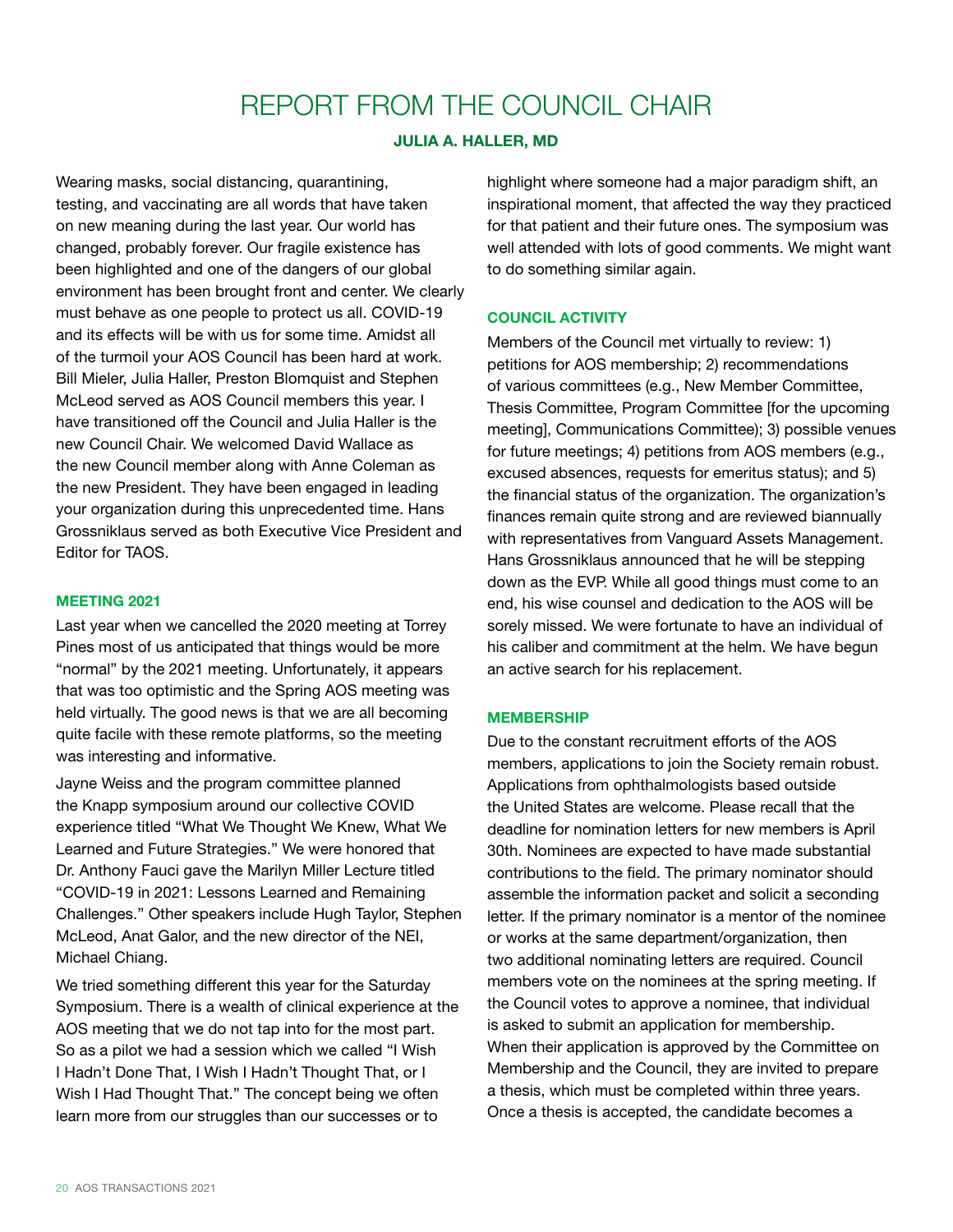<span id="page-20-0"></span>member of the AOS. The AOS theses are published (online and in monthly issues) in the *American Journal of Ophthalmology* (AJO). In addition, the AJO publishes an annual supplement that contains all the theses accepted during the past year. Dr. Rich Parrish, Editor of the AJO, established this relationship with the AOS, and it has worked out beautifully. The intellectual discipline required to complete the thesis may underlie the fact that the AOS comprises some of the most distinguished, intellectually ambitious ophthalmologists in the world (243 Active Members).

### THANKS

Serving the AOS has been an honor and privilege. I would like to thank Dr. Woody Van Meter, the 2020-21 AOS President and Dr. Hans Grossniklaus, the EVP and the AOS Council members for their support. In addition, a warm thanks to all of the many Council members who make the many needed contributions that result in this organization being so great and unique. A special thanks to Amber Mendez and Tim Losch for the AOS organizational support. They are true professionals, and we couldn't find better partners.

I am hopeful that I we will be able to be physically present for the AOS 2022 Meeting and look forward to seeing each of you then. Thank you for your support of this outstanding organization.

### REPORT FROM THE COMMITTEE ON THESES

### ELIAS I. TRABOULSI, MD, MED

This year the Committee on Theses continued to review theses through the online AJO editorial platform. For thesis resubmissions, efforts were made to solicit re-review from the same reviewers providing initial comments. Help was solicited from AJO editorial board members or AOS members if expertise was needed for a thesis outside the field of concentration of the theses committee members. At the time of the 2021 annual meeting, decisions were

made on 11 theses over the prior year.

Eighteen thesis proposals were reviewed.

Sincere thanks go to fellow committee members, Martine Jager and Stephen H. Tsang for their insightful comments and reviews as well as Hans Grossniklaus, Amber Mendez, and Sarah Duncan (Managing Editor, AJO) for their guidance and administrative support.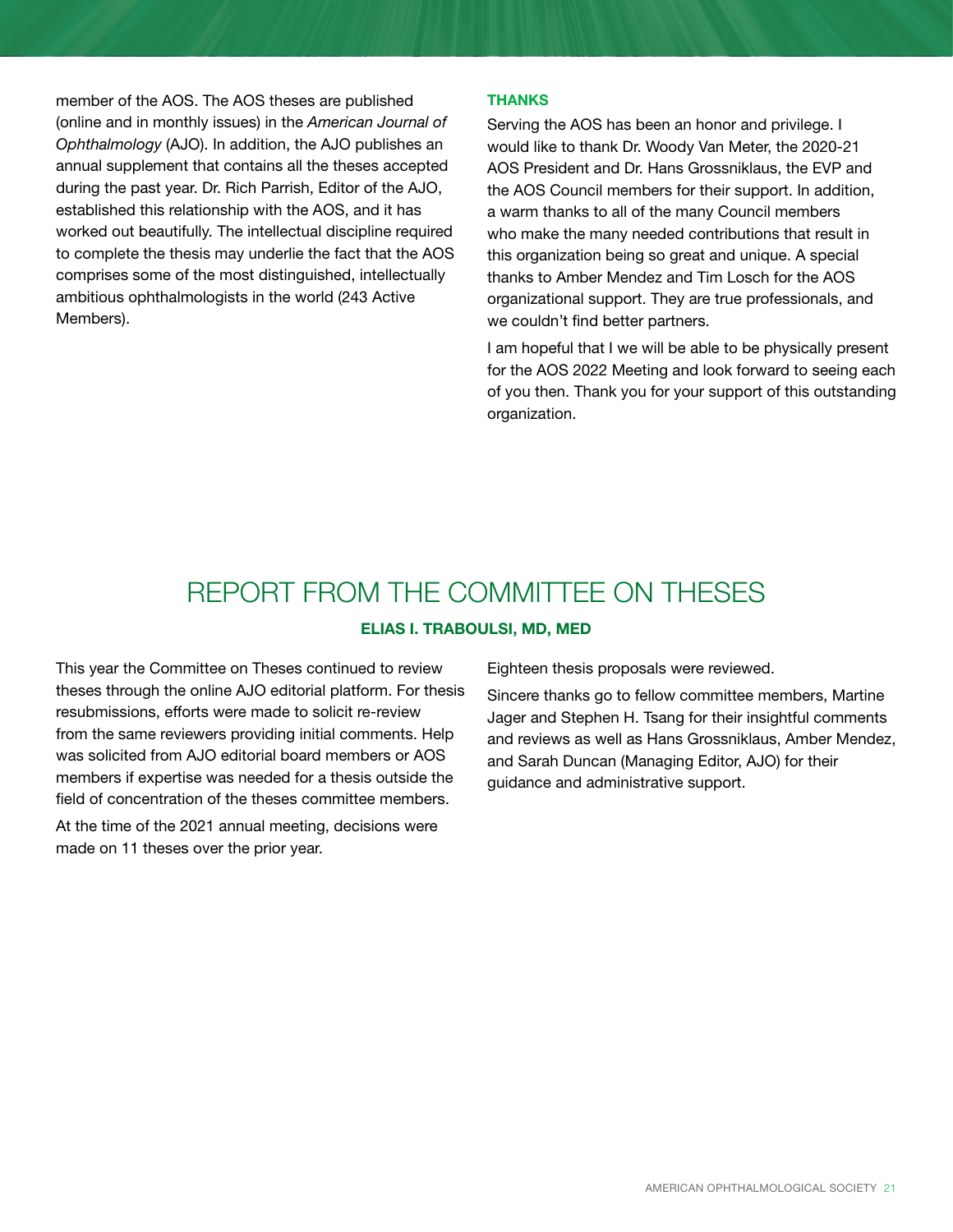### REPORT FROM THE COMMITTEE ON PROGRAMS

### JAYNE S. WEISS, MD

<span id="page-21-0"></span>The 2021 AOS Annual Meeting was held entirely virtually with contributions by Program Committee members Drs. Peter Netland, Sean Donahue, and Jennifer Lim.

On Friday, the Inaugural Marilyn T. Miller Lecture was delivered by Dr. Anthony Fauci on COVID-19 in 2021: Lessons Learned and Remaining Challenges. This was followed by the Knapp Symposium, I moderated on "What We Thought We Knew, What We Learned, and Future Strategies" which focused on the impact of the COVID 19 in ophthalmology with talks by Drs. Hugh Taylor, Stephen McLeod, Michael Chiang, and Anat Galor.

On Saturday, the Symposium "I Wish I Hadn't Done That, I Wish I Hadn't Thought That, or I Wish I Had Thought That!" moderated by Dr. Ed Buckley consisted of experts in the

different subspecialties sharing their challenging cases. Speakers were Drs. Steven Newman, William Mieler, Peter Netland, Sean Donahue, Douglas Koch, George Bartley, and Michael Stewart.

The symposiums were followed by lively question session online.

38 abstracts were submitted for the scientific program with 20 accepted as virtual presentations.

The remaining 18 abstracts were invited for virtual poster presentations with 16 being presented.

These were available online for AOS registrants prior to the live virtual meeting.

### REPORT FROM THE COMMITTEE ON MEMBERSHIP

### ANTHONY C. ARNOLD, MD

This year the Committee on Membership (R.V. Paul Chan, Natalie Kerr, Judy Kim and myself) reviewed 16 complete applications, and unanimously recommended that all nominees be invited to prepare a thesis. The strength of the individual candidates' application was determined by the criteria as outlined below.

- National/International reputation
- Academic rank
- Peer-reviewed publications in last 5 years
- Ability to write thesis
- Boards or directorships
- Specialty(ies)
- Comments
- **Sponsors**
- Recommendations

Additional criteria discussed included:

- Grants (funding agencies)
- Teaching responsibilities
- Presentations within 5 years
- **Scholarship**
- **Leadership**
- **Ethics**
- **Professionalism**
- Communication skills

We felt the online application review process worked well. To evaluate potential for thesis completion, the committee felt that future applicants could be asked to provide insight to their potential area of study and resources available for a thesis. This non-binding statement could address access to research data, availability of statistical expertise, and time to complete the project.

The future of the organization, as well as leadership in our profession, is dependent upon the continued growth of the AOS. All members are encouraged to identify potential candidates with robust records in teaching, research, clinical/surgical care, and service, and nominate them for membership in the Society. The deadline to submit membership nominations each year is April 30th.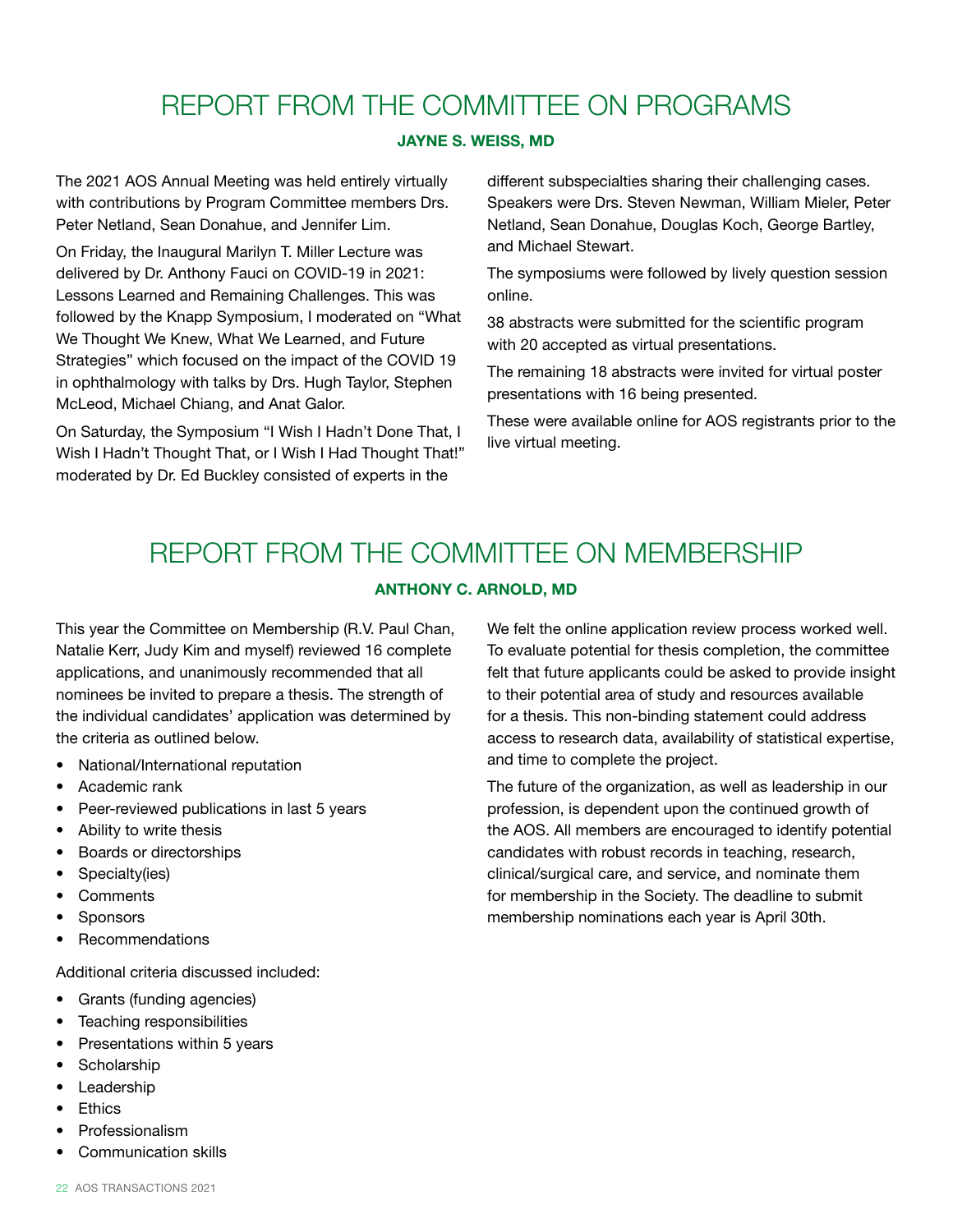### REPORT OF THE ARCHIVIST PHOTOGRAPHER

### RALPH C. EAGLE, JR, MD

<span id="page-22-0"></span>I attended the One Hundred Fifty-Seventh Annual Meeting of the American Ophthalmological Society virtually using my 27-inch Apple iMac® home computer. I was able to assemble a significant number of digital images of the virtual meeting and used 250 of them to make a photoshow for the members-only meeting photo section area of the AOS website. Many of the images I captured were "screen grabs." In other instances, I photographed the computer screen with my IPhone. (One of my screen grabs shows me holding my phone.) I used Adobe Photoshop® to crop and enhance many of the images, as there was significant variation in the quality of the content streamed at the meeting. Individuals who were pictured included 2021 AOS President Woodford Van Meter, Inaugural Marilyn T. Miller Lecturer Anthony S. Fauci, MD and AOS medalist Peter R. Laibson and his wife Ruth, who pinned-on his medal remotely in Philadelphia. The photoshow started with my favorite photo of 2020 AOS President Emily Chew. Images of new members were "grabbed" from their new member presentations. Traditional AOS book-signing photos hopefully will be taken at the 2022 Meeting in Colorado Springs. The photoshow also comprises group photos of Knapp Symposium and Saturday Symposium speakers and images of moderators, presenters and



discussants from the online program as well as interesting photogenic content from their presentations. Images of the poster session and the artistic soiree, including the performers and Bradley Black's beautifully crafted introductory segments also were included. The backload of formal new member photos that need to be taken assures that I will be quite busy at future in-person meetings of the AOS.



New member Ursula Schmidt-Erfurt



Bradley Black in the time of Corona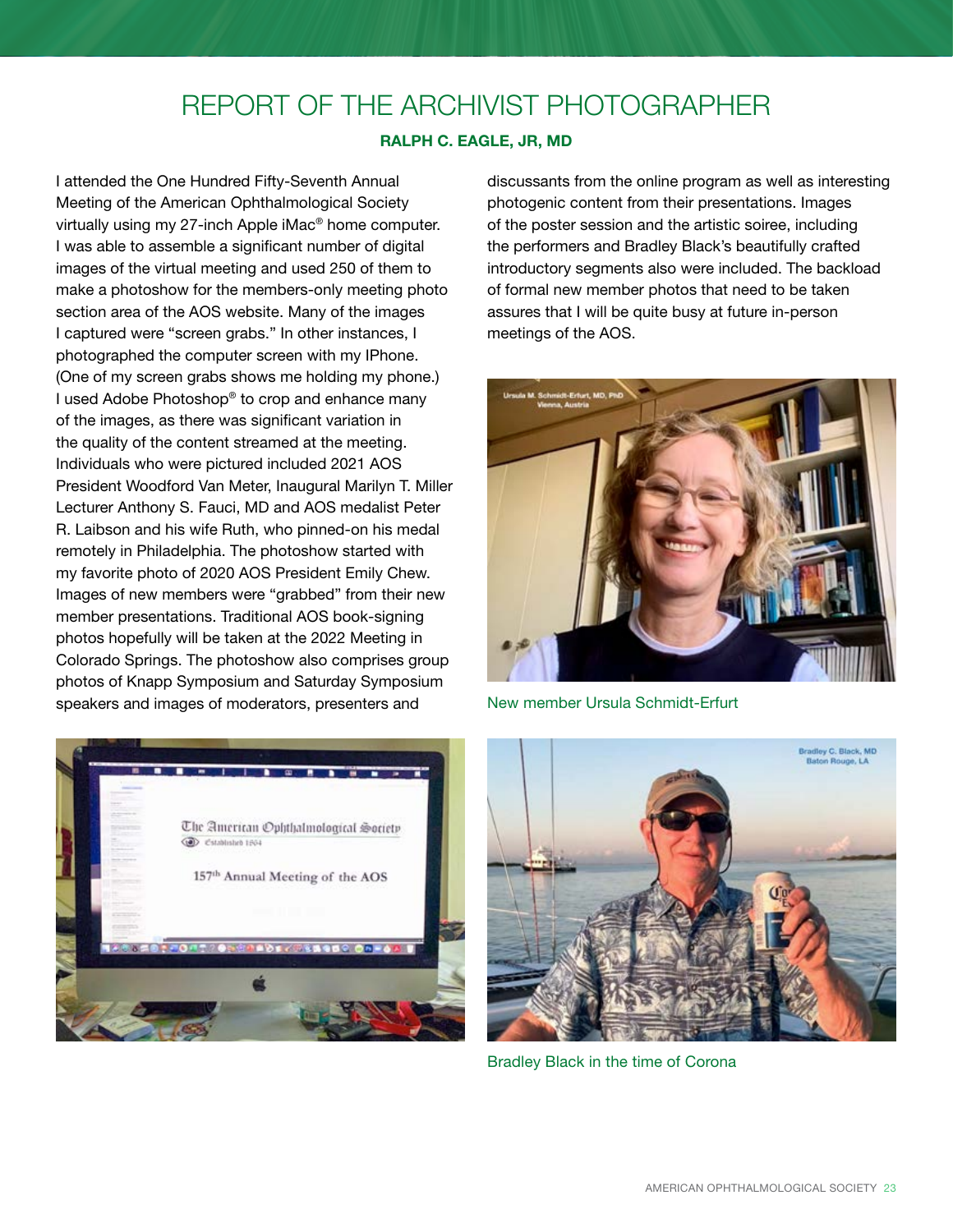### REPORT FROM THE COMMITTEE ON EMERITI

### THOMAS D. FRANCE, MD

<span id="page-23-0"></span>The Annual Emeritus Luncheon during the AOS Annual Meeting was not held this year due to the meeting being entirely virtual. We look forward to welcoming AOS Emeritus members and their spouses to the luncheon in 2022 at The Broadmoor in Colorado Springs, Colorado.

I regret to inform you of the passing of the following AOS members since my last *AOS Transactions* report in 2020:

| Taylor Asbury, MD         | Cincinnati, OH     | Member since 1966 |
|---------------------------|--------------------|-------------------|
| Jules L. Baum, MD         | Bethesda, MD       | Member since 1982 |
| George W. Blankenship, MD | Hilton Head, NC    | Member since 1986 |
| Frederick A. Jakobiec, MD | Boston, MA         | Member since 1984 |
| Arthur Jampolsky, MD      | San Francisco, CA  | Member since 1970 |
| Alan M. Laties, MD        | N. Fort Meyers, FL | Member since 1974 |
| Marilyn T. Miller, MD     | Holland, MI        | Member since 1991 |
| Stanley M. Truhlsen, MD   | Omaha, NE          | Member since 1965 |
| Robert B. Welch, MD       | Baltimore, MD      | Member since 1970 |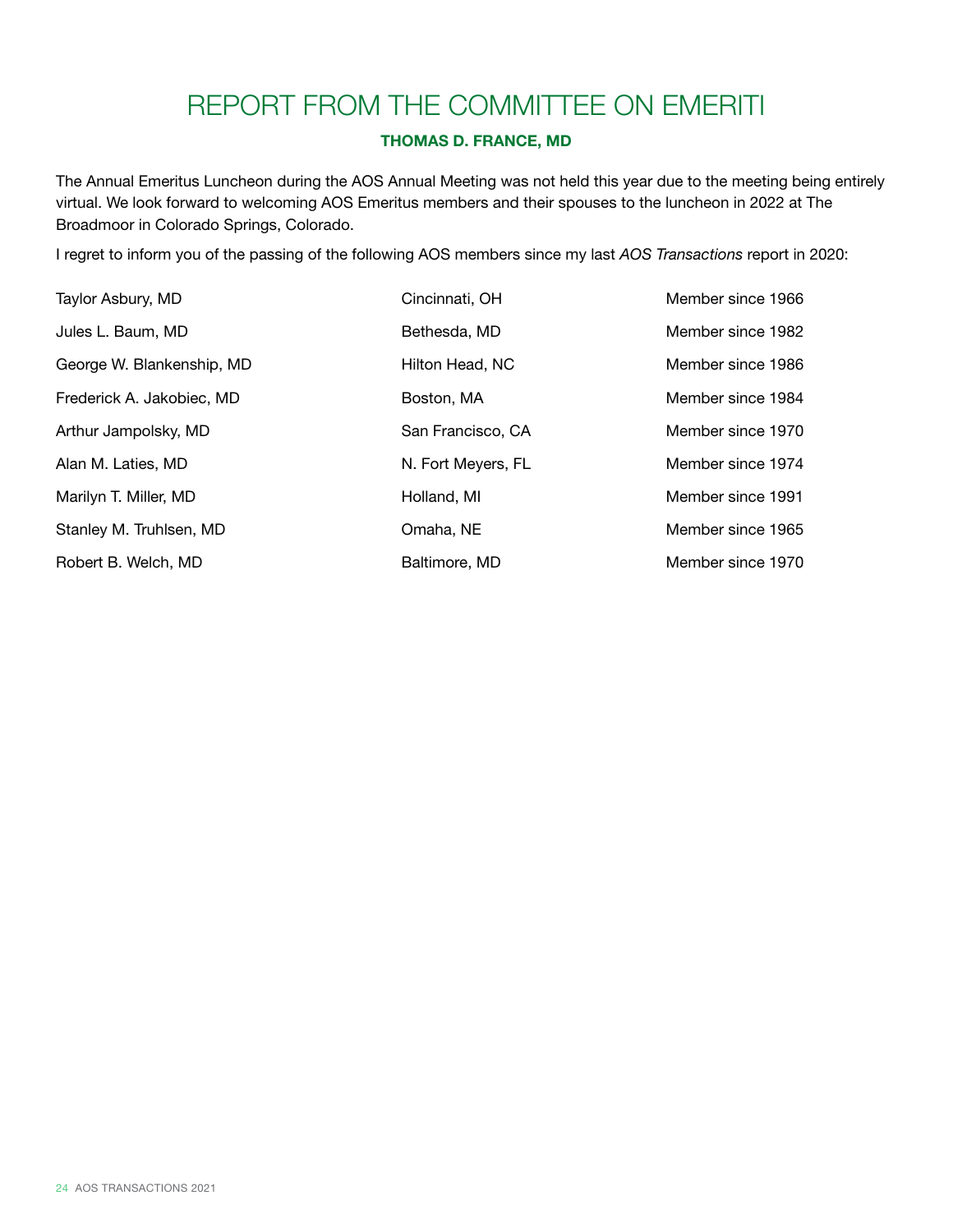### <span id="page-24-0"></span>REPORT FROM THE COMMITTEE ON NEW MEMBERS

### DAVID K. WALLACE, MD, MPH

### THE FOLLOWING NEW MEMBERS WERE WELCOMED TO THE AOS THIS YEAR. BECAUSE THE 2020 ANNUAL MEETING WAS CANCELLED, AND THE 2021 ANNUAL MEETING WAS VIRTUAL, ALL NEW MEMBERS ACCEPTED AFTER THE 2019 MEETING WILL BE WELCOMED DURING THE 2022 ANNUAL MEETING OF THE AOS.

### Audina M. Berrocal, MD

- Bascom Palmer Eye Institute
- Specialty: Retina/Vitreous, and Administration/ Organization Leadership
- Thesis: *Retinopathy of Prematurity: Advances in the Screening and Treatment of Retinopathy of Prematurity Using a Single Center Approach*

### Steven J. Gedde, MD

- Bascom Palmer Eye Institute
- Specialty: Glaucoma
- Thesis: *Factors in Influencing Career Decisions and Satisfaction Among Newly Practicing Ophthalmologists*

### Jeffrey Goldberg, MD

- Byers Eye Institute, Stanford University
- Specialty: Glaucoma
- Thesis: *Phase 1b Randomized Controlled Study of Topical Recombinant Human Nerve Growth Factor (rhNGF) for Neuroenhancement in Glaucoma*

### G. Baker Hubbard, MD

- Emory Eye Center
- Specialty: Retina/Vitreous, and Ocular Oncology
- Thesis: *Analysis of Predisposing Clinical Features for Worsening Traction After Treatment of Familial Exudative Vitreoretinopathy in Children*

### Christopher T. Leffler, MD

- Virginia Commonwealth University
- **Specialty: Pediatric Ophthalmology & Strabismus, and** Comprehensive Ophthalmology
- Thesis: *The First Cataract Surgeons in the British Isles*

### Thomas M. Lietman, MD

- UC San Francisco
- Specialty: Cornea/External Disease, and International **Ophthalmology**
- Thesis: *Frequency of Mass Azithromycin Distribution for Ocular Chlamydia in a Trachoma Endemic Region of Ethiopia: A Cluster Randomized Trial*

### Pradeep Y. Ramulu, MD, MHS, PhD

- Hopkins Wilmer Eye Institute
- Specialty: Glaucoma
- Thesis: *Environmental Features Contributing to Falls in Persons with Vision Impairment: The Role of Home Lighting and Home Hazards*

#### José-Alain Sahel, MD

- The Eye and Ear Institute
- Specialty: Retina/Vitreous, and Ophthalmic Genetics
- Thesis: *Assessing Photoreceptor Status in Retinal Dystrophies: From High-Resolution Imaging to Functional Vision*

### Lucia Sobrin, MD, MPH

- Massachusetts Eye and Ear Infirmary
- Specialty: Uveitis/Immunology, and Retina/Vitreous
- Thesis: *Gene Set Environment Analyses Identify Pathways Involved in Genetic Risk for Diabetic Retinopathy*

### Donny W. Suh, MD, FAAP, MBA, FACS

- Gavin Herbert Eye Institute, UC Irvine
- **Specialty: Pediatric Ophthalmology & Strabismus**
- Thesis: *Determining the Tractional Forces on Vitreoretinal Interface Using a Computer Simulation Model in Abusive Head Trauma*

### Jeremiah P. Tao, MD

- Gavin Herbert Eye Institute, UC Irvine
- Specialty: Oculofacial Plastics/Reconstructive
- Thesis: *A Digital Microscreen for the Enhanced Appearance of Ocular Prosthetic Motility*

### Russell N. Van Gelder, MD

- University of Washington
- Specialty: Uveitis/Immunology, and Retina Medical **Only**
- Thesis: *Molecular and Clinical Characterization of Human Adenovirus E4-Associated Conjunctivitis*

### Robert W. Weisenthal, MD

- Scheie Eye Institute
- Specialty: Cornea/External Disease, and Refractive **Surgery**
- Thesis: *Long-term Outcomes in Fellow Eyes Comparing DSAEK and DMEK for Treatment of Fuchs Corneal Dystrophy*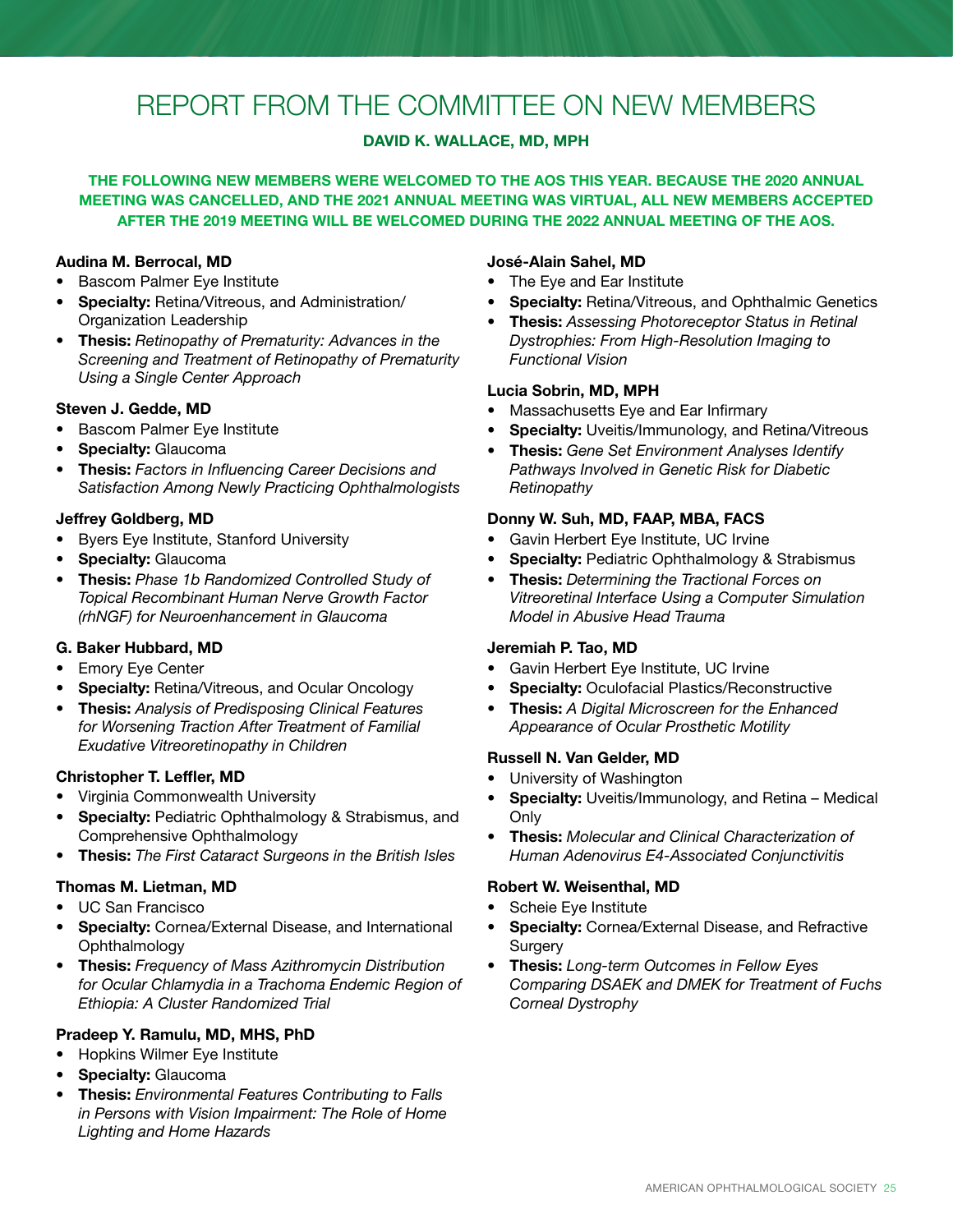### REPORT FROM THE COMMITTEE ON PRIZES

### ALFRED SOMMER, MD, MHS

<span id="page-25-0"></span>The Committee on Prizes is charged with selecting the Awardee of the AOS Medal and presenting the Award at the Annual Meeting banquet. The Committee selected a recipient for 2020, but because of the Covid pandemic, the Committee recommended that the selected recipient receive the medal at the 2021 meeting instead. The AOS 2021 meeting was held virtually, and the Award, now renamed by the Council as the "AOS Medal", was awarded virtually. The 2020/21 Committee was comprised of Drs. Alfred Sommer, Chair, Hugh Taylor, George Spaeth, and Joan Miller. (The presence of 4 instead of 3 committee members resulted from postponing the Award from 2020 to 2021; beginning with the 2022 Medal, the committee will revert back to 3 members, as its 2020/2021 chair rotates off).

The AOS Medal is awarded to recognize one or more of the following accomplishments: a discovery or innovation that suddenly advances the progress of ophthalmology in all parts of the world; outstanding original investigations in ophthalmology; significant contributions as an ophthalmic educator; or meritorious and remarkable service to ophthalmology.

Repeated E-mail communications were sent to AOS membership requesting nominations for the Medal. Nominations were received from 11 AOS members; three individuals received two nominations each. The Committee reviewed the nominations of the 8 individuals who received one or more nominations; in addition, the Committee considered all members of the AOS, in addition to outstanding individuals not members, in an attempt to ensure the recipient would best represent the attributes for which the Medal is bestowed, regardless of whether they had been nominated or were a member, or not.

The committee did much of its business by email, leading up to a conference call in late November. The committee unanimously selected Dr. Peter Laibson to receive the 2021 AOS Medal.

Born in New York, Peter Attended State University of New York Downstate Medical School, did his ophthalmology residency at the Wills Eye Institute, and was invited by Claus Dohlman to join him at the Mass. Eye and Ear Infirmary for a corneal fellowship. Peter returned to Wills, where he played a critical role in establishing its now renowned corneal service. In addition to his extensive teaching and clinical practice, Peter published over 300 articles on corneal diseases and their treatment, particularly early, insightful work on herpes keratitis and the value of IDU in its treatment; he was the first to describe sub-epithelial infiltrates in adenoviral keratoconjunctivitis and their successful treatment with topical steroids; and coined the term, "map-dot fingerprint dystrophy" among many other contributions.

The AOS Medal was presented to Dr. Laibson at the Annual Meeting, virtually, when his wife, Ruth (who'd been secretly sent the medal ahead of time) pinned it on his pajama shirt while they watched the proceedings on Zoom, May 22, 2021. He is the 87th recipient of the Award.





Medalist Peter R. Laib<br>and Ruth Laibson 2021 AOS M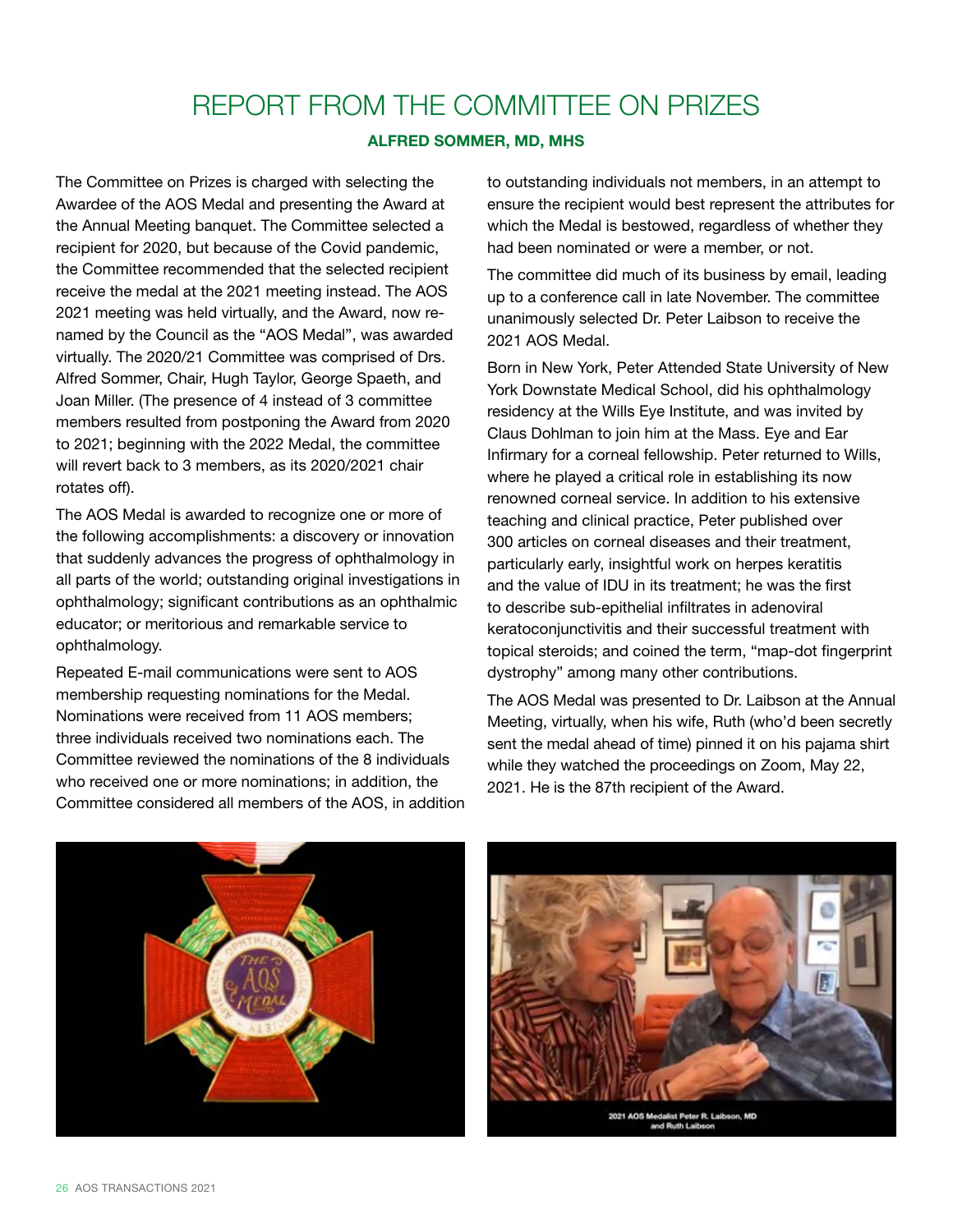### <span id="page-26-0"></span>REPORT FROM THE COMMITTEE ON AUDITS

### MARCO ZARBIN, MD, PHD

### MINUTES

### I. WELCOME AND CALL TO ORDER

Dr. Marco Zarbin, AOS Audit Committee Chair, called the meeting to order at 3:00 p.m. PDT on Thursday, July 15, 2021. The following Committee members, staff and guests were present:

### **Committee**

Marco Zarbin, MD – Audit Committee Chair Timothy Olsen, MD – Audit Committee Member Hans E. Grossniklaus, MD – Executive Vice President

### **Staff**

Amber J. Mendez – AOS, Client Services Manager Timothy Losch – Director, SF AMS Mike Roll – Finance Director, American Academy of

**Ophthalmology** 

### Audit Partners

Rianne Suico – Senior Manager, Moss Adams

### II. REVIEW OF FISCAL YEAR 2019 AUDITED FINANCIAL STATEMENTS

Mr. Mike Roll provided an overview of the 2020 fiscal year end audited financial statements. Mr. Roll explained that since the financials are reported on a comparative basis, statements where amounts were reported included current and prior year balances. A summary of the data is reported below in tabulated form.

| Item                                    | 2019        | 2020         |
|-----------------------------------------|-------------|--------------|
| Change in net assets<br>from operations | (\$340,559) | (\$217,892)  |
| Net investment income                   | \$225,968   | \$170,116    |
| Net gain on<br>investments              | \$1,377,560 | \$1,150,030  |
| Change in net assets                    | \$1,262,969 | \$1,102,254  |
| Net assets beginning<br>of year         | \$8,722,642 | \$9,985,611  |
| Net assets end of year                  | \$9,985,611 | \$11,087,865 |

Although management expenses also had a slight increase in the 2020 year, the annual meeting and Council meeting expenses decreased due to the cancellation of the 2020 annual meeting and the fall Council Meeting being virtual.

Investment income increased by \$23,000 due to interest and dividend earned on investments and improved market conditions. Net realized and unrealized gains increased by \$2.0 million due to an increase in market values in 2019.

As a result, Ms. Paw reported that the AOS total net assets increased by \$1.3 million due to the above actions.

ACTION: The Committee accepted Mr. Roll's report as presented.

### III. AUDIT PRESENTATION

Ms. Rianne Suico of Moss Adams presented the Report of Independent Auditors, which stated the opinion that the consolidated financial statements were fairly presented in accordance with generally accepted accounting principles. She shared that no issues were discussed prior to their retention as auditors for the AOS, and that they had no disagreements with AOS management during the process.

ACTION: The Committee accepted the auditor's report as presented.

### IV. EXECUTIVE SESSION

Dr. Zarbin excused SF AMS staff and the American Academy of Ophthalmology Finance staff and the Committee met in an executive session with Ms. Suico of Moss Adams. The Committee did not identify any irregularities. Dr. Zarbin confirmed that processes did not warrant further investigation and that a separate audit on internal controls was not necessary.

### V. ADJOURNMENT

Dr. Zarbin adjourned the meeting of the Audit Committee at 3:40 p.m. PDT on Thursday, July 15, 2021.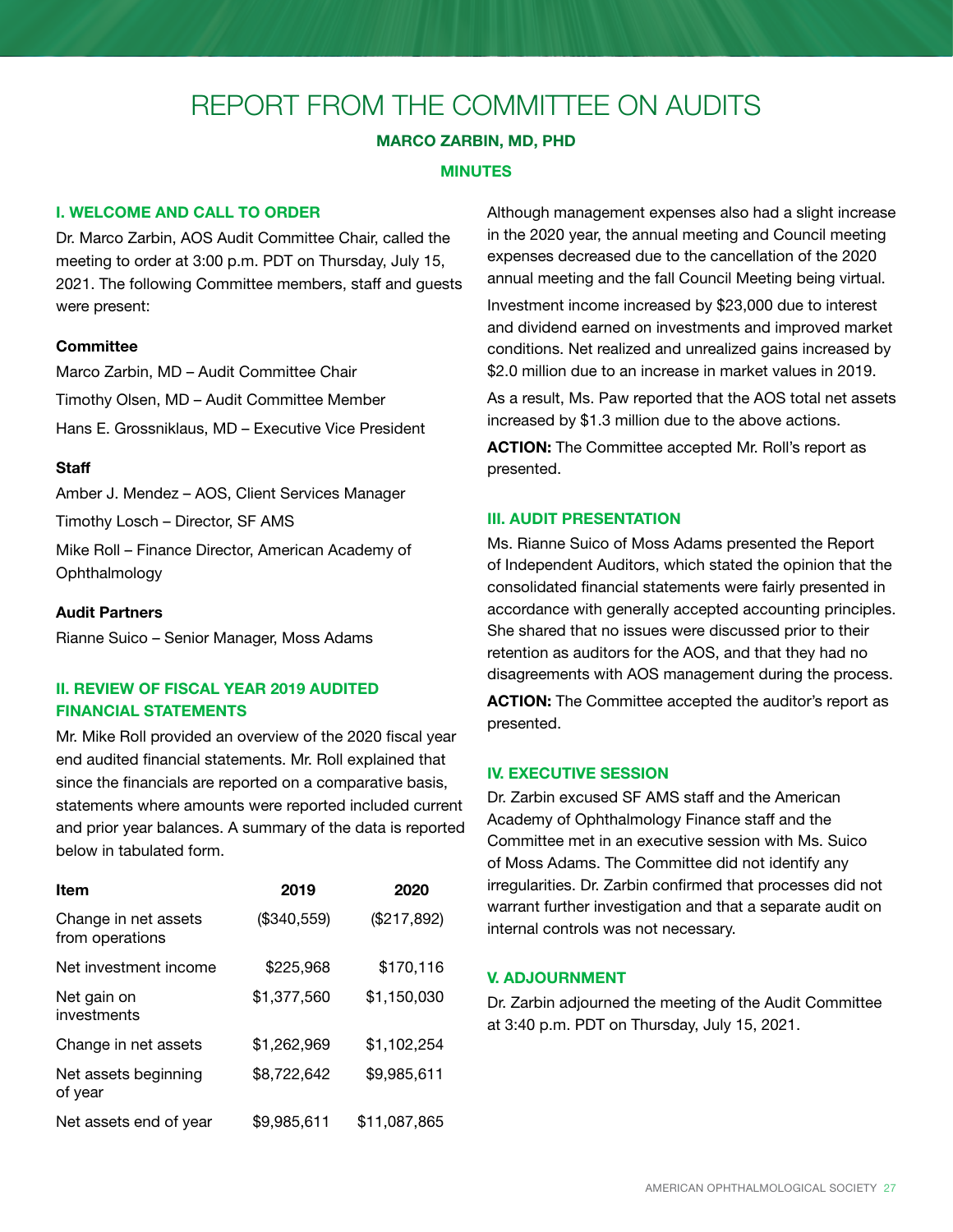### AOS COUNCIL APPOINTMENTS

### 2021-2022

<span id="page-27-0"></span>AOS President – Anne L. Coleman AOS Council – David K. Wallace Executive Vice President – Hans E. Grossniklaus to cont. Editor – Hans E. Grossniklaus to cont. Member, Committee on Theses – Fredericus van Kuijk to join Martine J. Jager, Chair Stephen H. Tsang Member, Committee on Programs – Carol L. Karp to join Peter A. Netland, Chair Sean P. Donahue Jennifer I. Lim Member, Committee on Membership – Nicholas J. Volpe to join Natalie C. Kerr, Chair Judy E. Kim R.V. Paul Chan Members, Committee on Communications – H. Nida Sen to join R.V. Paul Chan, Chair Anne L. Coleman Bennie H. Jeng Committee on New Members – William **J. Dupps** to join Christina Flaxel Edward. J. Wladis Member, Committee on Prizes Hugh R. Taylor, Chair George L. Spaeth Joan W. Miller Chair, Committee on Emeriti – Thomas D. France to cont.

Committee on Athletics – Frederick W. Fraunfelder and Woodford S. Van Meter to cont Chair, Audit Committee – Edward G. Buckley to join Timothy W. Olsen Hans E. Grossniklaus Investment Committee – Hans E. Grossniklaus to cont.; Julia A. Haller and Anne L. Coleman to join Archivist/Photographer – Ralph C. Eagle, Jr. to cont. Representative to American Academy of Ophthalmology Council – Sophie J. Bakri and Esen K. Akpek alt. to continue Representative to the International Council of Ophthalmology – Neeru Gupta to join Representative to the American College of Surgeons – Robert A. Goldberg; and George L. Spaeth alt. to cont. Representative to the Pan American Association of Ophthalmology – Eduardo C. Alfonso to cont. Representatives to the American Orthoptic Council – James D. Reynolds; Steven M. Archer: and Kanwal Nischal to cont. Representative to IJCAHPO – Teresa C. Chen to cont. Representatives to the Heed Ophthalmic Foundation – David J. Wilson; Eduardo C. Alfonso; and alt. Julia A. Haller to cont. Parliamentarian – Peter A. Netland to cont.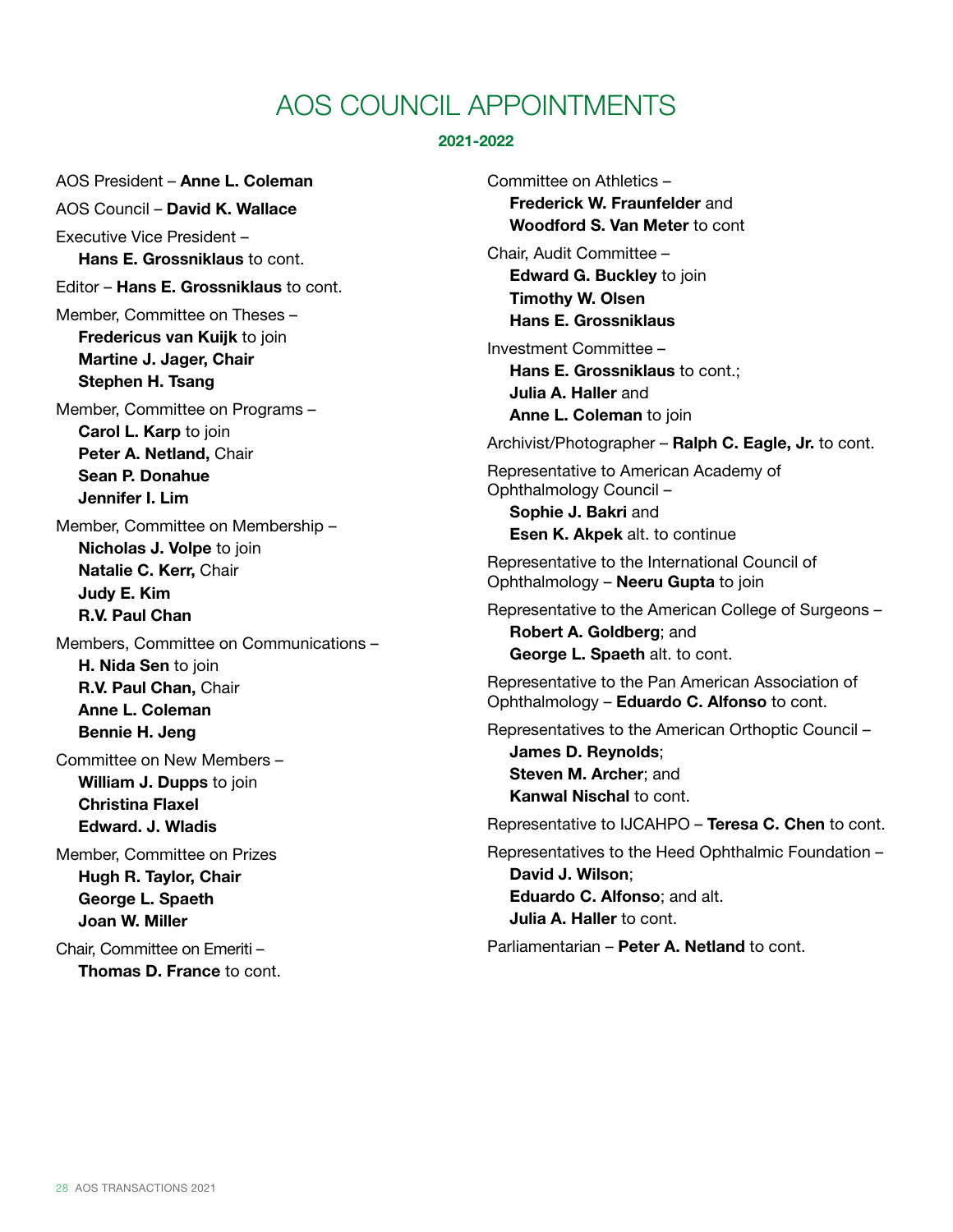### <span id="page-28-0"></span>REPORT FROM THE REPRESENTATIVE TO THE COUNCIL OF THE AMERICAN ACADEMY OF OPHTHALMOLOGY

### SOPHIE J. BAKRI, MD

This year the AAO Council meeting was held in person at the American Academy of Ophthalmology in New Orleans, Louisiana in November 2021. I attended as AOS Councilor to the AAO.

Billing and coding was discussed in terms of E&M equity as well as the need for balancing the healthcare budget. In addition, physician payment outlook was discussed, as well as pre-authorizations.

The future of education, especially in terms of online platforms and virtual education was addressed. It was acknowledged that physicians also highly value interpersonal interactions and in-person learning.

The importance of the Surgical Scope fund was emphasized and the relationship between ophthalmology and optometry was again discussed. The State and Subspecialty sections also met to discuss any local issues.

### REPORT FROM THE REPRESENTATIVE TO THE AMERICAN COLLEGE OF SURGEONS

### ROBERT A. GOLDBERG, MD

The American College of Surgeons is dedicated to improving the care of the surgical patient and to safeguarding standards of care in an optimal and ethical practice environment. The College carries out its mission through a wide scope of activities, including physician education, public education, development of safety and quality programs, and advocacy.

The Ophthalmology Advisory Council meets annually. Activities include education (Don Kikkawa and I put on a course representing Ophthalmology at this year's meeting in Washington DC), advocacy (the ACS stands by Ophthalmology in the Surgery by Surgeons scope of practice issue, as well as appropriate valuation of surgical global fee), quality (we participated in trauma guidelines), and physician health.

Although Ophthalmologists comprise only 2% of the ACS membership, our voice and our input are important. We initiated more than 20 Ophthalmologists this year. ACS participation fosters our connection to the greater House of Surgery and optimizes the opportunities to achieve our common goals.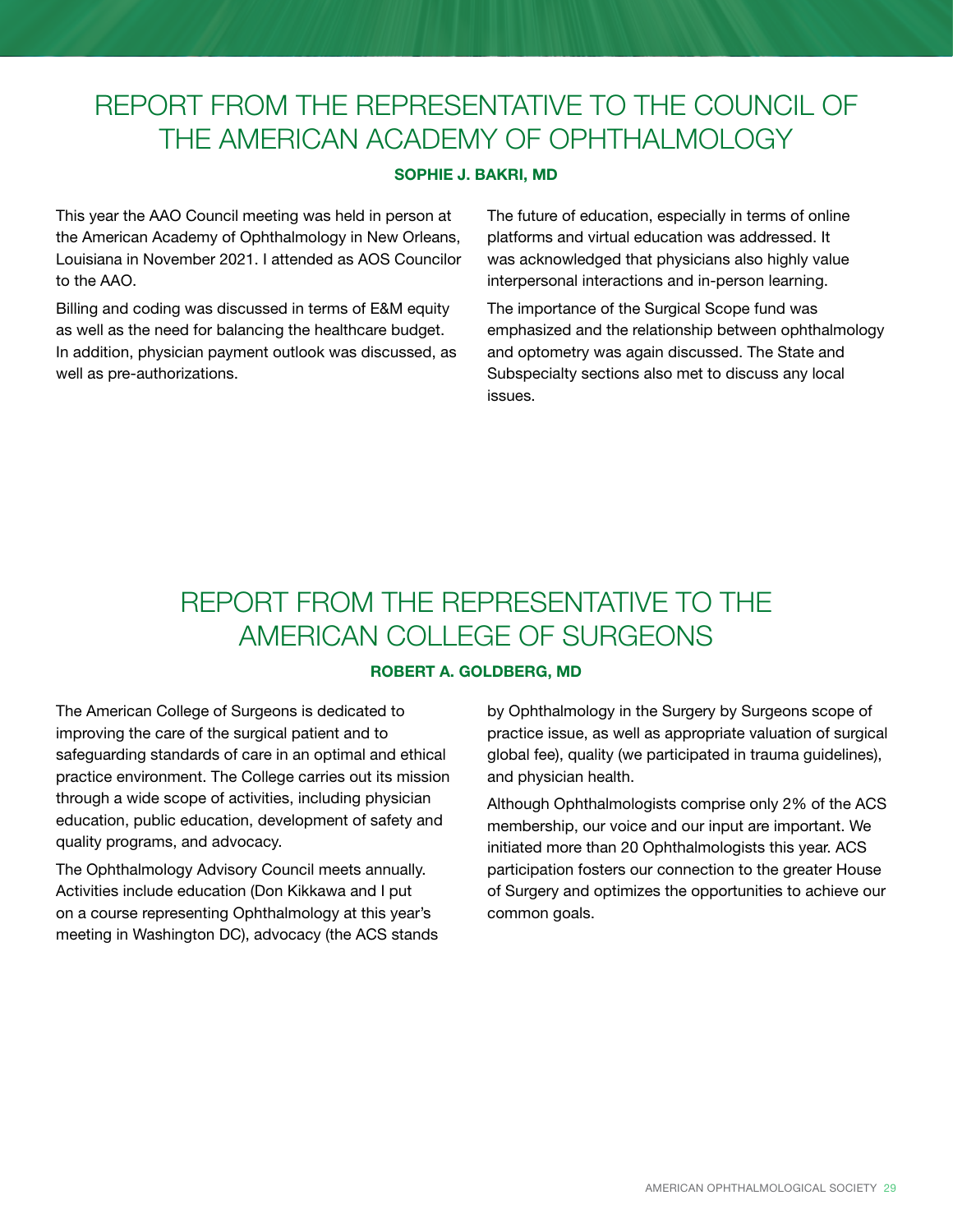### <span id="page-29-0"></span>REPORT FROM THE REPRESENTATIVE TO THE AMERICAN ORTHOPTIC COUNCIL

### JAMES D. REYNOLDS, MD

The 2020-2021 year has been eventful for the AOC.

### I. AOS REPRESENTATION ON THE AOC

The American Orthoptic Council is an organization supported by 7 entities:

- American Association for Pediatric Ophthalmology and Strabismus (AAPOS)
- American Ophthalmological Society (AOS)
- American Academy of Ophthalmology (AAO)
- American Academy of Pediatrics Section of Ophthalmology (AAP)
- American Association of Certified Orthoptists (AACO)
- Canadian Orthoptic Council (COC)
- The Canadian Orthoptic Society (TCOS)

Current AOS representatives to the AOC include:

- James Reynolds, MD
- Steve Archer, MD
- Kanwal Nischal, MD

The input of these members is greatly appreciated as they have provided valuable input and leadership to the organization. We continue to value the AOS as a sponsoring organization.

James Reynolds, Ken Nischal and Steve Archer are actively involved in committees and all served as examiners this past year.

Ken Nischal – serves on the Accreditation, Exam and Nominating Committees and is Vice Chair of Program.

Steve Archer – is the Treasurer of AOC and chairs the Ethics committee and also serves on the Accreditation, Bylaws, and Exam committees.

James Reynolds – has served on most of the AOC committees over the years and served as President in the past as well as the editor of the American Orthoptic Journal. He currently serves on the Accreditation, Bylaws and ad hoc Program and Student Support committee and as the Vice Chair of the Program Committee moderated the 2021 AAPOS workshop entitled ROP: A Team Approach.

Both Steve Archer and James Reynolds are heavily involved in the Orthoptic Fellowship Programs at their institutions.

James Reynolds and Ken Nischal sit on the Editorial Board of the Journal of Binocular Vision and Ocular Motility; the journal which is now published online by Taylor and Francis and replaced the American Orthoptic Journal. Steve Archer serves as a reviewer.

### II. 2021 NEWLY CERTIFIED ORTHOPTISTS

On Sunday, September 19, the AOC oral practical exams to certify orthoptists was again carried out virtually via zoom format. A total of 18 candidates sat for the oral/ practical exam and all 18 passed, achieving certification.

### III. ORTHOPTIC FELLOWSHIP PROGRAMS

There are currently sixteen AOC accredited orthoptic fellowship programs in the U.S. Fifteen were reaccredited and one new program was site visited virtually and approved (see attached list).

### IV. JOURNAL OF BINOCULAR VISION AND OCULAR MOTILITY (BVOM)

AOJ, Inc, has successfully transitioned to the new publisher, Taylor & Francis. All members of AOC sit on the board which governs the publication together with the publisher. The BVOM is being published online 4 times a year with one yearly print version encompassing all 4 online publications. The journal was successful in maintaining the Medline status obtained by the AOJ and subscribers have access to all AOJ back-issues. The founding co-editors guiding this publication are Kyle Arnoldi, CO, and Burt Kushner, MD. Members of AAPOS, ARVO, COC, TCOS, and other ophthalmology and orthoptist organizations will have access to a substantially discounted subscription rate of \$55 (Regular) or \$100 (Supporter). The normal full price subscription rate for online with print is \$250. As a new journal, we expect our initial impact factor to improve significantly over time.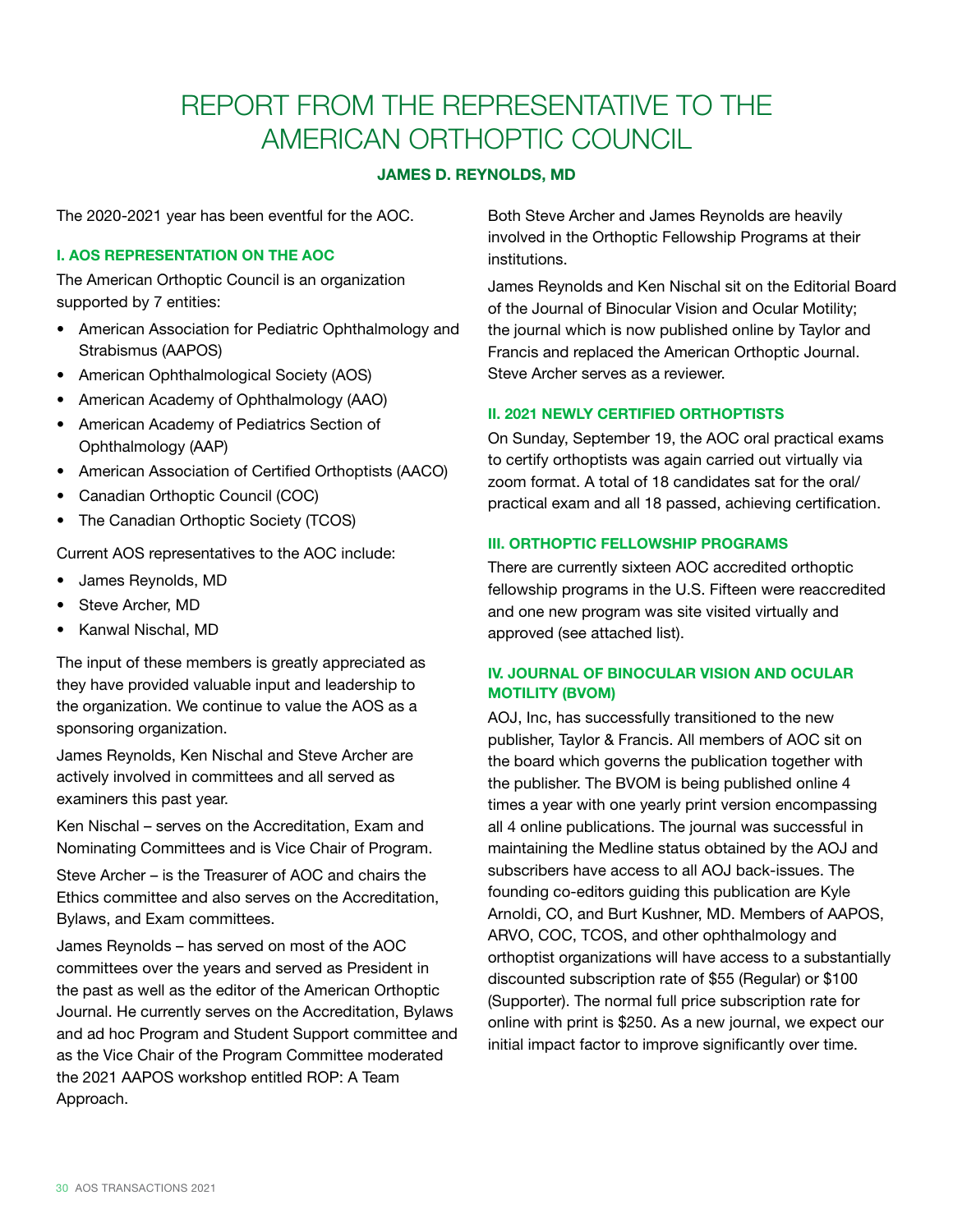### V. 2021 AAPOS WORKSHOP – SUBMITTED BY THE AOC PROGRAM CHAIR AND MODERATORS, APRIL 9, 2021

ROP: A Team Approach

Workshop Chairs: James D. Reynolds, MD (AOS Rep); David Hodgetts, CO.

Speakers were Certified Orthoptists and ophthalmologists

### VI. 2021 AAO/AOC/AACO SUNDAY SYMPOSIUM, SUNDAY, NOVEMBER 14, 2021

This will be part of the AAO virtual meeting

Title: Acquired Diplopia in Adults Chairs/moderators: Alex Christoff, CO [President of AACO]; Mark Borchert, MD

### VII. ACCREDITATION

The AOC application to the Commission on Accreditation of Allied Health Education Programs (CAAHEP) for the creation of the Committee on Accreditation of Orthoptic Fellowship Programs (CoA-OFP) was formally accepted in April of 2018. Through external accreditation and a formal process of continuous quality review by CAAHEP, the quality and reputation of the orthoptic profession will become stronger. This continues to be a work in progress until such time as the transition from AOC to CAAHEP accreditation.

### CAAHEP Accreditation [Commission on Accreditation of Allied Health Education Programs]

CAAHEP approved the formation of the Committee of Accreditation of Orthoptic Fellowship Programs [CoA-OFP] under its jurisdiction. The CoA-OFP is in the final stages of having its standards and guidelines formally approved. The process of accrediting and re-accrediting Orthoptic Fellowship Programs will be transitioned from an activity of the American Orthoptic Council to this thirdparty organization. This has been a long process that is coming to fruition and was felt to be a good step towards separating the oversight of accrediting programs and certifying orthoptist candidates who study in the Orthoptic programs.

The Council will continue to be in charge of the certifying exams and certification and re-certification of certified orthoptists.

### VIII. Core Competency Document

The AOC has finalized a core competency document, outlining the clinical skill expectations for orthoptists. This will be used for training programs to better guide and set standards for the education of their students. This will also be available for international applicants requesting certification by the AOC. This document is available for a nominal fee from the home office.

### IX. Annual Business Meeting

We held our annual business meeting of all Council members on Wednesday, October 13, 2021 by Zoom conferencing. The annual meeting contained annual officer reports as well as committee reports. New members were welcomed (Alejandra de Alba Campomanes, MD representing AAO and Kaajal Nanda, CO representing AAP].

Highlights included candidate exam results; two amendments to Bylaws; an update on the evolution and near completion of our new accreditation procedure; and various committee reports.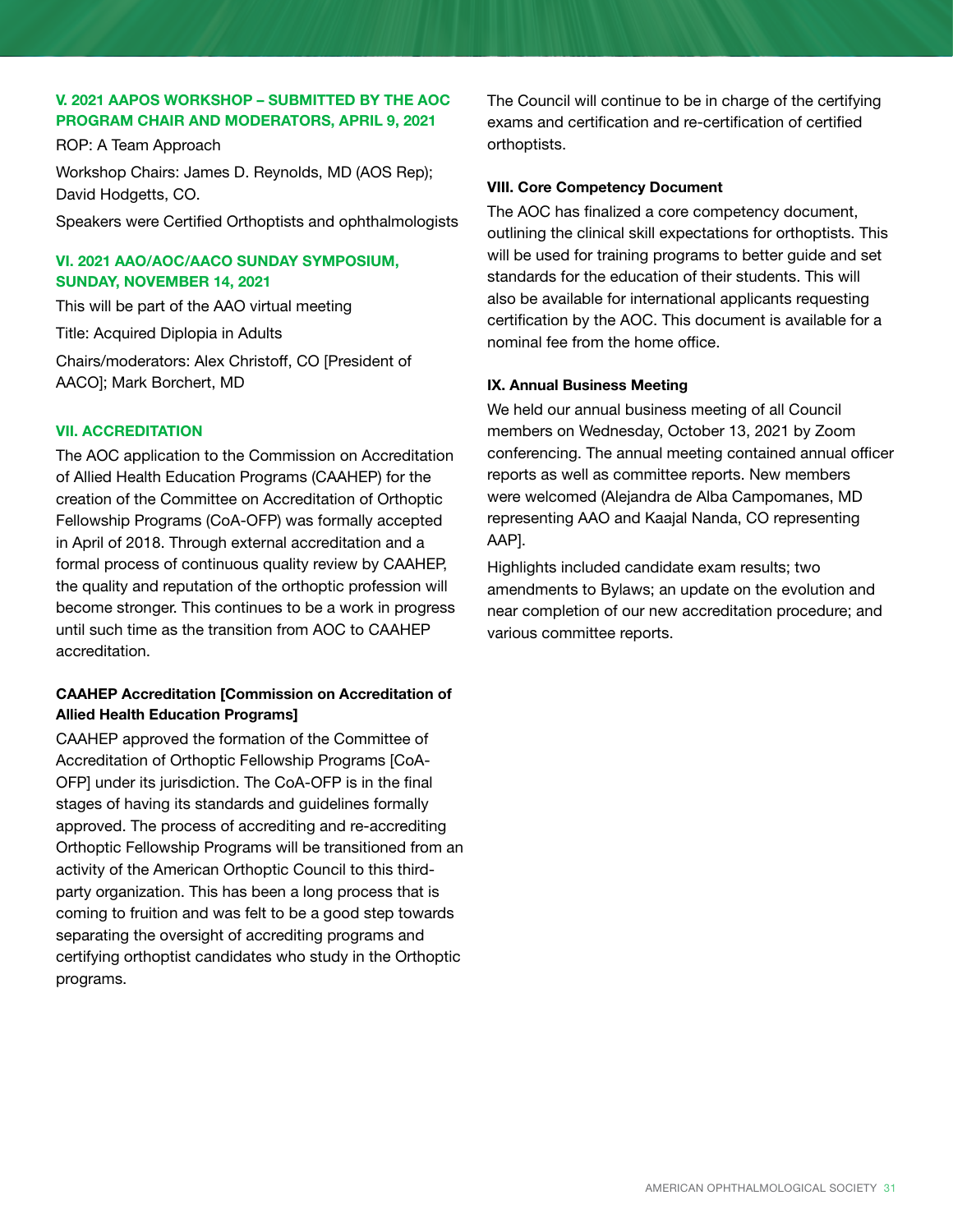### <span id="page-31-0"></span>REPORT FROM THE REPRESENTATIVE TO THE INTERNATIONAL JOINT COMMISSION ON ALLIED HEALTH PERSONNEL IN OPHTHALMOLOGY

### WILLIAM F. MIELER, MD

### 1. GOVERNANCE INITIATIVES

Elected and installed new Directors for IJCAHPO Board of Directors for 2020-21:

• Two Directors-at-Large: Barbara Harris, PA, MBA, COT, OSC; and Kent Rose, COMT

Welcomed new Councilors – Regular and Affiliate:

- Carla Blackburn, COMT, CDOS, ROUB COTP
- Teresa Chen, MD AOS
- Joann Kang, MD ECLA
- Edward Lim, MD ASRS
- Gary Legault, MD, MAJ (P), MC SMO
- Vasudha Panday, MD ASCRS
- Omondi Nyong'o, MD AOC
- Holly Cheshier, CRA, COMT, OCT-C OPS
- Maria Pryde, MSc, COMT, OC(C) TCOS
- Veronica Plessinger, COT ATPO

Awarded the 2020 Statesmanship Award to Raymond Stein, MD, FRCSC.

### 2. MAJOR INITIATIVES FOR THE YEAR

Transitioned all 2020-2021 on-site continuing education programs to a virtual platform.

Partnered with the Ophthalmic Outpatient Surgery Society to develop new education and certification for surgical processors and surgical assistants.

Published first International AOP Salary & Benefits Study with over 7,000 respondents from 32 countries.\*

Launched first Certificant of Completion for Visual Fields.

### 3. GOVERNMENTAL AND PUBLIC AFFAIRS INITIATIVES

Conducted 8 free webinars on AI for Technicians, Eye Trauma, AMD Patient Management, Women's Eye Health, and Dry AMD from the Patient's Perspective.

Promoted AAO's EyeSmart monthly campaigns to certificants.

Worked with the Oregon Academy of Ophthalmology to amend legislative language that would have adversely affected IJCAHPO certified surgical assistants/technicians.

IJCAHPO joined the New York State Ophthalmological Society in support of amended language to the eye drop instillation bill that previously passed in the legislature.

Secured sponsors and grants for ACE, Regional CE Programs, and educational programs.

### 4. CERTIFICATION INITIATIVES

Certified a total number of certificants – 33,909 worldwide.

Delivering COT Skill and COMT Performance examinations via Zoom.

Launched an online Certification and Recertification application process.

Developed and delivered new COA, COT and COMT Study Guides and Quick Study Cards

Transitioning from professional test centers to an online proctored examination environment

Initiated the Ophthalmic Surgical Assisting Job Task Analysis

New Certifications:

- Certified Refractionist (CR)
- National Registered Contact Lens Fitter (NRCLF)
- National Registered Dispensing Optician (NRDO)

Launched the following Certificates of Completion:

- Ophthalmic Surgical Processor (OSP)
- Visual Fields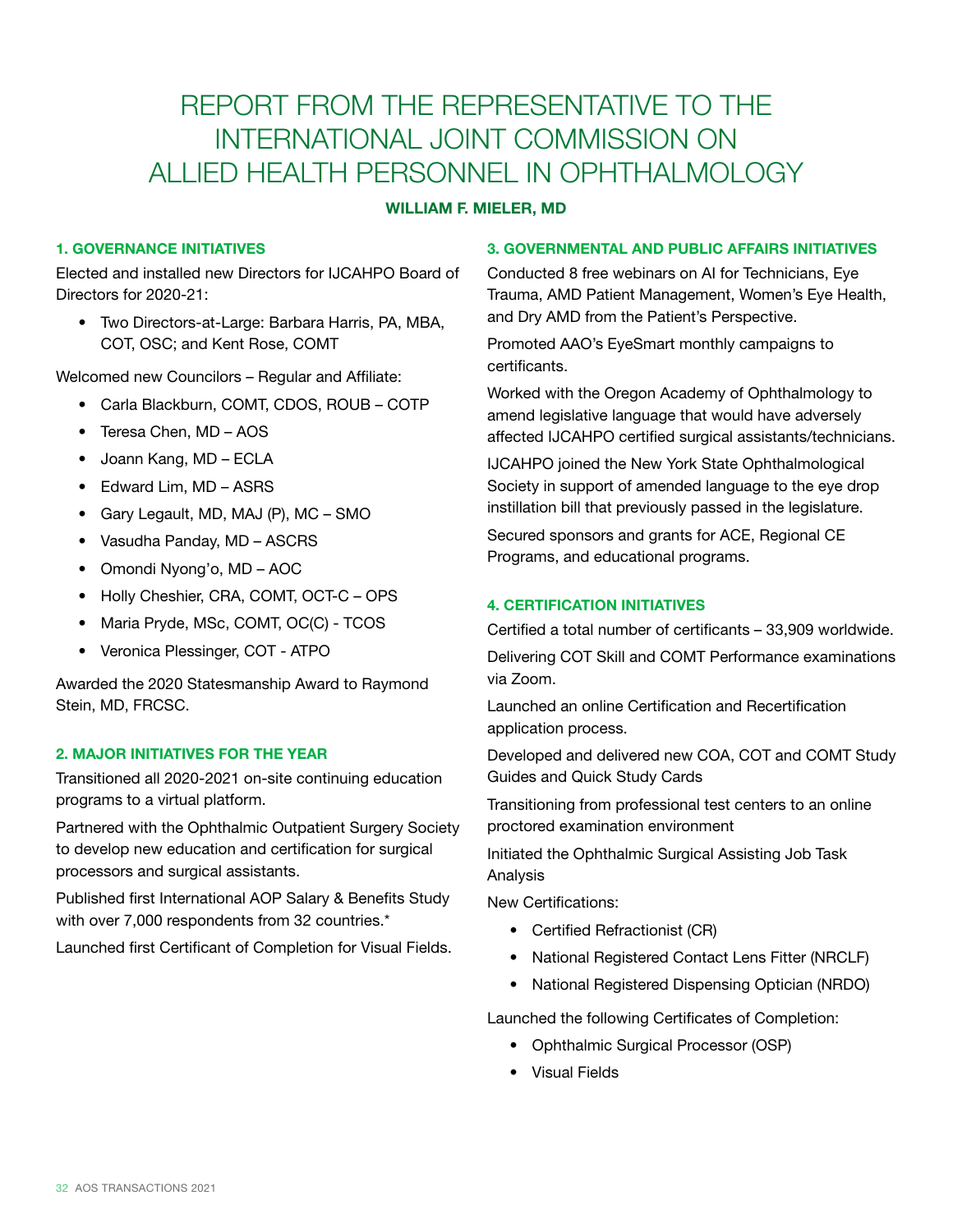### 5. EDUCATION & E-LEARNING INITIATIVES

IJCAHPO hosted its first Virtual Broadcast and On-Demand *48th Annual Continuing Education Program* on November 7, 14 and 15, with on-demand open until December 30, 2020.

• Gary N. Holland, MD, Professor, David Geffen School of Medicine at UCLA presented the Harold A. Stein, MD, Lecture on COVID-19 and Other Emerging Infectious Diseases.

Presented Capstone Lecture Series: Innovations in Ophthalmology by leading ophthalmologists.

Partnered with AAOE on offering a Coding Camp program.

Conducted all Continuing Education Programs as virtual programs in 2020-2021.

Conducted monthly CE Webinars, and online courses for the entire eye care team.

Conducted Certification Examination Prep Courses online for the COA, the COT, and COMT.

### 6. FOUNDATION INITIATIVES

Awarded 120 Training Program Scholarships for more than \$10,000 to ophthalmic technicians' academic education and five orthoptists' scholarships totaling \$1,100.

Awarded 7 certification and continuing education grants for more than \$1,800.

Awarded 28 scholarships to 2020 ACE Program to AOP adversely and economically impacted.

Harold A. Stein Prize for Best Scientific Paper had no award recipients.

Awarded the 2020 Virginia S. Boyce Humanitarian award to Michelle P. Herrin, COMT, orthoptist.

### 7. INTERNATIONAL INITIATIVES

IJCAHPO and the Singapore National Eye Center are partnering on AOP training in SE Asia.

Worked with AOP training programs in Nigeria, Central Africa, Fiji on accreditation.

Certified 42 international AOP candidates.

### 8. CAREER ADVANCEMENT INITIATIVES

\*Published first International AOP Salary & Benefits Study with over 7,000 respondents.\*

Launched redesigned Discover Eye Careers website.

Launched new Career Center with ophthalmic technician job board.

Presented 4th year at virtual HOSA - Health Occupations Students of America and Chapter meetings.

Expand awareness of the ophthalmic assisting profession to increase the potential workforce.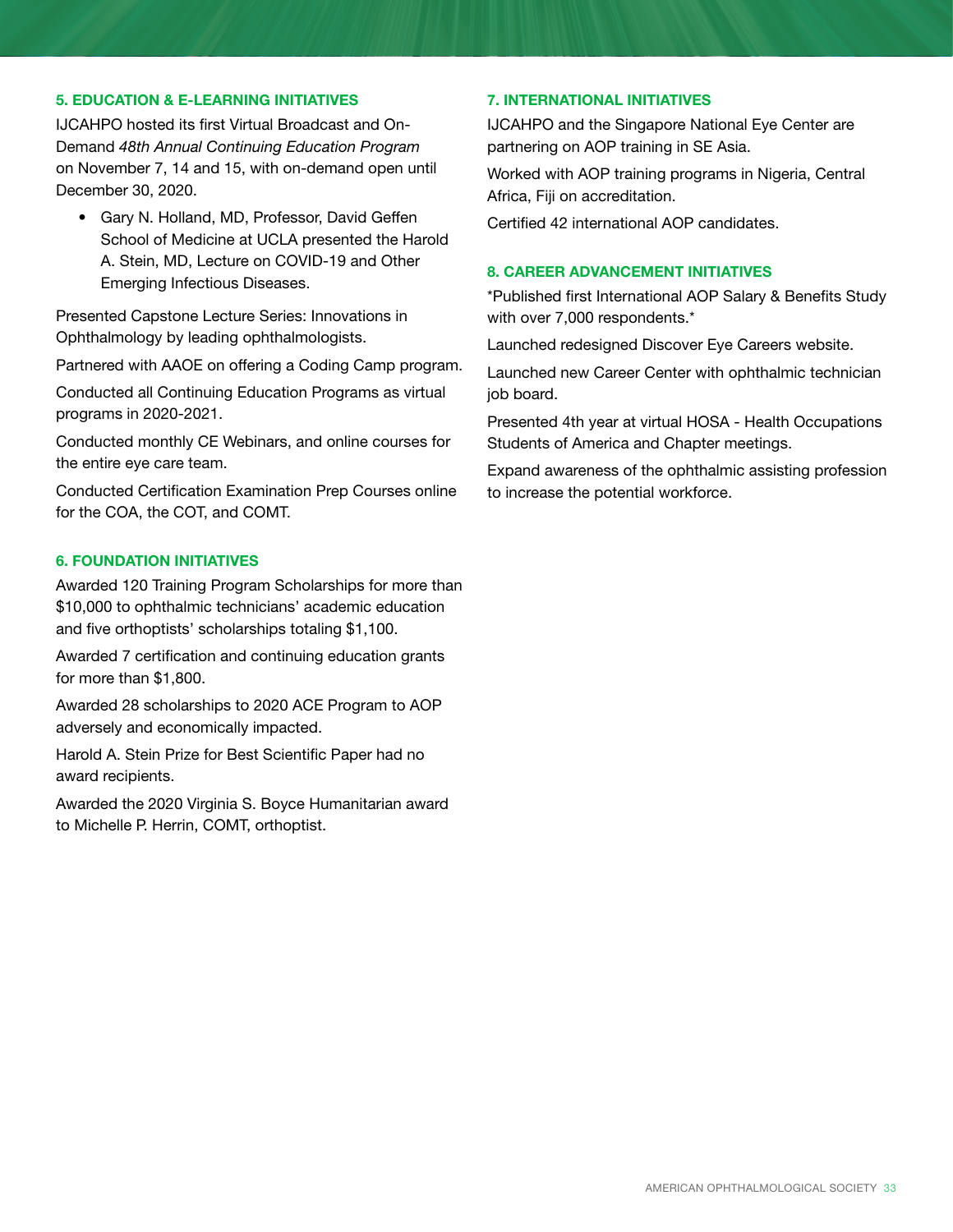### <span id="page-33-0"></span>REPORT FROM THE REPRESENTATIVE TO THE PAN-AMERICAN ASSOCIATION OF OPHTHALMOLOGY

### EDUARDO C. ALFONSO, MD

### 1. PAN-AMERICAN COUNCIL OF UNIVERSITY PROFESSORS (PACUPO)

Eduardo Mayorga MD (Argentina) chairs the Pan American Committee of the University Professors of Ophthalmology *(PACUPO)*. The purpose of this program is to unite and standardize university training programs throughout Latin America through exchange programs and other means. Towards this end, Dr. Mayorga, as Chair of the PAAO eLearning Committee, created "Campus PAAO" to offer PAAO webinars and over the years many PACUPO members have given more than 150 educational courses free of charge. Dr. Mayorga has created asynchronous courses students to take for a modest fee. The complete list of archived webinars and the schedule of upcoming webinars and asynchronous courses are available on the PAAO's website [www.paao.org.](https://na01.safelinks.protection.outlook.com/?url=http%3A%2F%2Fwww.paao.org%2F&data=02%7C01%7Cealfonso%40med.miami.edu%7C1f419b8b34e042615e7e08d563bffb45%7C2a144b72f23942d48c0e6f0f17c48e33%7C0%7C0%7C636524598595027871&sdata=C1F4ESAxLxHW%2BiM2AxHrj53rpS%2FkCTpAZFGtZTQAjh8%3D&reserved=0)

### 2. FELLOWSHIPS COMMITTEE

Lihteh Wu MD (Costa Rica) chairs the *Fellowships Committee*. Scholarships are funded from a variety of sources. Because of COVID-19, most training programs were put on hold. In 2021 approximately \$30,000 in scholarships and other awards were given. In addition to using its Pan-American Foundation unrestricted resources, funding for these programs is provided by personal donations to the Pan-American Foundation, from donations from industry partners and private or family foundations, such as the Retina Research Foundation, the Tim & Judith Sear Foundation and the David E.I. Pyott Foundation, and partnering institutions such as University of Texas, Southwestern, in Dallas, Texas.

### 3. VISITING PROFESSORS COMMITTEE

José Antonio Roca MD (Peru) chairs the *Visiting Professors Committee*. The Visiting Professors Program sends Visiting Professors to present the "Pan-American Lecture" at national ophthalmological meetings in the Americas. Because of COVID-19, this program was put on hold as most meetings were postponed, canceled, or went virtual. No travel awards were given in 2021.

### 4. PAAO-YO LAUNCHES ITS OWN WEBSITE

Camila Ventura MD (Brazil) and Jorge Fortun MD (USA) cochair the PAAO-YO program. The purpose of this program is to offer education and networking opportunities to young ophthalmologists around the world. PAAO provided support for launching its own website [https://paaoyo.paao.org/.](https://paaoyo.paao.org/) The PAAO-YO are organizing one webinar per month and are collaborating with the YO's of the American Academy of Ophthalmology.

### 5. 2021 MEETINGS & EDUCATIONAL ACTIVITIES

Continuing education and prevention of blindness programs are the primary mission for the PAAO. Dr. Mayorga launched a series of very successful free webinars in English, Spanish and Portuguese that has generated much interest in a variety of subspecialties. Approximately two webinars are presented per month. Our face-to-face educational activities were greatly impacted by COVID-19. The 2021 cycle of the PAAO's leadership development course was canceled.

- 18th Pan-American Research Day Virtual meeting in collaboration with ARVO. July 10, 2021 was the Anterior Segment Course and July 17, 2021 was the Poster Segment Course.
- 35th Lo Mejor de la AAO en Español Virtual meeting on Saturday, November 20, 2021.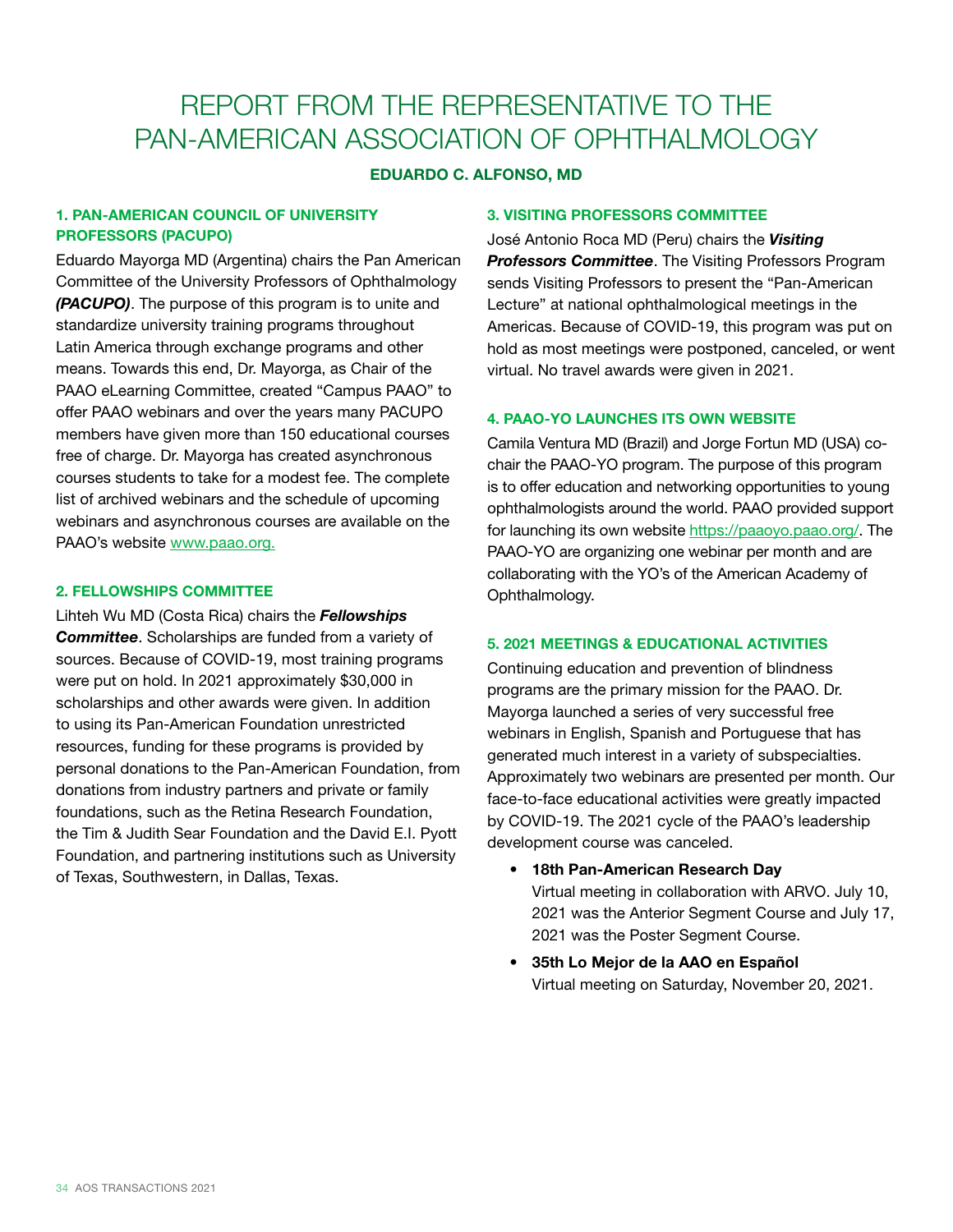### <span id="page-34-0"></span>REPORT FROM THE REPRESENTATIVE TO THE INTERNATIONAL COUNCIL OF OPHTHALMOLOGY

### NEERU GUPTA, MD, PHD, MBA

The International Council of Ophthalmology (ICO) is committed to improving eye health worldwide through its partnership with over 180 national, regional and subspecialty member societies. High quality eye care is promoted through ICO educational opportunities and resources, including its flagship event the biennial World Ophthalmology Congress, along with its international examination program, provision of ICO fellowships, development of curricula, guidelines, provision of member society development support and promotion of member society activities.

This year marks the 26th Anniversary of the ICO Examinations and to date, almost 50,000 ophthalmologists in 84 countries at 137 testing centers have taken the exams to further their careers, evaluate their knowledge, and meet requirements in their countries to practice ophthalmology.

The ICO Fellowship Program provides important opportunities for ophthalmologists primarily from lowresource settings, to improve practical skills and enhance their knowledge of ophthalmology before returning to their communities. To date, 1,240 ophthalmologists from 84 low-resource countries have received ICO fellowships, hosted by 136 hospitals and universities across 33 countries.

Due to the COVID-19 pandemic, the 2020 World Ophthalmology Congress (WOC2020) held on June 26- 29th was the first online global gathering in ophthalmology. With over 7,000 participants from 157 countries, the scientific contributions of our member societies and international leaders were instrumental in contributing to the success of WOC2020 Virtual®.

Preparations for the WOC2022 Sept 9-12th are well underway and societies will be represented through invited symposia on a topic of their choice. The ICO has developed a new ICO Portal on their website with free access to the latest developments in ophthalmology. In addition, member society journals including the Transactions of the American Ophthalmology Society are highlighted and can be viewed through the ICO Portal.

Recommendation: The AOS continue its support and membership in the ICO.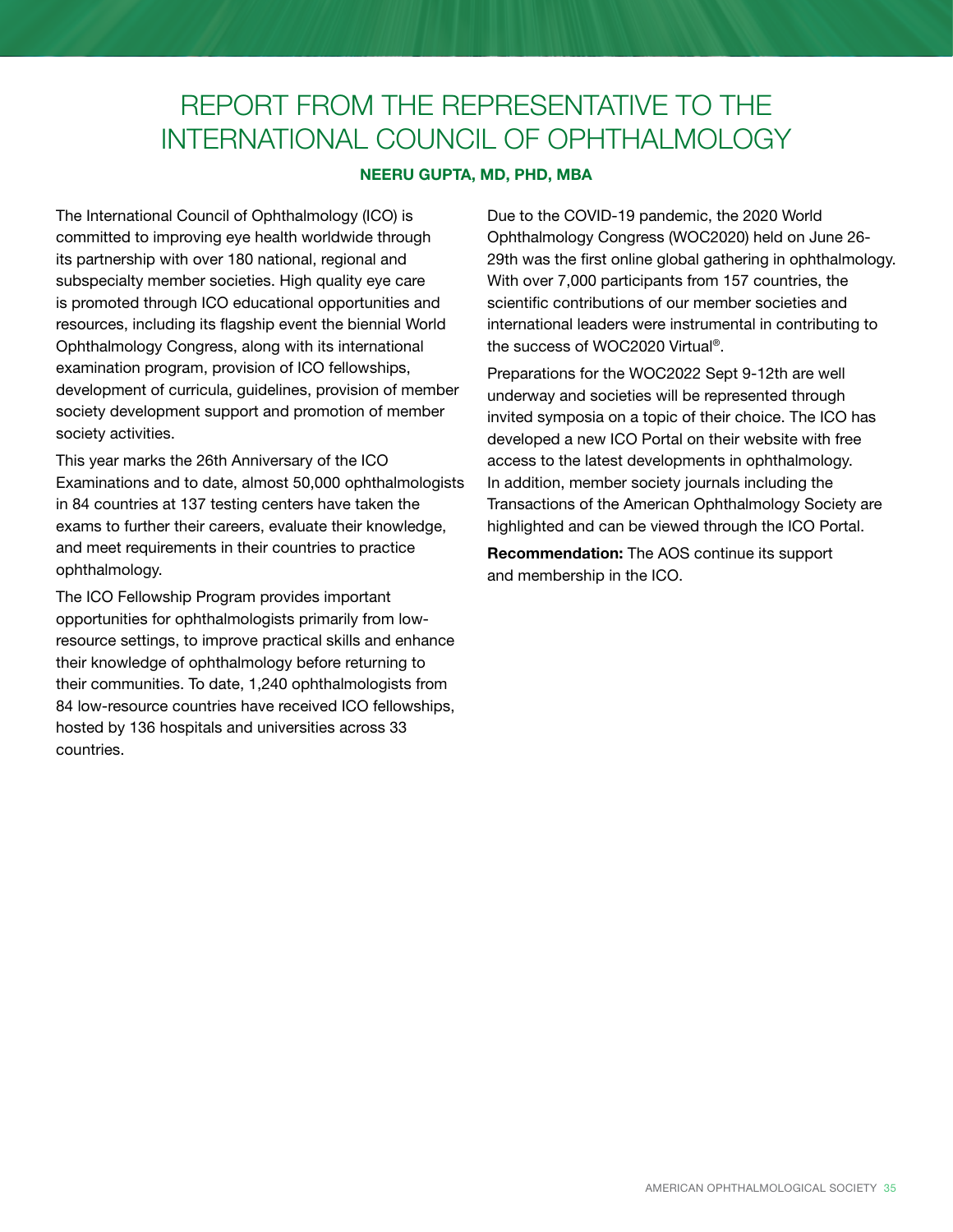## <span id="page-35-0"></span>NECROLOGY IN MEMORIUM

### TAYLOR ASBURY, MD



Taylor Asbury, MD, member of the American Ophthalmological Society since 1966, died Nov. 9. He was 96. He served the AOS as Chairman of Social Committee, 1970-1972, Chairman of Program Committee, 1973-1974, Member of Council, 1975-1980, Member of Thesis Committee, 1995-1997 [Chairman, 1997].

Asbury, who was known as "Tuck," graduated from Yale University in 1946 and the University of Cincinnati Medical School in 1949. He completed his residency at the University of California Medical Center in San Francisco following two years of service in the U.S. Navy.

Asbury returned to Cincinnati in 1956 and joined the College of Medicine faculty as an instructor in the Department of Ophthalmology. He spent his entire career At the University of Cincinnati, serving for more than 60 years. In 1956, he helped establish the Cincinnati Eye Bank for Sight Restoration, serving as its director for more than 50 years.

In 1956, Asbury was appointed residency program director of the Department of Ophthalmology at the University of Cincinnati and served as Professor and Chairman of the

department from 1966 to 1977. He later would service two separate periods as acting chair of the department in the 1990s. He served as the department's Director for Development from 1999-2018.

Asbury co-authored and co-edited the first edition in 1958 of "General Ophthalmology," which is now in its 19th edition. This book is one of the most widely read textbooks on ophthalmology used by medical students and beginning residents during the past 60 years.

Asbury's involvement in medical education was recognized in 1966 by his election as a member to the American Eye Study Club, an organization which he served as president in 1971. He was an associate examiner for the American Board of Ophthalmology from 1964-1981. He received the UC Award of Excellence in 2000 and the Distinguished Service Award from the Eye Bank Association of America in 2007.

A champion of fundraising efforts for his Department of Ophthalmology, Asbury played a critical role in establishing several endowed chairs and long-term support for the Cincinnati Eye Bank. Beginning in 1990, he chaired the effort to raise funds for the creation of the Mary Knight Asbury Chair of Ophthalmic Pathology and Ocular Oncology. In 2013, the University of Cincinnati Department of Ophthalmology established the Taylor Asbury, MD Endowed Chair in Comprehensive Ophthalmology.

Outside of medicine, Asbury was very involved in sports. He captained the Yale University baseball team and found time during his medical education to play baseball with the UC Bearcats. In 1947 he was signed by the Boston Braves. For over 70 years he was involved in breeding and racing thoroughbreds. He also once was his Golf Club's golf champion.

Asbury is survived by his wife, Cornelia "Connie" Holden Asbury, his daughters Mary, Janet, Helen, Carolyn and Anne, six grandchildren and two great grandchildren.

*Written By,* KARL C. GOLNIK, MD Cincinnati, OH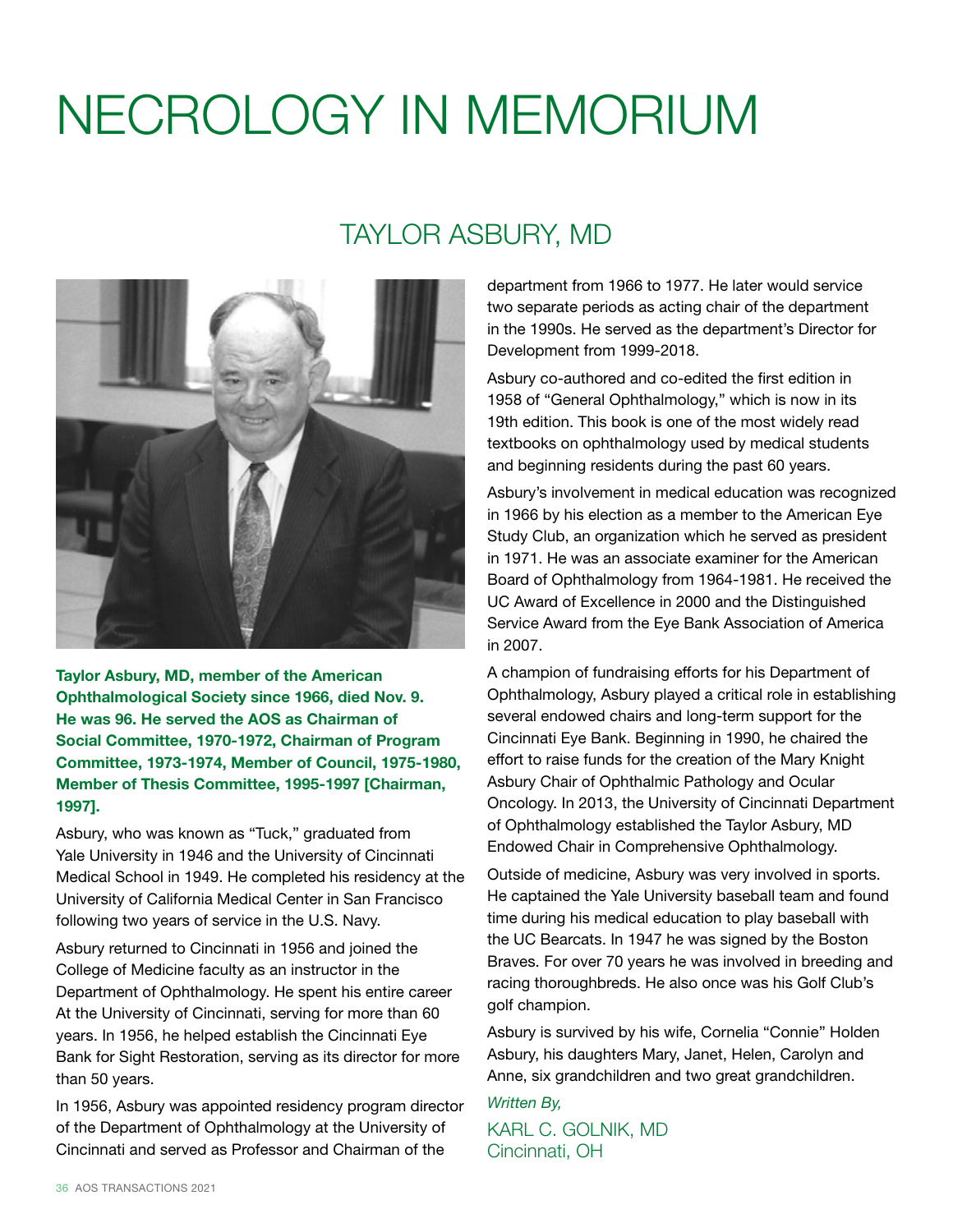### JULES L. BAUM, MD



Jules L. Baum, MD, corneal scientist, teacher, mentor and intellectual, died on December 27, 2021 at the age of 90 in Bethesda, Maryland.

Dr. Baum was born in Brooklyn, NY and attended Polytechnic Preparatory Institute before graduating from Dartmouth College in 1952 and Tufts School of Medicine in 1956. He received an MS in Ophthalmology in 1962 from the New York University School of Medicine and completed his residency at Bellevue Hospital in 1964. Following this, he was a National Institute of Health Fellow with Dr. Claes Dohlman at the Massachusetts Eye and Ear Infirmary Corneal Unit, where I first met him as we both served as fellows with Dr. Dohlman.

Jules returned to Bellevue after his fellowship at MEEI to join the faculty as an assistant professor under Dr. Goodwin Breinen. Dr. Ramon Castroviejo was also an attending physician on the corneal faculty at Bellevue at that time. Jules moved to Tufts New England Medical Center in 1968 at the invitation of Dr. Bernard Schwartz and remained there for the rest of his full-time academic career, achieving full professorship status in 1974.

Jules rapidly advanced in the corneal specialty, serving as executive secretary and later president of the Castroviejo Society (now International Corneal Society). He also served as President of the Ocular Microbiology and Immunology Group (OMIG) and was a trustee of the corneal section and then Vice President of ARVO. He served on numerous editorial boards and was supported in his corneal research

by the NIH for over 25 years. He received the Senior Honor Award of the American Academy of Ophthalmology in 1990 and the Alcon Research Institute Award in 1991. In 1997 he was the Castroviejo Corneal Medalist and gave the Thygeson Lecture at OMIG.

NIH funding supported Jules' basic and clinical research into corneal infectious ocular surface disease and the dry eye, resulting in over 200 published papers and chapters. Throughout his career he was a sought-after lecturer and teacher and collaborated with scientists at Tufts and other institutions around the globe. The organization and supervision of a corneal fellowship at Tufts was among his important achievements. Dr. Gullapalli N Rao, founder of the L.V. Prasad Eye Institute in Hyderabad, India, was one of his many fellows of which he was justly very proud.

In addition to his teaching, clinical and research interests, Jules was an oenophile of note. His passion for wine dated back to his service in the United States Army as a captain in France, prior to his residency at Bellevue. He became a Conferie des Chevaliers du Tastevin and a member of the Chain des Rotisseurs and was primarily responsible for dinner arrangements for his many colleagues at ARVO, AAO and other ophthalmic meetings. Jules' was also interested in poetry and was honored to be a selected participant in a seminar at Dartmouth led by Robert Frost. Jules played tennis and competed at the AOS and ARVO meetings. He was an avid fan of the Brooklyn Dodgers until they moved to Los Angeles in 1957. His wife, Laura, surprised him in 1996 with a birthday present to attend the Dodger Fantasy Camp in Vero Beach, Florida, where he played ball with Carl Erskine and Don Newcomb, among other former Brooklyn Dodgers.

Jules will be remembered as an outstanding teacher and investigator, a highly engaged participant in scientific meetings to which he always contributed enthusiastically, and a warm and collegial friend to the ophthalmic community. He leaves behind his loving wife, Laura, his son and daughter-in-law Jeffrey Baum and Dr. Gulsun Gul, his daughter and late son-in law, Alison and Erik Hook, as well as two adult stepchildren and their spouses, Alexander and Kristen Klabin and Samantha and Dr. John Carroll, and ten grandchildren.

### *Written By,* PETER R. LAIBSON, MD Philadelphia, PA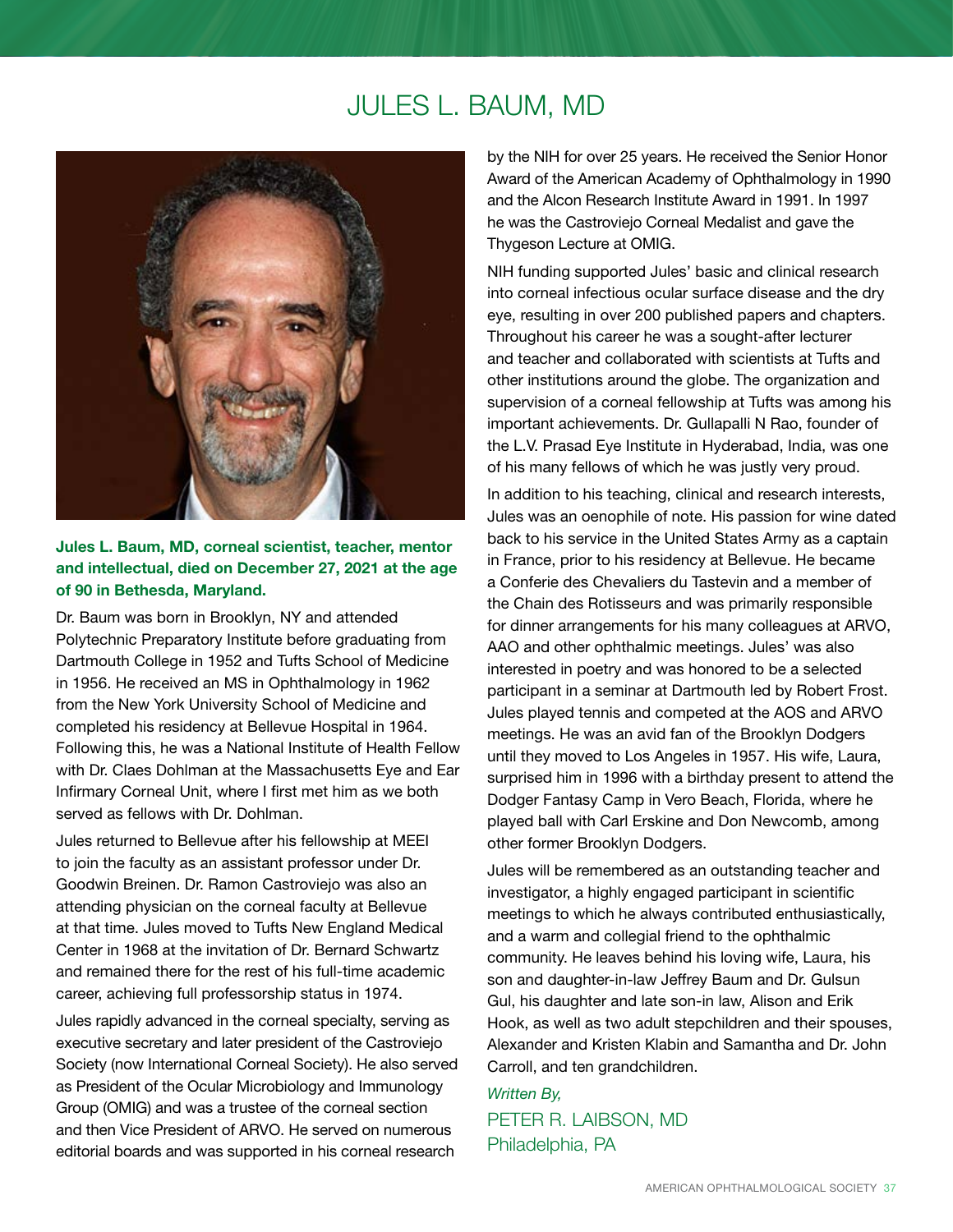### FREDERICK A. JAKOBIEC, MD, DSCI



On November 14, 2020, ophthalmology and ophthalmic pathology lost one of its most brilliant, erudite, productive, and charismatic leaders and teachers. Frederick A. Jakobiec, MD, DSci passed away peacefully in a Boston Hospital from the complication of chronic illness.

Fred was born in Manchester, New Hampshire in 1942. Neither his father Thaddeus, who was Polish nor his mother Beatrice, who was Irish, had gone to college. Fred attended local Catholic parochial schools and was valedictorian of his high school class. He states that the pastor of his local church introduced him to fine art and classical music. He was accepted by Yale, Dartmouth and Harvard, but chose Harvard because it was closest to his home and held in high esteem by his parents. He graduated magna cum laude from Harvard and wrote an honors thesis on the foundation of the French Academy of Sciences.

Fred received his medical degree from Harvard Medical School and interned at Stanford. He trained in ophthalmology at Columbia/Harkness Eye Institute. His decision to specialize in ophthalmology undoubtedly was influenced by his brother Thaddeus who was blind

from birth from retinopathy of prematurity. Prior to his ophthalmology residency, Fred was a research fellow in pathology at Columbia and received a Doctorate of Medical Science degree. His thesis was on the Ultrastructure of Ocular and Orbital Neoplasia. Fred subsequently decided to become double-boarded in pathology as well as ophthalmology and was a pathology resident in Donald West King's department at Columbia. During his pathology residency, Fred wrote and edited a book on diseases of the orbit with Dr. Ira Jones that was incorporated into the Duane ophthalmology textbook. Fred was an ophthalmic pathology fellow in Dr. Lorenz Zimmerman's department at the Armed Forces Institute of Pathology in Washington, DC in 1974-1976. During his fellowship, Fred was first author (with Lorenz Zimmerman and Mark Tso) on the initial report of so-called trilateral retinoblastoma, the association of primary CNS tumors with retinoblastoma. During this time, he also edited a large telephone book-sized volume on ocular and adnexal tumors. This was published by Allston Callahan's Aesculapius Press and had distinctive pink and magenta cover.

After his fellowship Fred returned to New York where he became Director of the Algernon B. Reese Ophthalmic Pathology Laboratory at Columbia/Harkness Eye Institute. Fred's clinical and research interests focused on ophthalmic oncology and the characterization of ocular and adnexal inflammations and tumors using light and transmission electron microscopy and immunohistochemistry. During his time at Columbia, Fred collaborated with hematopathologist Daniel Knowles and wrote an important series of papers on ocular adnexal lymphomas shortly after the role of B cells and T lymphocytes had been discovered.

In addition to lymphoid and inflammatory diseases of the orbit, he also intensively studied pre-malignant and malignant melanocytic disorders of conjunctiva. The ultrastructural characterization of conjunctival primary acquired melanosis and malignant melanoma was the basis for his for his monumental AOS thesis which was 153 pages long and included 89 electron micrographic figures.

In 1983, Fred became Director of Pathology at the Manhattan Eye, Ear & Throat Hospital and Professor of Ophthalmology and Pathology at Cornell Medical College/ New York Hospital. Popular with the faculty, he subsequently was appointed Academic Chief of Ophthalmology at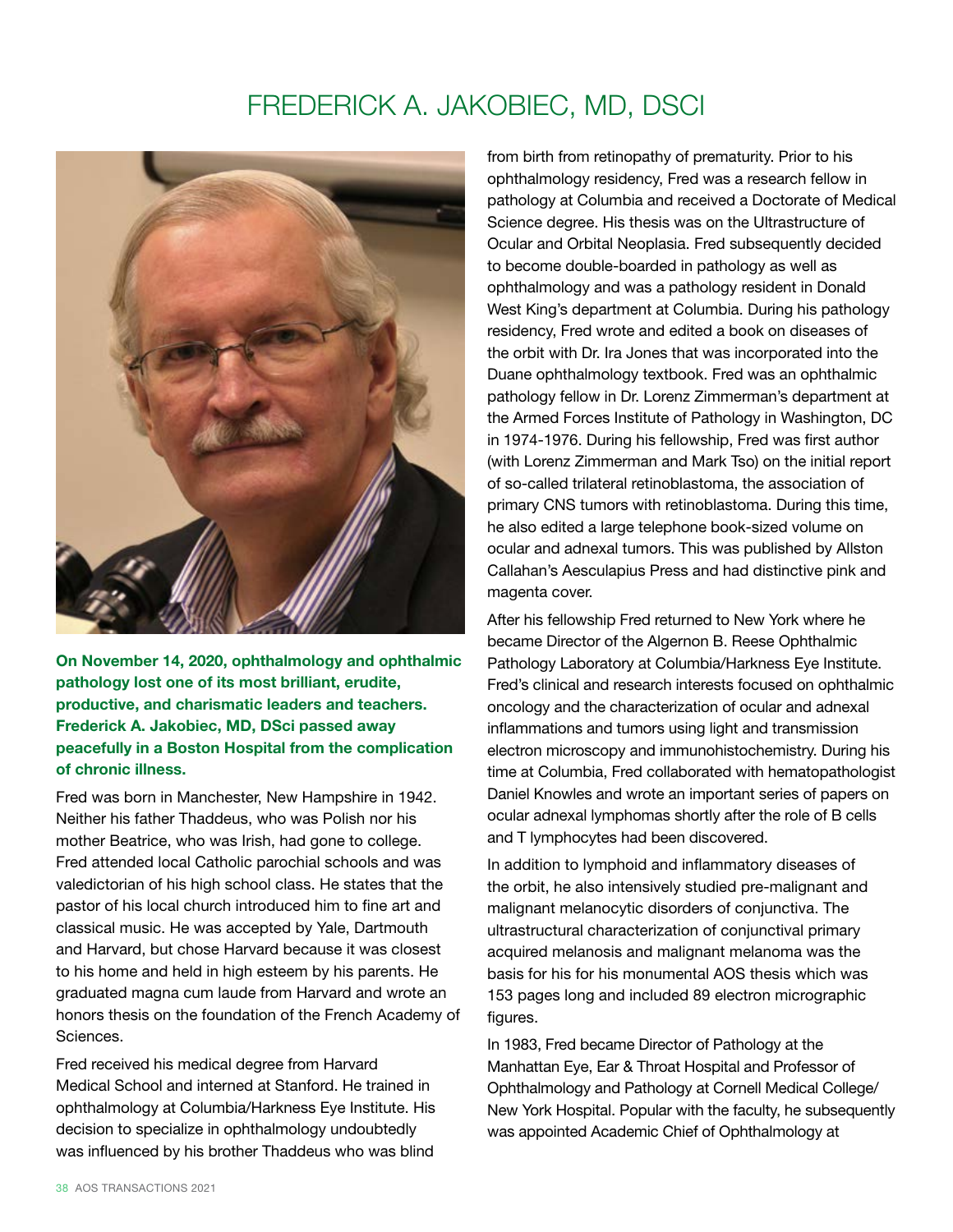Manhattan Eye and Ear. Fred was the first person who was invited to be a member of both the prestigious New York and Manhattan Ophthalmological Societies.

During his tenure at Manhattan Eye and Ear, Fred established an outstanding academic curriculum comprising lectures covering all aspects of ophthalmology. These lectures were held at the Eye and Ear and were attended by residents from most of the 22 ophthalmology residency programs in the New York metropolitan area, as well as interested clinicians. The curriculum included a series of Wednesday evening lectures given by noted eye pathologists from other institutions around the country.

In 1989, Fred returned to Boston where he was appointed Chairman of the Department of Ophthalmology and the Henry Willard Williams Professor of Ophthalmology and Professor of Pathology at Harvard, serving until July 2002. An astute and savvy politician, he skillfully resolved a major conflict between a group of powerful private ophthalmologists on the Infirmary's part-time staff and the full-time staff. Reinvigorating the faculty, he markedly increased the size and importance of the full-time staff and increased the number of women. He also increased the department's commitment to basic research, building and renovating research laboratories. In the latter regard, he was instrumental in establishing an affiliation between Harvard and the Schepens Eye Research Institute that creating the world's largest and most robust basic and clinical ophthalmology research enterprise.

In 2002, Fred became seriously ill and took an extended medical leave of absence that lasted until 2007. He suffered from intermittent episodes of severe GI bleeding and literally required hundreds of blood transfusions. (He once fainted from severe anemia during a lecture at the AFIP.) After a lengthy workup, he was found to have Heyde's syndrome, a rare multisystemic disorder characterized by the triad of aortic stenosis, gastrointestinal bleeding secondary to submucosal angiodysplasia and acquired von Willebrand syndrome (AVWS). He underwent cardiac surgery for aortic stenosis in the United Kingdom. The surgery was performed without a bypass because he was at high surgical risk due to concurrent pulmonary hypertension. Later, he developed renal failure and required renal dialysis.

Fred returned to the Eye and Ear Infirmary in 2007 and became Director of the Cogan Laboratory of Ophthalmic Pathology. Following his return, he had "a rebirth of his passion for pathology" and became remarkably active academically, publishing nearly 250 papers. A colleague

has suggested that he "was obsessed in the past year with writing papers in his final year, as if this was part of his enduring legacy." In recent years, he often telephoned colleagues and collaborators to discuss research topics and ask questions and continued to write until his death.

A true scholar, Fred was a prolific writer who authored more than 100 chapters and nearly 500 articles on ocular pathologic topics in refereed journals. He also wrote or edited a number of books including Albert and Jacobiec's encyclopedic six volume Principles and Practice of Ophthalmology, that had 440 contributors and was 6000 page long.

Fred's command of written and spoken English was superb and he had an impressive vocabulary (readers of his excellent papers often had to consult their dictionaries). Although he was a skilled electron microscopist, Fred was somewhat "computer illiterate". He did not own a personal computer and would dictate his papers or write in longhand during dialysis sessions. I always was happy when I was asked to review one of Fred's manuscripts. This usually was an easy task since they always were well written, scientifically valid, beautifully illustrated, and suitable for publication without revision.

A superb lecturer, Fred kept his audience awake, entertained, and informed with his erudition, insight, and occasional injections of spicy humor. Unfortunately, the latter aspect of his talks was somewhat diminished in recent years by political correctness. Fred was able to make potentially soporific topics like orbital inflammatory disease interesting. Once, he actually gave a talk on the seemingly improbable topic of corneal tumors. In recent years there is a tendency for many residents to shun the front rows and sit in the back of the auditorium. When he was Pathology Visiting Professor at the Wills Eye Hospital, Fred circumvented this by giving his lecture from the back of the auditorium!!

Liberal minded by nature, Fred was opinionated about certain issues and individuals, but only expressed his opinions in private. He did not suffer fools lightly. On the other hand, he was an excellent judge of character, talent and potential and helped to foster and promote academic careers with positive recommendations, including some that were unsolicited.

Dedicated to his academic career and ocular pathology, Fred never married and did not own a house or car. During part of his tenure at Massachusetts Eye and Ear, he lived in an apartment in the Jeffers nursing residence near the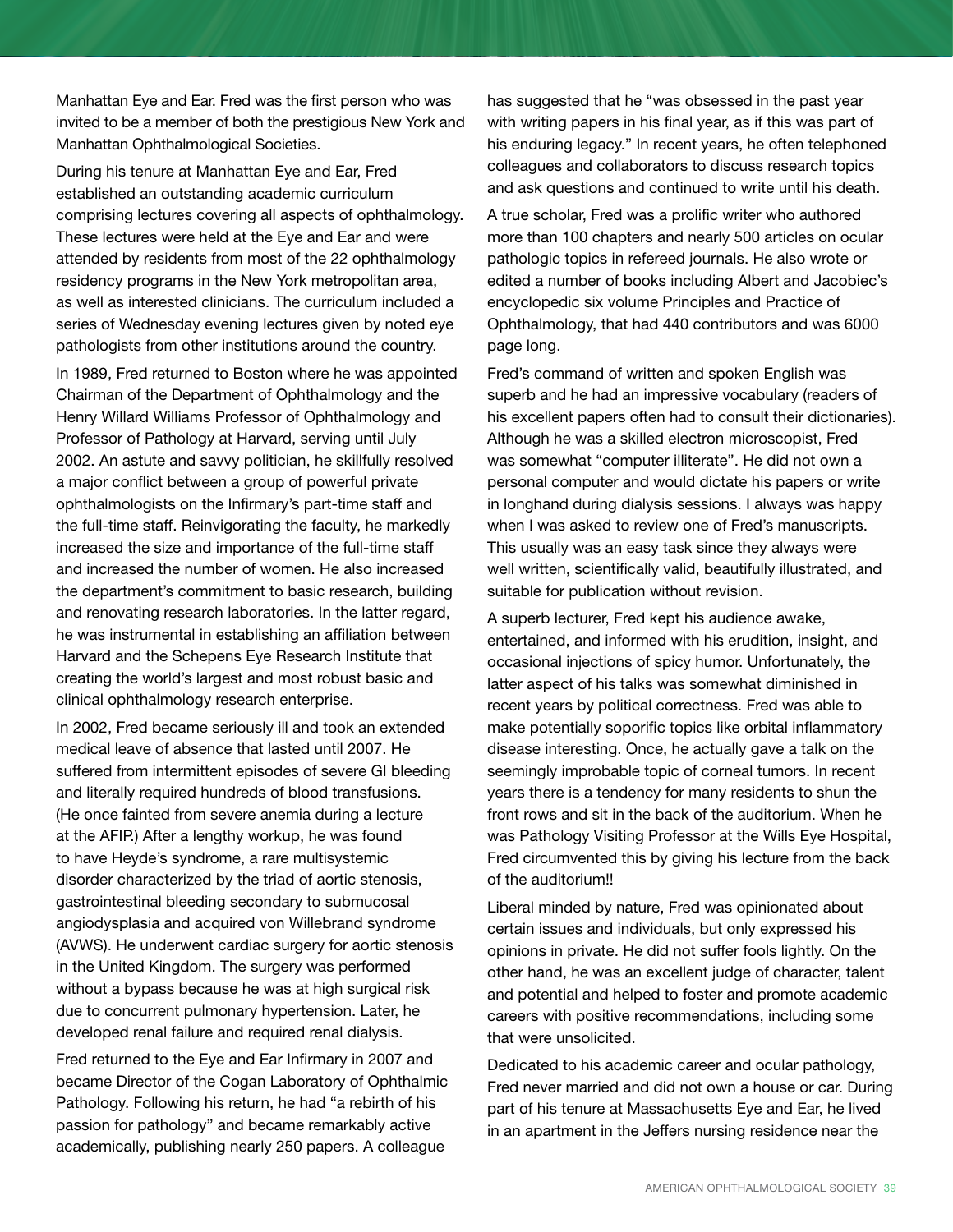infirmary. He did not cook and ate at restaurants. Legal Seafoods in downtown Boston was one of his favorite venues for dinner. Since he did not have many of expenses associated with families and home ownership and invested wisely, Fred was able to accumulate a considerable fortune. He donated \$5.5 million to Massachusetts Eye and Ear, the largest donation from a faculty member or alumnus in the history of the department. His legacy established endowments for a Frederick and Thaddeus Jacobiec chair in ophthalmology, a Frederick Jakobiec Directorship of the Cogan Ophthalmic Pathology Laboratory, a Frederick A. Jakobiec Visiting Professorship, Lectureship, and Medal in Ophthalmic Diseases and a Resident and Fellow Education and Research Endowment. He also made an additional bequest of \$1 million to

support library renovations and establish a Frederick A. Jakobiec Education and Information Center to house the Lucien Howe Library of Ophthalmology. In June 2019, a banquet celebrating Fred and his generous bequest was held at the Four Seasons Hotel in Boston. I was privileged to attend the banquet with a number of other AOS members from Philadelphia. The program included talks by important mentees and colleagues and autobiographical reminiscences by Dr. Jakobiec. This outstanding event was a great tribute to a great man.

### *Written By,*

RALPH C. EAGLE, JR., MD Philadelphia, PA

### ARTHUR JAMPOLSKY, MD



Arthur Jampolsky, MD, passed away peacefully in his sleep on March 19, 2021, one month short of his 102nd birthday. Art was born on April 24, 1919, in Bismarck, ND, and was raised in Long Beach, CA. He earned his

optometry degree from the University of California in Berkeley, working his way through school as a waiter and a longshoreman. He immediately entered Stanford University School of Medicine and earned his MD in 1943. He served in the US Army Medical Corps, stationed in the Philippines during World War II and, after the armistice, in the headquarters of General Douglas MacArthur.

After completing his residency at Stanford University in San Francisco, Art arranged a rotating fellowship and, during the next year, spent time in England; France; Switzerland; Washington, DC; Boston; New York City; and Chicago. During this circuit, he met another ophthalmologist, Phil Knapp, who was doing the same thing, and they became fast friends. He returned to Stanford and began his practice with Drs. Hans Barkan and Jerome Bettman. Art again traveled abroad, this time to study electrophysiology at the Karolinska Institute in Stockholm. On his return to Stanford, he did research in electrophysiology and in sensory aspects of strabismus. When the Stanford School of Medicine moved to Palo Alto, Art and others remained in San Francisco to form what is now the California Pacific Medical Center.

In 1963, Art founded the Smith-Kettlewell Eye Research Institute (SKERI), which has attracted outstanding scientists from around the world and has fostered the collaboration of clinical and laboratory scientists. SKERI researchers have made many contributions to our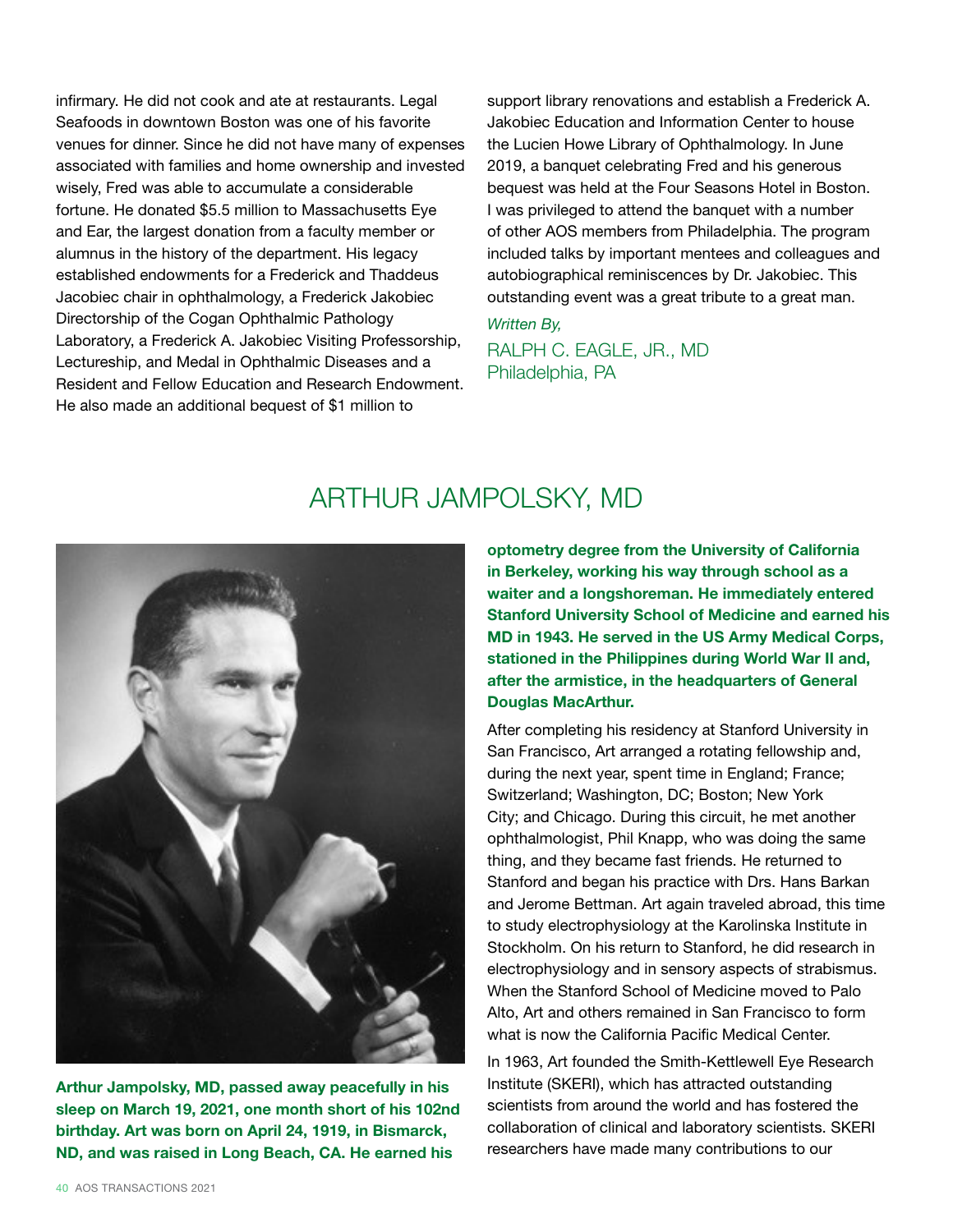understanding of eye movement physiology; strabismus, amblyopia, and visual pathway physiology; vision rehabilitation; vision of aging; and traumatic brain injury.

In 1966, at a meeting in Giessen, Germany, Art and Drs. Curt Cuppers, Frank Costenbader, and Marshall Parks discussed the formation of an international strabismus association, and this evolved into the International Strabismological Association. Several Costenbader Society members began to discuss forming a national organization, and Art became a key part of those discussions. The American Association for Pediatric Ophthalmology was legally formed in 1974 and held its first meeting in 1975. At the 1976 meeting of AAPO, Art proposed that the name be changed to AAPOS to emphasize the importance of strabismus. Marshall Parks later wrote, "This vitally important motion virtually passed without discussion. Probably this was the most significant motion ever passed by our organization because it thwarted the possibility of creating another competing organization of strabismologists." In 1977, a change in bylaws gave the organization its new name.

Art was a brilliant clinical observer, and he made important contributions to our diagnostic and treatment methods in restrictive strabismus, A and V patterns and oblique dysfunction, Duane syndrome, superior rectus contracture syndrome, and many other areas. He popularized adjustable sutures and pre- and intra-operative evaluation of muscle forces in strabismus surgery. He received numerous prestigious awards, including the Howe Medal in 2004.

In 1957, Art married the classy Margaret (Peggy) Crew Degnan, a Pan Am stewardess. Peggy passed away in 2015. Art and Peggy are survived by two sons and a daughter, two daughters-in-law, and five grandchildren.

Art was an avid swimmer, fisherman, and skier. In recent years, he continued to swim laps daily. He was well-read. In conversation with him, often on nonmedical topics, you could always learn something, but Art was attentive and curious, and he expected to learn something as well.

Art trained 183 clinical fellows from around the world. He encouraged debate from his fellows, and he expected them to be able to argue all sides of a topic. He listened to his students, and this often led to further discussion and sometimes changes in clinical approach. It was a lively fellowship. In 1978, former fellows and their families began meeting at an annual reunion with Peggy and Art in locations around the world, and this became one of the most anticipated meetings of the year for a close family. In the past few years, as physical ailments appeared, Art could still debate with the best.

If we are lucky, we meet a few people who truly change the course of our lives. It was my good fortune to cross paths with Art Jampolsky. Art, thank you for allowing me the opportunity to do work I truly enjoy, thank you for challenging me, and thank you for a long, wonderful friendship. It was great fun! You will be missed, my friend.

*Written By,* BRADLEY C. BLACK, MD Baton Rouge, LA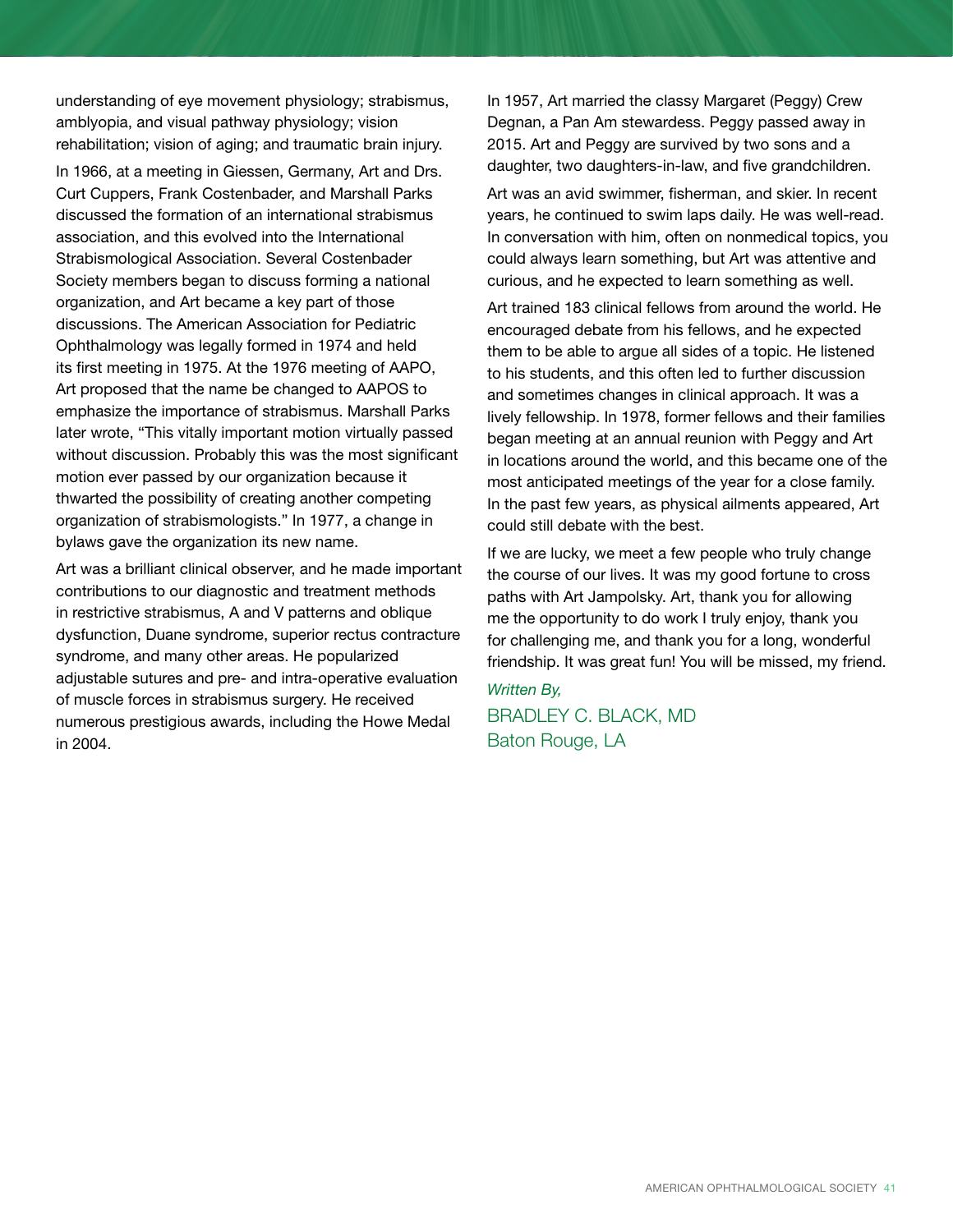### MARILYN T. MILLER, MD



### It is with a heavy heart that we share the news that Dr. Marilyn T. Miller, Professor of Ophthalmology and Visual Sciences, passed away on Tuesday, September 28, 2021.

Dr. Miller was a dear friend, an incredible mentor, and a trailblazer in ophthalmology who made an impact on all of us. Marilyn had a profound influence on so many lives, in regions with the most vulnerable populations.

Dr. Miller obtained her medical degree and clinical training in ophthalmology at the University of Illinois College of Medicine-Chicago (UIC) and has been on the Illinois Eye and Ear Infirmary (IEEI) faculty since 1965. She received her BA from Purdue University, Indiana; and an MS in Microbiology and MD from the University of Illinois College of Medicine-Chicago. She was a resident at the Illinois Eye and Ear Infirmary at UIC and pursued a clinical fellowship in strabismus at the IEEI and Cook County Hospitals, with Martin J. Urist, MD and Eugene R. Folk, MD serving as her preceptors. During her tenure as Professor of Ophthalmology and Visual Sciences at UIC, Dr. Miller trained and mentored hundreds of trainees, was widely respected among her peers, and was honored with countless accolades. Dr. Miller had visiting professor status at several regional, national, and international medical schools and hospitals. Included among these

institutions are Loyola University Medical School and Cook County Hospital, Illinois; Georgetown University and Howard University, Washington, DC; The Hospital for Sick Children, Toronto, CA; Aravind Hospital, India; Smith-Kettlewell Eye Research Institute, San Francisco CA; and the New York Eye and Ear Infirmary. In addition, she had been invited to lecture at institutions from Abak, Nigeria to Madurai, India. In 2010 alone, Dr. Miller had been invited to lecture to pediatricians and ophthalmologists in China, India, Nigeria, Germany, Canada, and Mexico.

Former Director of the Pediatric Ophthalmology and Strabismus Section at the University of Illinois at Chicago (UIC) for 18 years, Dr. Miller also held joint appointments at UIC in the Center for Craniofacial Anomalies and the Center for Handicapped Children. Her research interests were in the areas of teratology, congenital ocular anomalies, unusual strabismus syndromes, thalidomide embryopathy, and the epidemiology of selected pediatric ophthalmology problems. Dr. Miller collaborated with and published many papers on the thalidomide crises with her colleague, Kerstin Strömland, MD, PhD; as well as with Liana Ventura, MD, on the recent Zika Virus outbreak in Brazil. In 2015, her studies took her to South America, where she studied the ocular effects of misoprostol, a teratogenic drug that if taken in a certain period during pregnancy may cause limb defects or Moebius syndrome.

It was her work in pediatric ophthalmology in developing countries such as India and Nigeria that she often talked about as her greatest legacy. Dr. Miller touched the lives of generations of eye health providers and patients around the world. For over 25 years, Dr. Miller visited rural Nigeria with FOCUS, Inc. Originally their visits involved clinical care, then expanded into teaching and lecturing. Dr. Miller had been on the organizing committee for many international congresses for pediatric ophthalmology. She had been an educator at national and international medical schools and hospitals, and served on numerous boards and advisory committees. Dr. Miller also led many of the international programs for the AAO: Chairing one of the first international committees, the Committee on International Ophthalmology. In addition, she served for many years as one of the AAO's representatives to the International Agency for the Prevention of Blindness (IAPB).

The contributions Dr. Miller made to our profession are beyond measure. She had been recognized for her many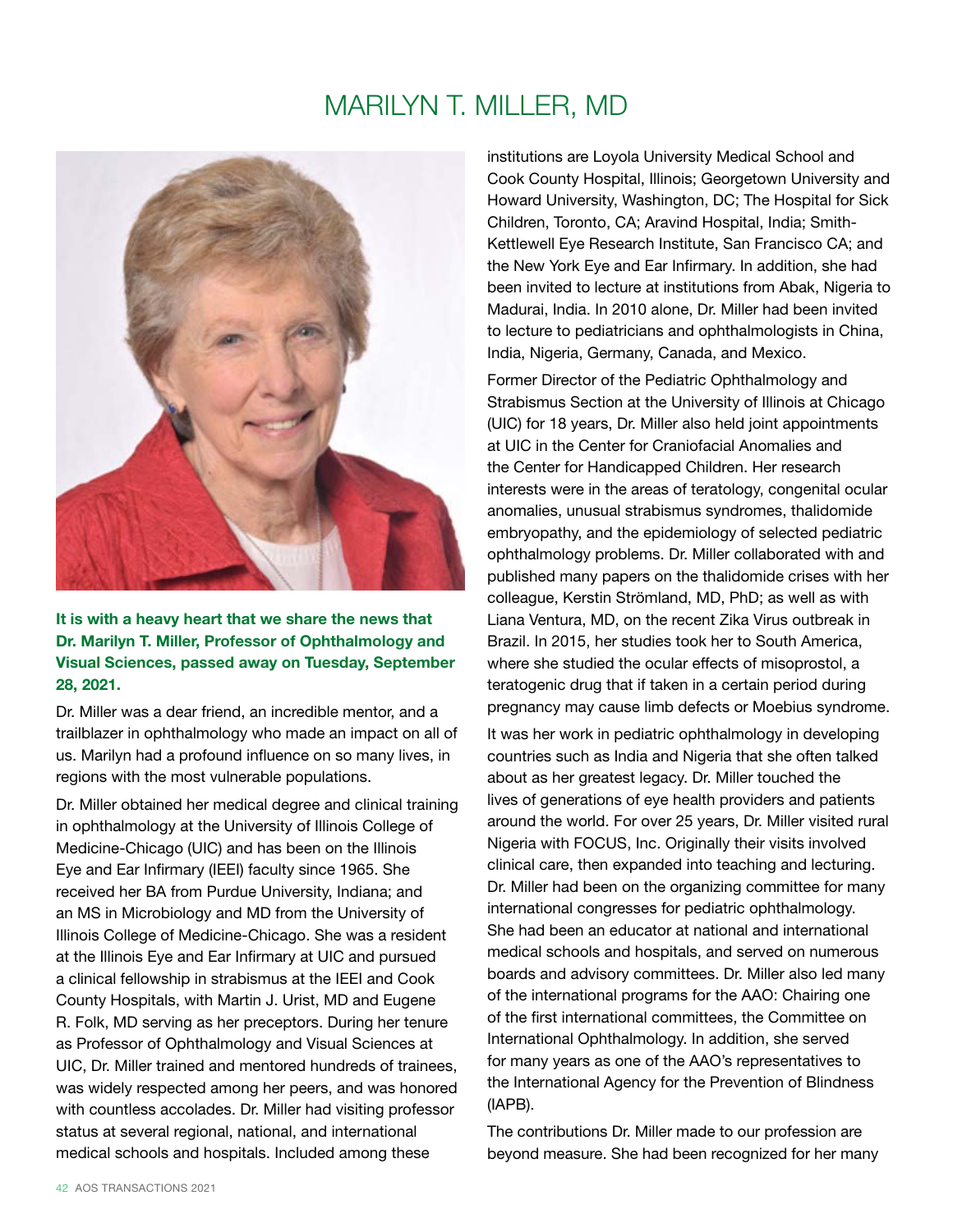contributions to international service. In 2019, Dr. Miller received the Laureate Award from the American Academy of Ophthalmology in recognition of her exceptional contributions for the betterment of eye care, leading to the prevention of blindness and restoration of sight worldwide. She received the Humanitarian Award from the American Academy of Ophthalmology (AAO), and the Howe Medal by the American Ophthalmological Society (AOS). The Howe Medal denotes distinguished service to ophthalmology and has had 75 recipients since first awarded in 1922. Dr. Miller was only the third woman to receive this honor.

Dr. Marilyn T. Miller changed the lives of so many people as a clinician, scientist, mentor, and friend. Her presence will be sorely missed, but her legacy will have a lasting impact on all of us.

Please join us in extending condolences to Marilyn's husband, Dr. Ronald Fishman, and their family.

*Written By,* R.V. PAUL CHAN, MD Chicago, IL

### STANLEY MARSHALL TRUHLSEN, MD



Dr. Stanley Marshall Truhlsen was a quiet and highly competent leader, an outstanding historian, and an extremely generous philanthropist. He died Thursday, December 23, 2021, at the age of 101.

He was born in Herman, Nebraska, population 265, on November 13, 1920, to Lola and Henry "Spike" Truhlsen. His paternal grandfather, Niels Truedsson, had emigrated from Scania, Sweden and came to the United States via Germany in the 1870's, with his surname angelized

as Truhlsen. Stan exhibited a bright mind and enjoyed working in his father's hardware store. He frequently said that he was encouraged to help his hometown and give back to make it better. His adult life was focused on doing just that.

Stan graduated from the University of Nebraska, Lincoln in 1941 and received his MD on the WW2 accelerated medical school plan from the University of Nebraska College of Medicine in 1944. He had a two-year internship and residency in pathology in Albany NY, entering the Army in 1946. His ophthalmology residency was at Washington University/ Barnes Hospital in St. Louis, Missouri from 1948 to 1951. Declining a Heed fellowship due to financial concerns, he returned to Omaha, entering private practice with Howard Morrison and his father-inlaw, William P. Haney.

His charitable gifts are abundantly obvious throughout the Omaha community, at the Durham Western Heritage Museum, the Joslyn Art Museum, the Henry Doorly Zoo, Lauritzen Gardens, the VA Hospital and particularly, the University of Nebraska Medical Center campus where he provided a key donation to fund the Truhlsen Eye Institute and the Eye Research Laboratories, a classic example of his career altruism and commitment to ophthalmology.

Stan was recognized frequently. At the University of Nebraska, he held many positions. A member of the medical school faculty since 1951, he served as interim department chair from 1989 to 1990, also serving as a Trustee and was one of the earliest recipients of the school's Distinguished Service to Medicine award. Additionally, he provided funding for the Durham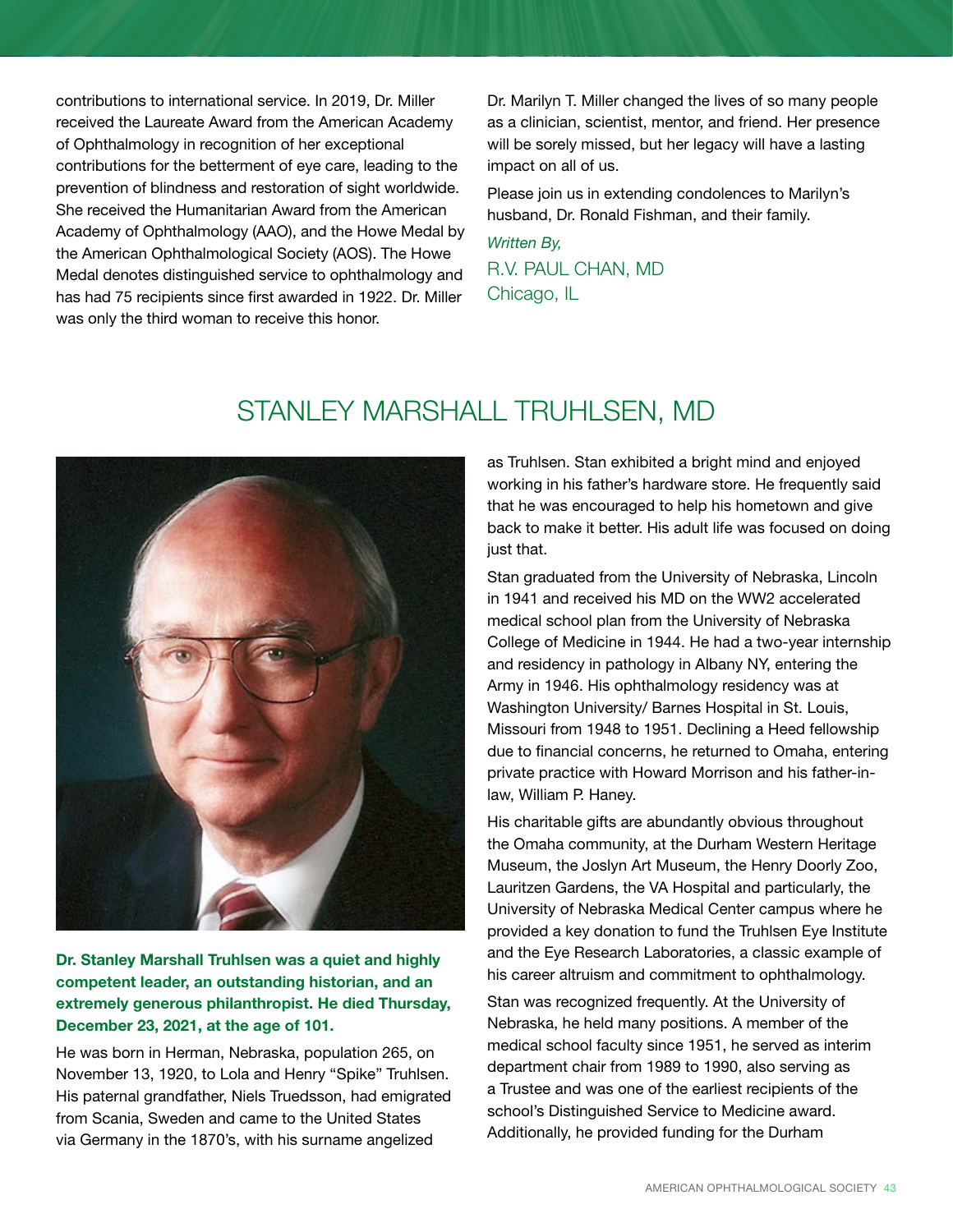Museum's lecture hall renovations and an addition to the Countryside Community Church, the Holland Performing Arts Center, the Salvation Army Kroc Center and the Joslyn Art Museum's sculpture garden.

In American ophthalmology, he holds the astounding 72-year record of continuous annual meeting attendance, from 1949 to 2021. He served as associate editor and then editor of the AAO journal "Transactions", the predecessor of the journal "Ophthalmology". In 1983 he was the president of the AAO, becoming chair of the foundation board in 1984 and became the 100th president of the American Ophthalmological Society in 1996, receiving the Lucien Howe medal in 2001.

Always interested in history, he donated both documents and funds to create the American Academy of Ophthalmology's Truhlsen-Marmor Museum of the Eye, in San Francisco, which offers the only free museum dedicated to vision and eye care. He chaired the Oral History Program Committee from 1987 to 1988 and served as Vice Chair of the Ophthalmic Heritage Foundation board from 1991 to 1997. He also chaired the museum Academy Archives Committee from 1991 to 2010.

Other organizations for which Dr. Truhlsen has served as president include the American Eye Study Club, the Nebraska Academy of Ophthalmology, the Omaha Medical Society, the medical staffs of two hospitals, Clarkson and Emanuel, the Exchange club of Omaha, as well as the Rotary of Omaha. He has been on the board of the Nebraska Medical Association, and president of the Nebraska chapter of Alpha Omega Alpha, national medical honorary society. Clarkson Hospital honored him in 1985 with its Outstanding Physician Award and the Nebraska affiliate of the National Society to Prevent Blindness gave him its People of Vision award. While he was a governor of the American College of Surgeons in 1985, the nonprofit Nebraska Aksarben Foundation honored him as the state's outstanding philanthropist. The University College medical alumni gave Stanley Truhlsen its first distinguished Alumnus Achievement Award in 1989 and that year, he also received the Omaha Elk Citizen of the Year Award from the combined the elk agencies drive.

I met Stan Truhlsen as a resident at the University of Iowa in 1962, and over time, he became a close friend. Stan was an enthusiastic golfer, and having played many rounds with him, I can attest to his competitive nature. He was always willing to bet on our golf matches and it was usually a good decision on his part. We always bet on the Iowa/Nebraska football game, generally the last game of the season, prior to the bowl games. I'm embarrassed to say that just before his death, at the end of November 2021, I won our final bet in the amount of \$1 which Stan could easily afford. It should be noted that Stan was one of the leading contributors to the University of Nebraska and its medical school. He was aided in that, by being one of Warren Buffet's original 11 investors. Stan and Warren had a very positive relationship.

His family was close, loyal and loving. After the death of his first wife, he was introduced to a woman living in Denison, Iowa, Dorothy Johnson. They married as he was becoming the Vice President of the AAO in 1982. Known as "Dottie", her golfing prowess was well known as she held the AOS woman's golf championship for a number of years.

Stan was preceded in death by his first wife, Ruth Haney Truhlsen, son Stanley M. Truhlsen, Jr., his second wife, Dorothy Johnson, and sister, Marion Holmes. He is survived by sister Jodie Johns; son William Truhlsen (Joan); daughters Nancy Brager (John), and Barbara Mitchell (Peter); grandchildren, Yancy Brager Baker, Allison Brager Keller, Erin Brager Zanotti, Jennifer Mitchell, John Brager, step grandson Matt Winingham and thirteen great grandchildren.

*Written by,* BRUCE E. SPIVEY, MD San Francisco, CA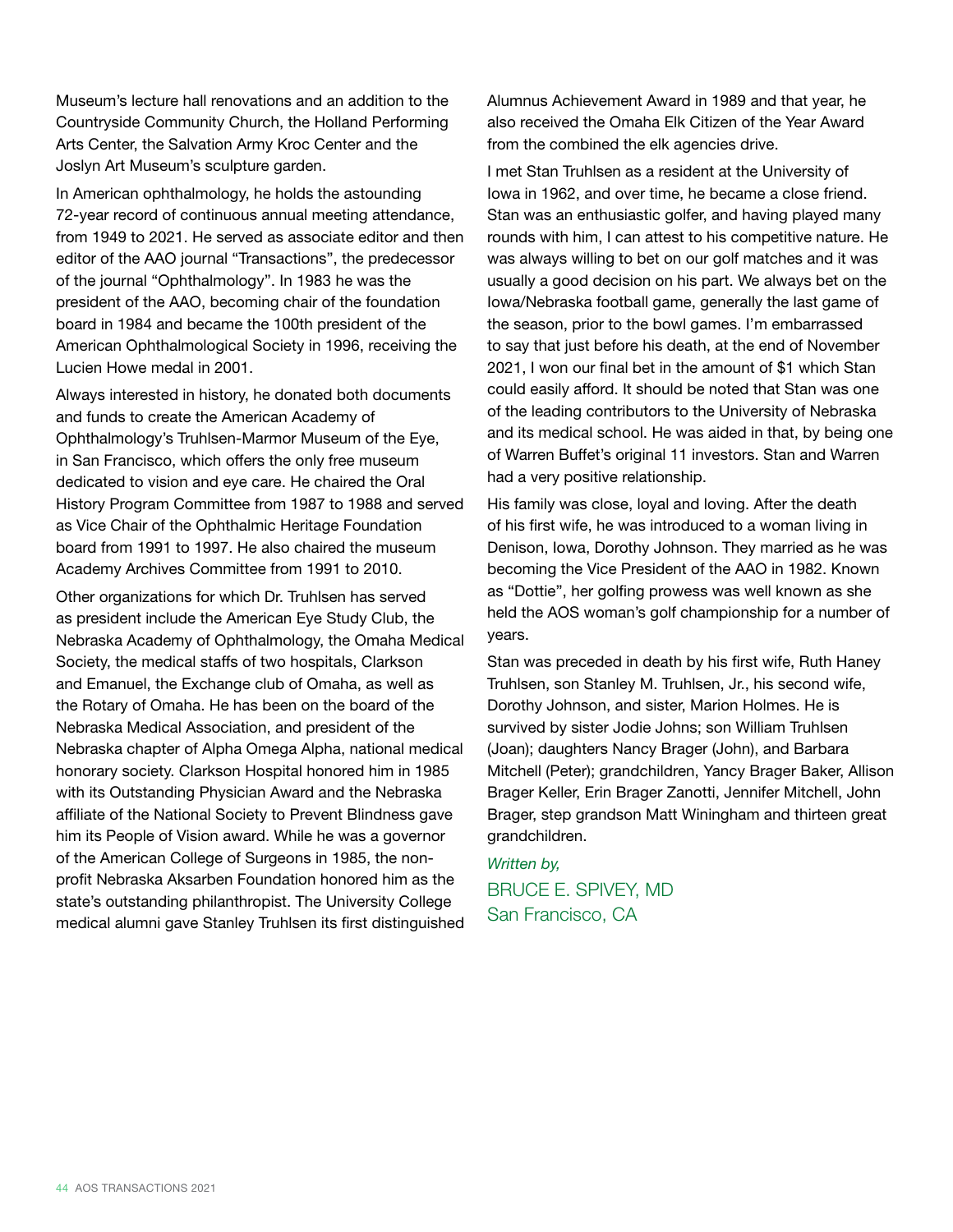### ROBERT B. WELCH, MD



Dr. Robert Bond Welch, renowned vitreoretinal surgeon, retinal disorder researcher, historian, educator, and friend to all, died on January 5, 2021 at home in Baltimore. He was 93. Bob became a member of the AOS in 1970 and served as its President in 1994.

Bob's passions for ophthalmology, history, education and service were cultivated in his childhood home in Annapolis, Maryland, directly across the street from the state Capitol. Medicine was a common profession in Bob's family – his father was the first EENT surgeon in Annapolis; his grandfather had been a physician; and his great-greatuncle, Thomas Bond, in Bob's words "went to Philadelphia and started the first hospital with Ben Franklin – the Pennsylvania Hospital". At age 14, Bob announced his intention to become a physician.

His undergraduate studies were interrupted by military service as a hospital corpsman in the Navy, but he graduated from Princeton in 1949 and from Johns Hopkins University School of Medicine in 1953. He then served an internship at Duke University with intentions of Internal Medicine as a specialty. Troubled by the poor outcomes of most patients on an Internal Medicine service, Bob decided to "give Ophthalmology a try". He wrote to Alan

Woods, MD, then Director of the Wilmer Ophthalmological Institute, to ask for a position as a resident, was accepted, and began residency at Wilmer in 1954. He subsequently served as Chief Resident at Baylor and as a retina fellow at the Massachusetts Eye and Ear Infirmary. AOS member Ed Maumenee, who had succeeded Dr. Woods as Chairman at Wilmer, selected Bob as Chief Resident, and it was this position that lured him back to Maryland, where he would spend his life.

Dr. Welch had a career in ophthalmology that would be almost unheard of in this day – a busy private practice in both Annapolis and Baltimore as well as reaching the heights of academic medicine. While teaching residents and fellows at Wilmer for several decades, he held the position of co-Director of the retina service at Wilmer from 1959-1985. He also continued to serve the US military as retinal consultant to the U.S. Public Health Service Hospital, Bethesda Naval Hospital and Walter Reed Army Medical Center. Dr. Welch's residents and fellows fondly recall their trips to DC, in which their duties including chauffeuring Bob but also gaining great insights from him, both academically and socially. Regarding his service to the military hospitals, Bob recalled, "it was a rewarding time for me, both for teaching promising residents, and for opportunities to meet many memorable people: First Lady Barbara Bush, Senator Bob Dole, and other distinguished individuals from around the world, such as the Prime Minister of Jamaica."

In 1985, after the premature death of AOS member Richard E. "Dick" Hoover, who was the founding Chair of the Greater Baltimore Medical Center (GBMC) Department of Ophthalmology, Dr. Welch became the Department's second Chairman. He held this position at GBMC from 1985-1991 and was succeeded by another AOS Past-President, Pat Wilkinson, who had also been his resident. Pat recalled "in addition to his humble nature, his patience in training residents should be acknowledged- I well recall trying to find a far peripheral retinal lesion with the old Xenon photocoagulator, and he let me sweat at it for what seemed like hours. . . . "

In recognition of his service, teaching and research, each of these institutions honored Dr. Welch with lasting tributes: in 2006, Wilmer established the Robert Bond Welch, MD, Professorship in Ophthalmology. The Chair was intended to support the work of a Wilmer